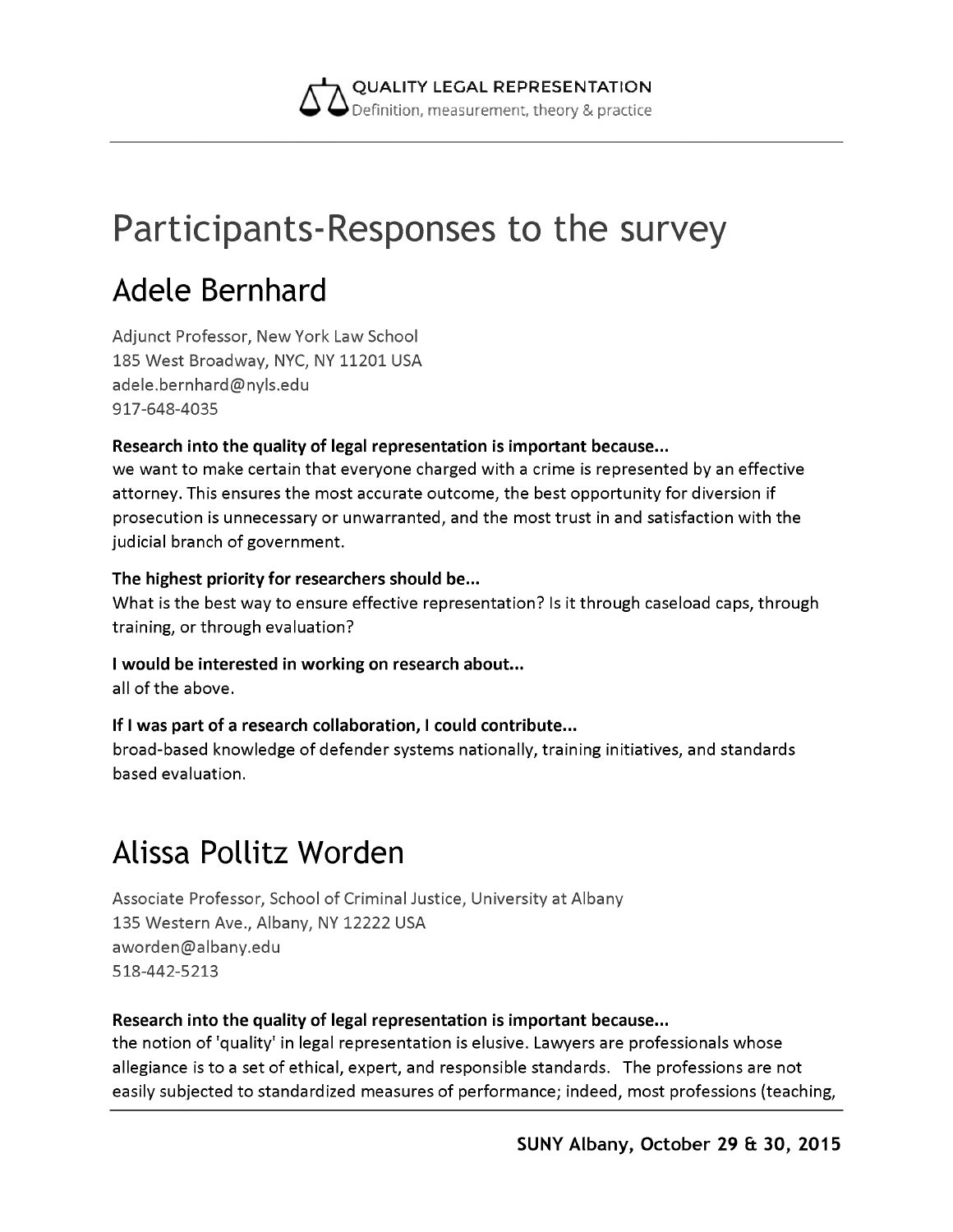

architecture, medicine) celebrate the diversity of decisions that result from combinations of expertise and judgement and attention to clients, rather than the uniformity of products. So while we all agree that legal representation should be of the highest attainable quality, the problem of assessing the state of that quality is not subject to the types of evaluation criteria that might apply to other types of work (competition; consistency; speed; litigation avoidance).

#### **The highest priority for researchers should be...**

Good question. We shall probably debate the right answer: maximizing defenders' opportunity to practice their craft? Maximizing the wellbeing of individual defendants? Studying the conditions that create structural opportunities that favor the best practice of law?

#### **I would be interested in working on research about...**

local courthouse politics and the delivery of legal services; the intersection of defenders' clientele with other social services and legal case clienteles; a better understanding of the craft of defending (we have great research on this for police officers and, to a lesser extent, probation and parole officers - not so much for defense lawyers and prosecutors); the dynamics of plea bargaining in different settings and how - or whether - they are shaped by resources; the variety of structures through which indigent defense is delivered; attorney-client relationships; attorneys' perspectives on their own role orientations.

#### **If I was part of a research collaboration, I could contribute...**

At present I am privileged to be part of a research collaboration, and every project leads to ideas for new projects (which is the essence of a true collaboration). My background is in local politics and courts and I am familiar with the rich academic literature available which, all too often, has to be reinvented or rediscovered by new (and enthusiastic!) participants. So I am happy to keep things efficient and share what we already know, or think we know. Knowing how to collect data (efficiently) and being undaunted by the prospects of actually finding and coding the data we need (rather than the data that are readily at hand) is important, and years of academy training have not been wasted on that!

# **Alyssa Clark**

Student Assistant, New York State Office of Indigent Legal Services 80 S. Swan Street, Albany, NY 12224 USA [alyssa.clark@ils.ny.gov](mailto:alyssa.clark@ils.ny.gov) 518-486-7441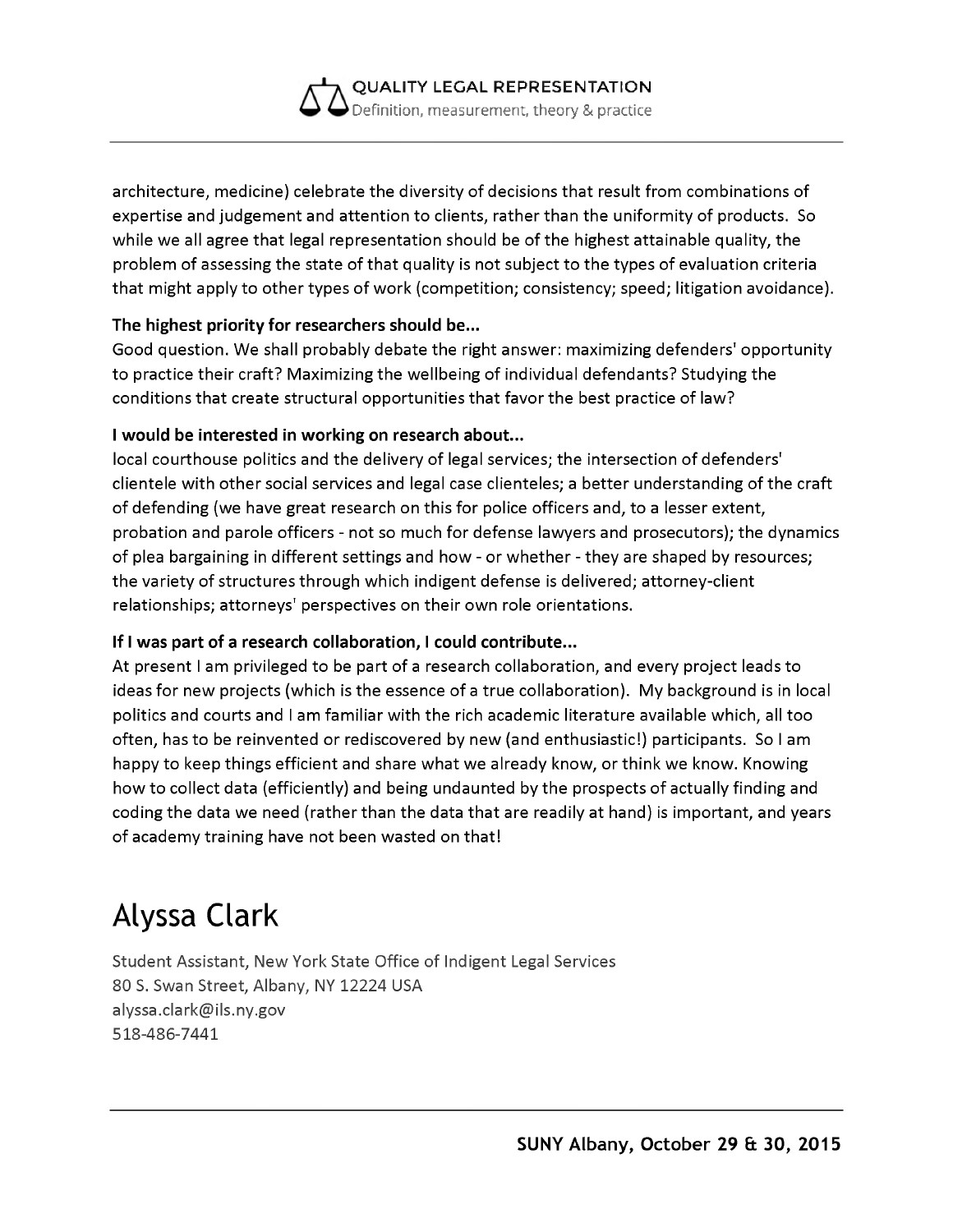

#### **Research into the quality of legal representation is important because...**

we need to give indigent defense the proper tools to advocate for their freedom in an effective way. Having a defendant fall through the cracks or become a victim of the system is unacceptable.

#### **The highest priority for researchers should be...**

to inspire reform through empirical research.

**I would be interested in working on research about...** rural courts, rural justice, access to counsel, public defense systems, etc.

#### **If I was part of a research collaboration, I could contribute...**

a different perspective and a diverse research background.

### **Amanda Oren**

Quality Enhancement Counsel, New York State Office of Indigent Legal Services 80 S. Swan St., Albany, NY 12224 USA [amanda.oren@ils.ny.gov](mailto:amanda.oren@ils.ny.gov) 518-603-0852

#### **Research into the quality of legal representation is important because...**

it ensures that clients are provided with attorneys who can truly protect the client's rights and not just a place holder.

#### **The highest priority for researchers should be...**

caseload monitoring and client interaction.

#### **I would be interested in working on research about...**

whether attorneys complete basic requirements of representation, e.g. client visits, filing motions, using investigators.

### **If I was part of a research collaboration, I could contribute...**

brainstorming.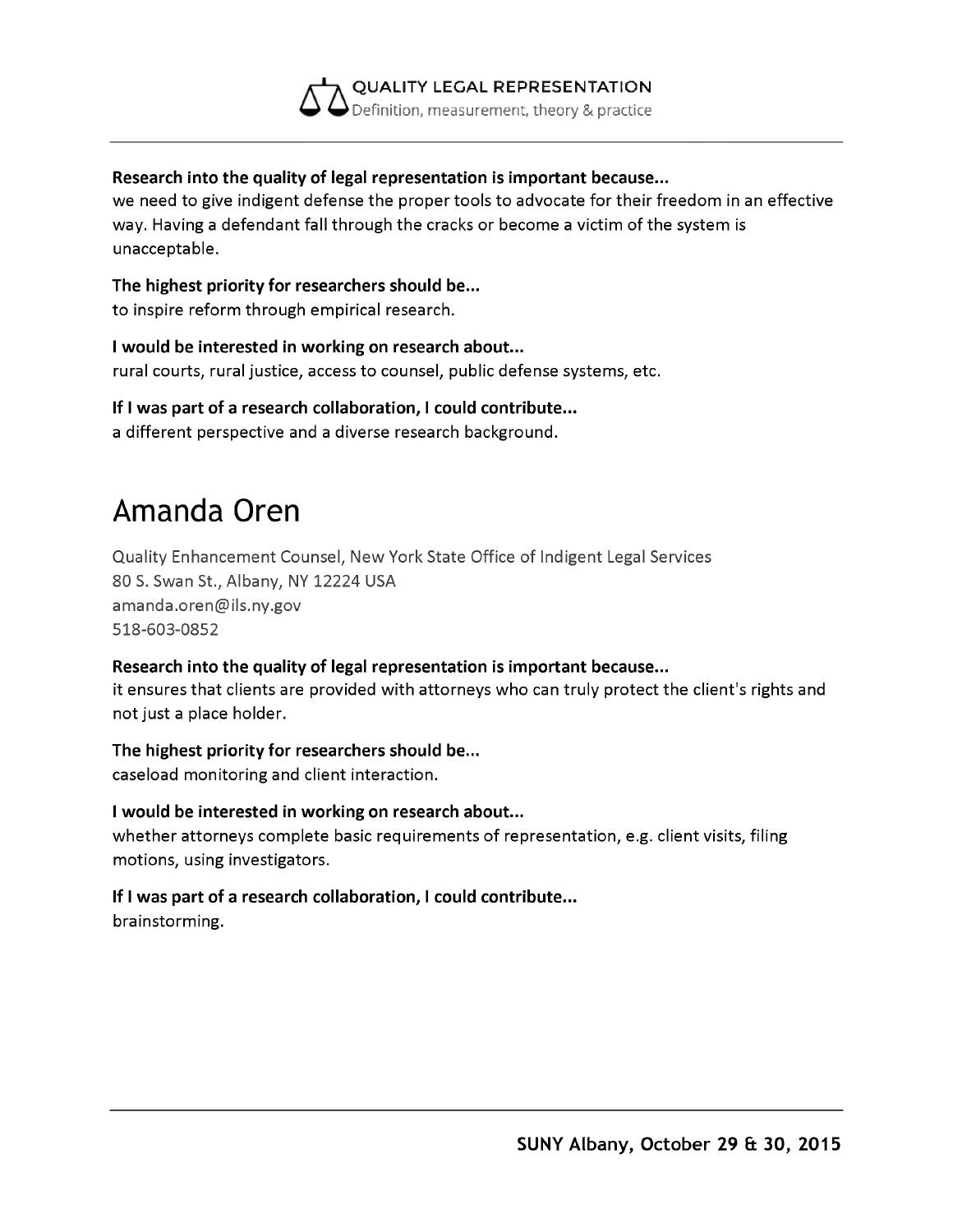

### **Angela Burton**

Director of Quality Enhancement for Parent Representation, New York State Office of Indigent Legal Services 80 S. Swan St., Albany, NY 12224 USA [angela.burton@ils.ny.gov](mailto:angela.burton@ils.ny.gov) 518-474-4859

#### **Research into the quality of legal representation is important because...**

Without an understanding of what works and what doesn't, the quality of representation gets worse, not better.

#### **The highest priority for researchers should be...**

Explaining why government should properly fund high quality legal representation for people who are financially unable to afford counsel.

#### **I would be interested in working on research about...**

perspectives of clients on the characteristics of high quality of representation in state intervention cases (child abuse/neglect, foster care, termination of parental rights).

### **If I was part of a research collaboration, I could contribute...**

writing and editing.

### **Andrew Davies**

Director of Research, New York Office of Indigent Legal Services 80 S. Swan St., Albany, NY 12224 USA [andrew.davies@ils.ny.gov](mailto:andrew.davies@ils.ny.gov) 518-461-1889

#### **Research into the quality of legal representation is important because...**

the better we understand the nature and impact of legal representation the more intelligent the decisions that we make about reform can be.

#### **The highest priority for researchers should be...**

testing our assumptions. We need ambitious new projects which address the fundamental assumptions about what reform in legal services looks like and its actual impact.

#### **I would be interested in working on research about...**

any aspect of indigent legal services, both in criminal and family courts. I am particularly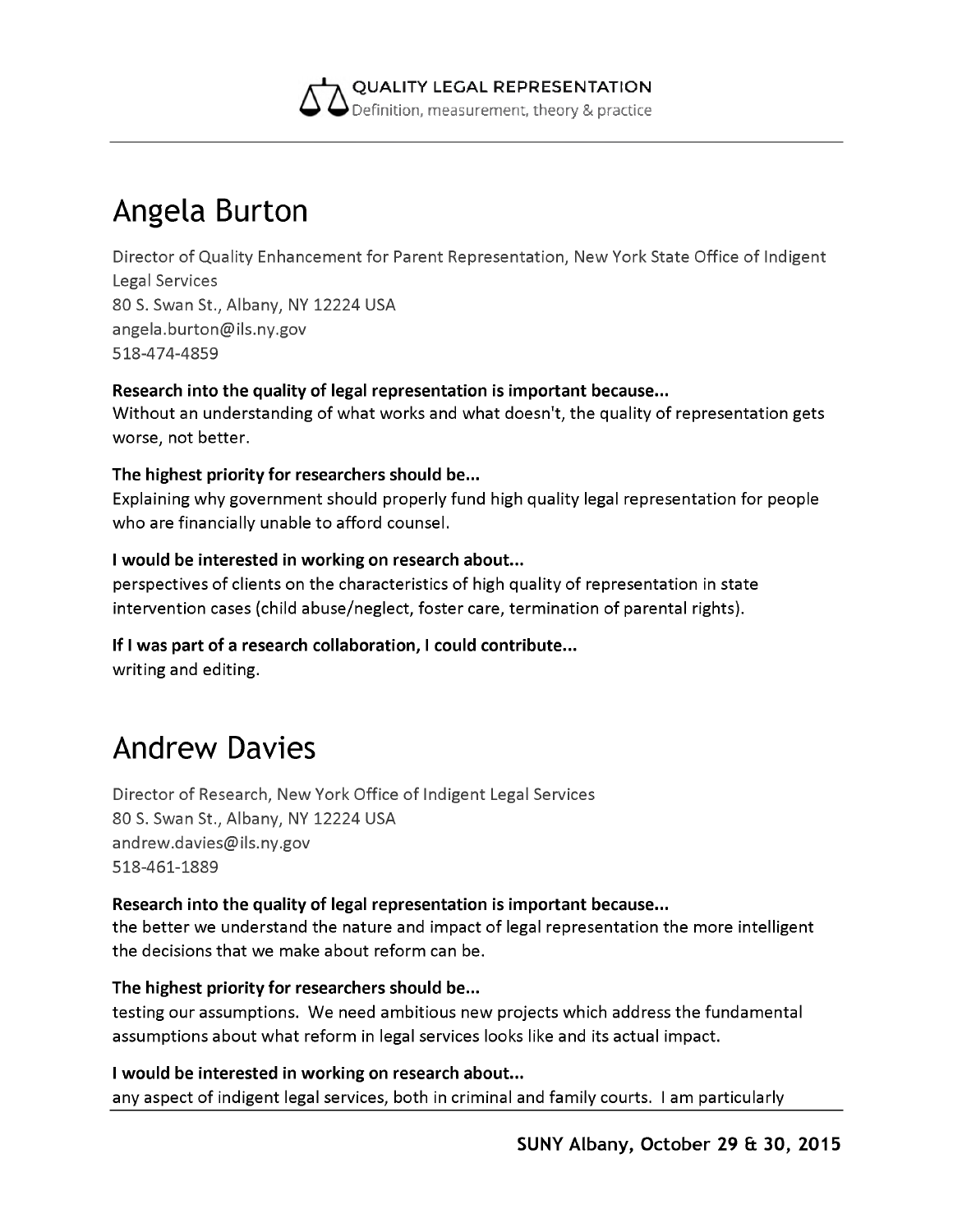

interested to track the impact of various policy innovations being tried in indigent legal services in New York.

#### **If I was part of a research collaboration, I could contribute...**

experience in courts research with a focus on indigent legal services; a bridge to provider organizations and administrative data in New York.

### **Anne Traum**

Special Counsel, Department of Justice, Office for Access to Justice 950 Pennsylvania Avenue, NW, Washington, DC 20530 USA [anne.traum@usdoj.gov](mailto:anne.traum@usdoj.gov) 202-514-7086

### **Research into the quality of legal representation is important because...**

we need to know when lawyers make a difference and why.

#### **The highest priority for researchers should be...**

to identify categories, if they exist, where litigants actually fare better on their own, as that could be empowering and instructive.

#### **I would be interested in working on research about...**

sentencing outcomes in counseled/uncounseled misdemeanors and in jurisdictions/offices where lawyers have better access to sentencing and plea data.

#### **If I was part of a research collaboration, I could contribute...**

context and doctrinal legal expertise because I am a law professor and defense lawyer, but I know nothing about data crunching!

### **Ayesha Delany-Brumsey**

Senior Research Associate, Vera Institute of Justice 233 Broadway, 12th Floor, New York, NY 10279 USA [adelanybrumsey@vera.org](mailto:adelanybrumsey@vera.org) 212-376-3101

#### **Research into the quality of legal representation is important because...**

Research can be used to support legal representation in myriad ways. For instance, quality cost benefit analyses can be used to bolster budget request for public defense providers, or research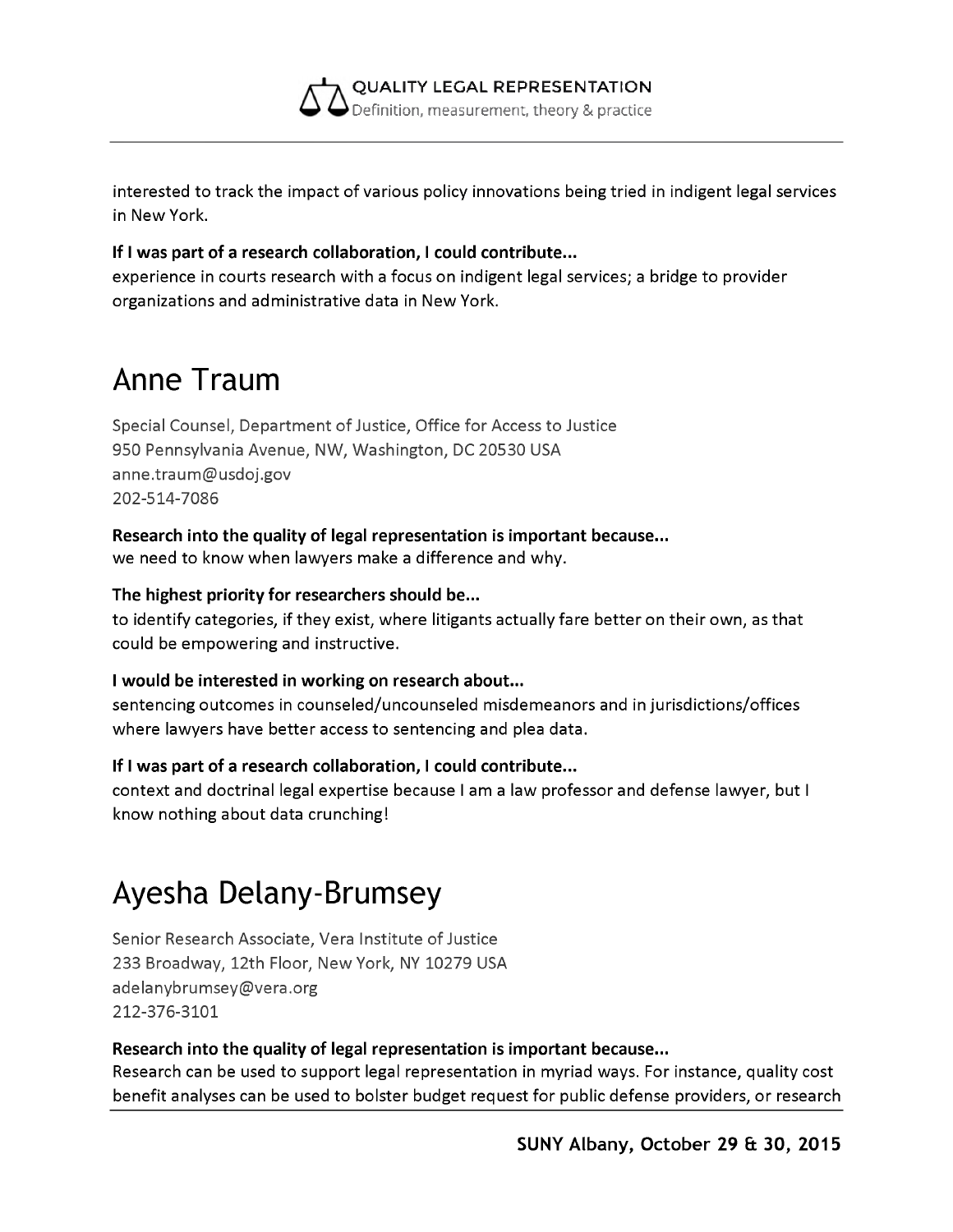

could be used understand how to develop and measure relevant performance indicators for attorneys. In short, research can be used to guide defense practitioners in best practices and provide them with the data necessary to maintain and improve their services.

#### **The highest priority for researchers should be...**

ensuring that the development of their research is informed by practicing defenders and that their research results are translated into practice.

#### **I would be interested in working on research about...**

public defense services for people with behavioral health conditions.

#### **If I was part of a research collaboration, I could contribute...**

experience in qualitative research methods for interviewing defenders and their clients and experience with quantitative research methods for analyzing survey and administrative data.

## **Banks P. Miller**

Associate Professor, University of Texas at Dallas 800 W. Campbell Rd., Richardson, TX 75080 USA [millerbp@utdallas.edu](mailto:millerbp@utdallas.edu) 972-883-2930

#### **Research into the quality of legal representation is important because...**

Beyond the stakes for individual litigants, sometimes far-reaching policy decisions are made in legal proceedings. Attorneys are often influential in framing the choices available in many cases and in deciding whether litigation will occur in the first instance. Therefore attorneys, as legal representatives, are crucial actors in determining the policy outputs of courts and other quasilegal agencies.

#### **The highest priority for researchers should be...**

conceptualizing and measuring attorney quality. What does a good lawyer look like empirically? How can we, as researchers, distinguish between quality representation and poor representation?

#### **I would be interested in working on research about...**

the extent to which attorneys are capable of altering the decision making of judges and the extent to which attorneys "level the odds" in situations where the litigants are not otherwise evenly matched.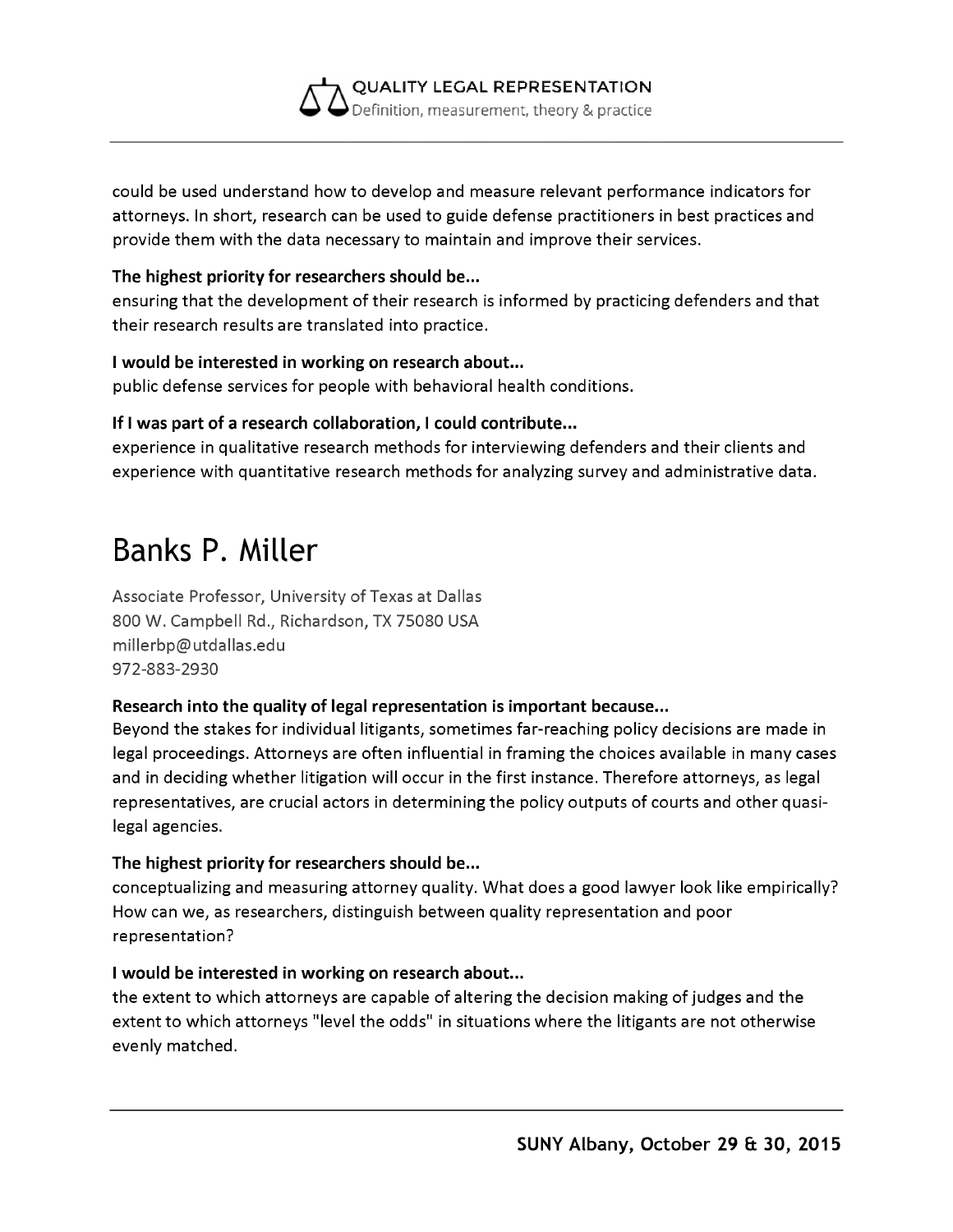

#### **If I was part of a research collaboration, I could contribute...**

measurement issues, such as those mentioned in response to the "highest priority" question above. I am also capable of fairly complex data analysis and am well-versed in both the judicial decision making literature and the party capability literature.

# **Benjamin Schwall**

Graduate Student, Clemson University 50 Keoway Dr. B7, Seneca, SC 29672 USA [bschwal@clemson.edu](mailto:bschwal@clemson.edu) 414-704-5085

#### **Research into the quality of legal representation is important because...**

it is a fundamental principle of our justice system. We should want more than just meeting the bare minimum that legal representation is being provided and figure out how to provide/ensure a quality measure.

#### **The highest priority for researchers should be...**

determining a methodology of getting the most out of the money spent. No system is perfect, but some are better than others and so we should focus on determining what systems are the best.

#### **I would be interested in working on research about...**

lawyers and their behaviors change with different incentive structures. Also, I would like to do research looking at the interaction between prosecutors and defense counsel.

#### **If I was part of a research collaboration, I could contribute...**

more advanced empirical methods.

## **Brian J. Ostrom**

Principal Court Research Consultant, National Center for State Courts 300 Newport Ave., Williamsburg, VA 23185 USA [bostrom@ncsc.org](mailto:bostrom@ncsc.org) 757-259-1523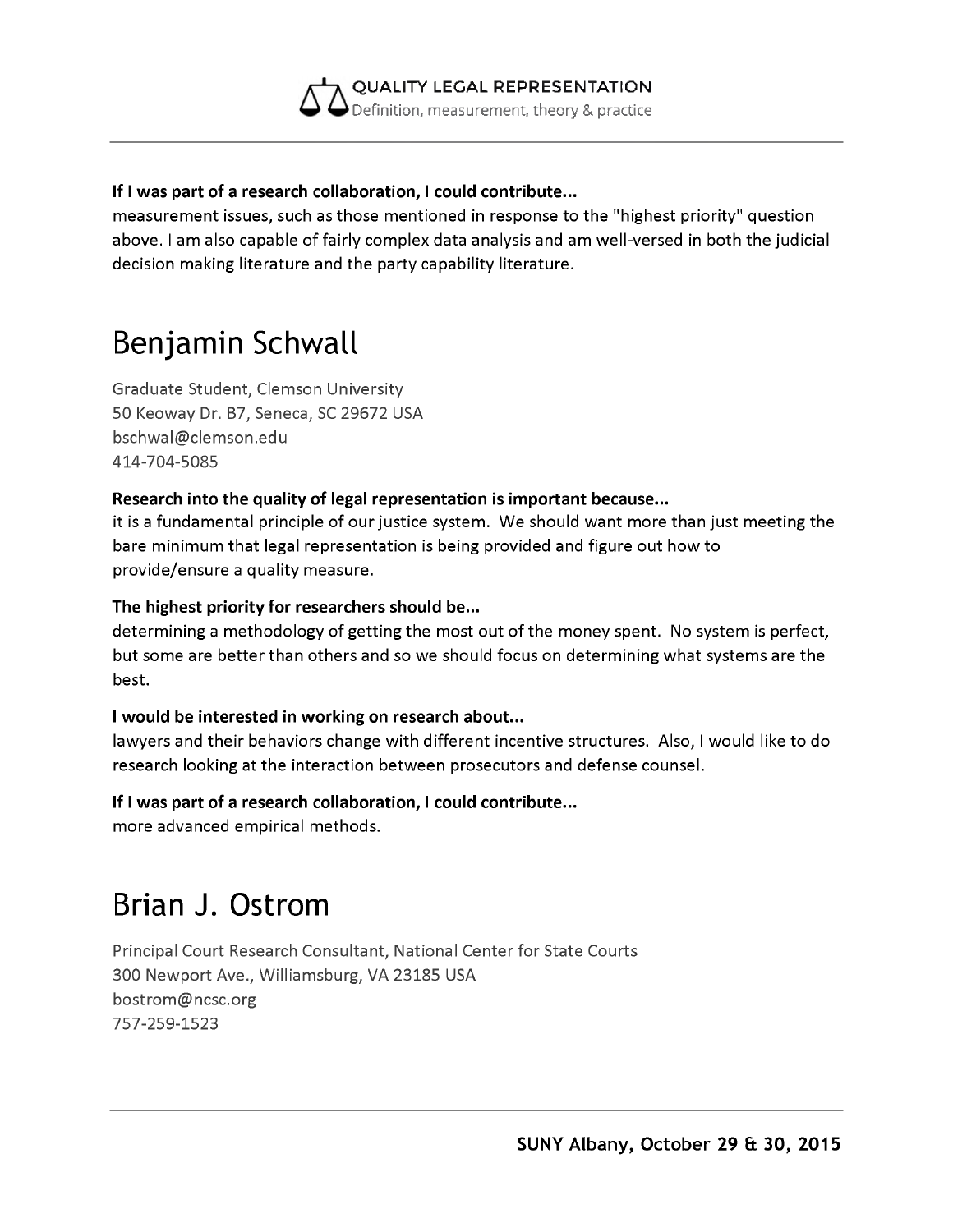

# **Caroline Sarnoff**

Research Manager, Measures for Justice P.O. Box 5, Purdys, NY 10578 USA [sarnoff@measuresforjustice.org](mailto:sarnoff@measuresforjustice.org) 914-332-4278

**Research into the quality of legal representation is important because...** it is a constitutional right lacking the resources to be adequately upheld.

**The highest priority for researchers should be...** creating a way to systematically identify successes and weaknesses within offices.

**I would be interested in working on research about...** measuring lawyer training in correlation with case outcomes.

#### **If I was part of a research collaboration, I could contribute...**

qualitative analysis and data collection skills.

# **Christopher Michael Campbell**

Assistant Professor of Criminology and Criminal Justice, Portland State University 506 S.W. Mill St., Suite 550, Portland, OR 97209 USA [ccampbell@pdx.edu](mailto:ccampbell@pdx.edu) 513-967-6781

#### **Research into the quality of legal representation is important because...**

For the sake of brevity, research into the quality of legal representation is important for a host of reasons. The reasons range from a simple, functional need (i.e., to measure, track, and understand the cost and benefits of such representation for the sake of the system) to a more complex, aggregate need that includes redefining certain expectations of system agents. Perhaps chief among these reasons are those having to do with social justice and inequality within the justice system. Without a way to recognize and measure quality legal representation, the expectations for public defense and assigned counsel will remain in the abstract. Thus, without this research we allow poor representation to continue thriving under the radar of what is supposed to be fair due process.

#### **The highest priority for researchers should be...**

Researchers focused on this issue must emphasize the following: (1) find the most appropriate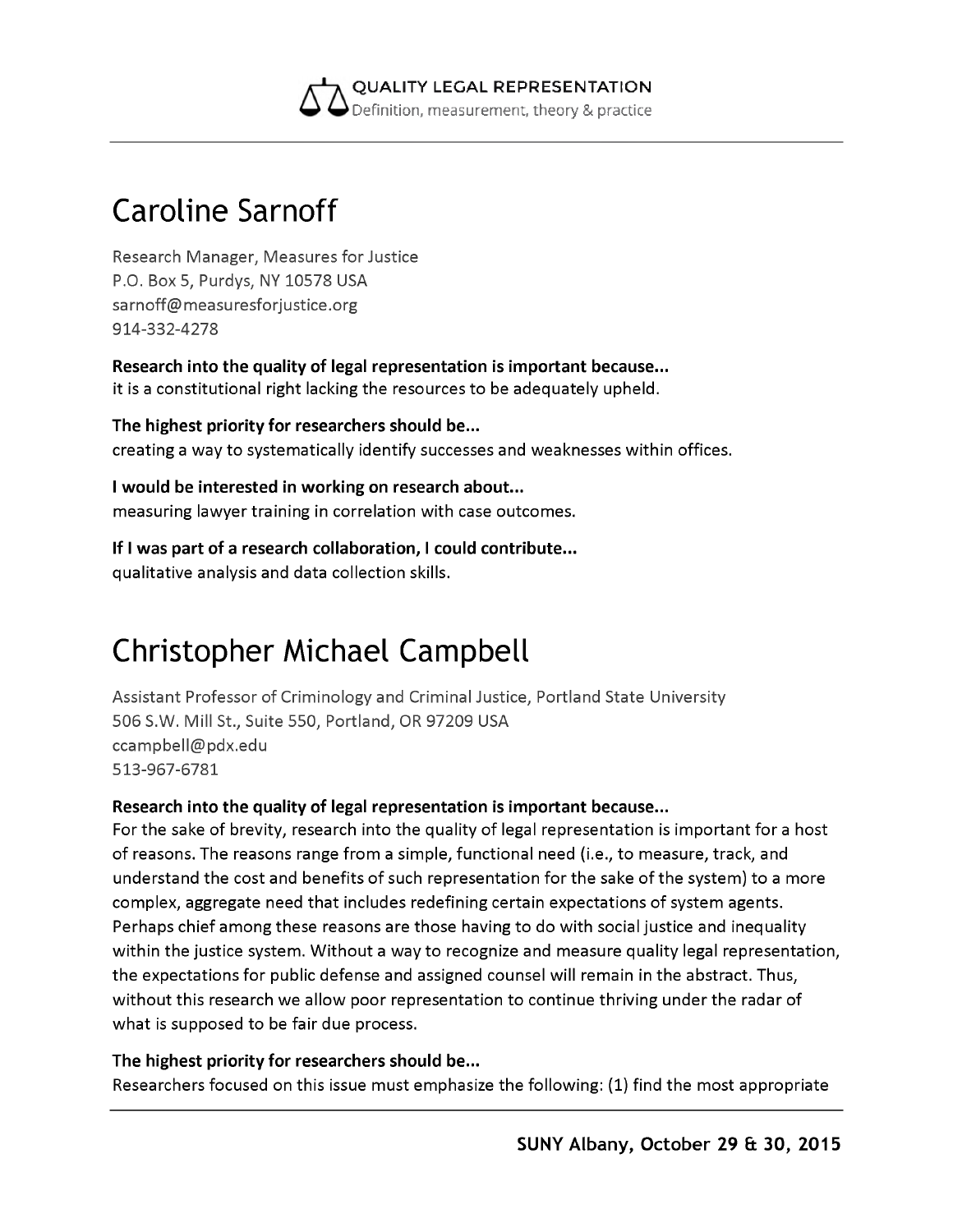

ways to define and measure quality representation; (2) examine how quality representation impacts our conception of procedural justice and fairness, system and agent legitimacy, and system outcomes (e.g., probationer recidivism); and (3) package the information learned from this research in a way that is meaningful and useful for the various legal systems needing it in order for them to maintain quality assurance, set standards, and make informed decisions regarding inner-agency policy and statutes.

#### **I would be interested in working on research about...**

I am interested in working on research involved in each of the points I highlight as priorities in this area. Though, I am particularly interested in how quality representation can translate into more condition adherence among probationers. This would provide a specific test of past conceptualizations of procedural justice which includes perception, legitimacy, fairness, and compliance with laws, or in this case, conditions of supervision.

#### **If I was part of a research collaboration, I could contribute...**

I can contribute in ways of research design, study development and management (quantitative and qualitative), as well as statistical and analytical skills. I can also contribute by providing university resources.

## **Colette Tvedt**

Indigent Defense Training and Reform Director, National Association of Criminal Defense Lawyers 1660 L Street NW, 12th Floor, Washington, DC 20036 USA [ctvedt@nacdl.org](mailto:ctvedt@nacdl.org) 202-465-7649

#### **Research into the quality of legal representation is important because...**

In order to have evidence based solutions, we need to document, through research, the things we already know are wrong with the criminal justice system such as: the crisis in indigent defense- mass incarceration (with over 60% of inmates pretrial); limited resources for public defenders; defenders with huge workloads; actual and constructive denial of counsel in misdemeanor courts; a "meet, greet, and plead" mentality resulting in 94% of criminal clients pleading guilty....all in an era of nearly 50,000 collateral consequences.

#### **The highest priority for researchers should be...**

ensuring the 6th Amendment right to counsel in all criminal prosecutions; with assurance of a well resourced, properly trained lawyer from first appearance until resolution of the case.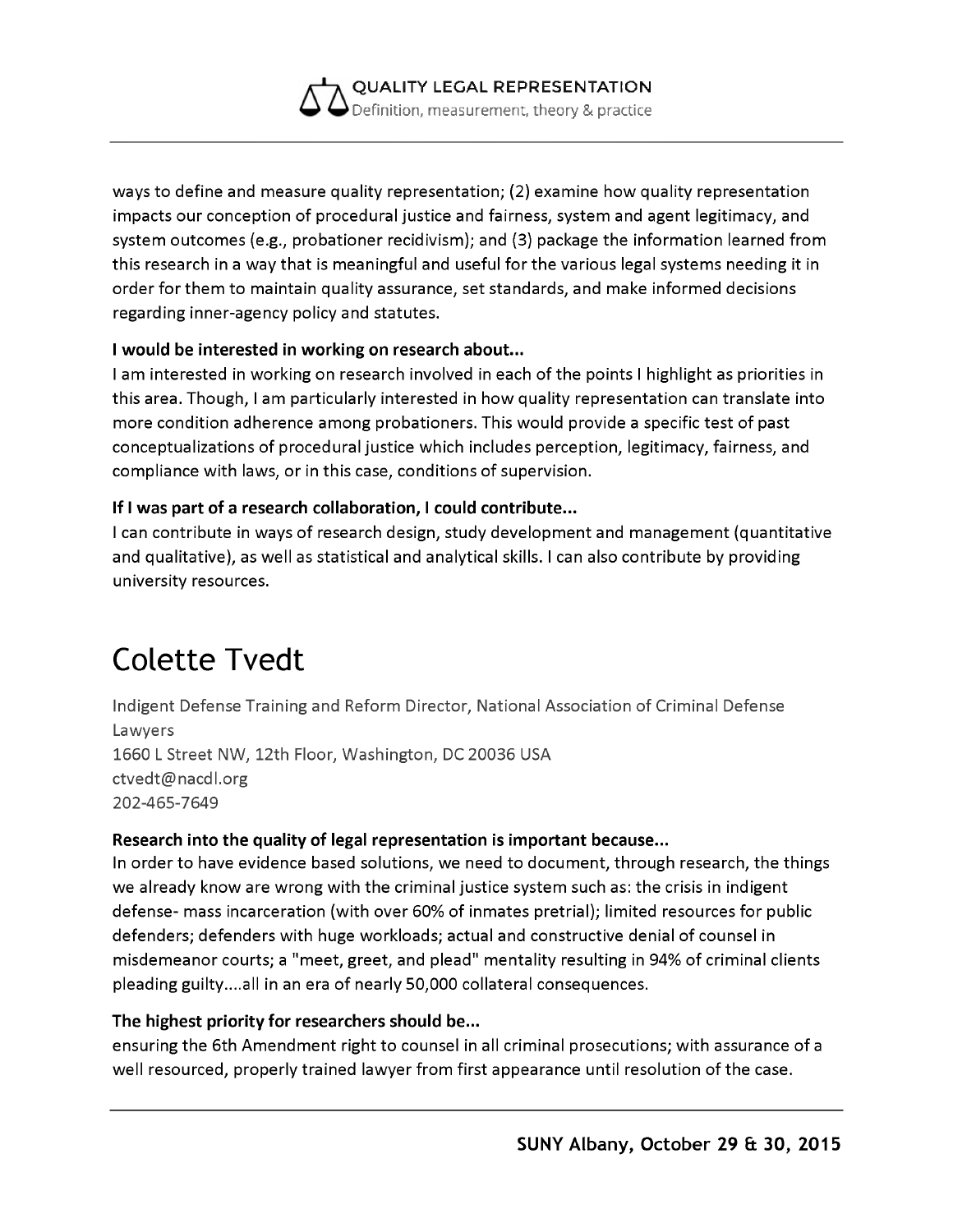

#### **I would be interested in working on research about...**

right to counsel at first/initial appearance; pretrial release reform and the use of validated risk assessments to advocate for the release of clients based upon objective, evidence based metrics; workload studies involving the implementation of time-tracking and Delphi studies to develop manageable workloads for defenders.

#### **If I was part of a research collaboration, I could contribute...**

years of experience as a state and federal defender and Clinical Professor; the ability to translate the obstacles faced on the ground into development of best practices (bridging the gap between practice and theory); vast national contacts in the criminal justice arena; experience managing large grants; developing training manuals and conducting targeted training programs to enhance the capacity of indigent defenders with large workloads and limited access to sophisticated training; familiarity with recent scholarship in the criminal justice field; and conducting field investigation, court observations, reports and recommendations for improving indigent defense with the support of the NACDL the preeminent criminal defense organization.

## **Cynthia G. Lee**

Senior Court Research Associate, National Center for State Courts 300 Newport Ave., Williamsburg, VA 23185 USA [clee@ncsc.org](mailto:clee@ncsc.org) 757-259-1583

#### **Research into the quality of legal representation is important because...**

high-quality legal representation is essential to the proper functioning of the justice system and has an impact far beyond the outcome of the individual legal case. Measuring the quality of legal representation is an essential first step towards understanding the effects of high-quality legal representation, or the lack thereof, on clients, the justice system, and society as a whole.

#### **The highest priority for researchers should be...**

defining the various attributes of quality legal representation (e.g., specific aspects of client interaction) and how they can be measured.

#### **I would be interested in working on research about...**

the impact of resource constraints on the quality of indigent defense representation, or other empirical projects related to criminal and/or civil legal representation for the indigent.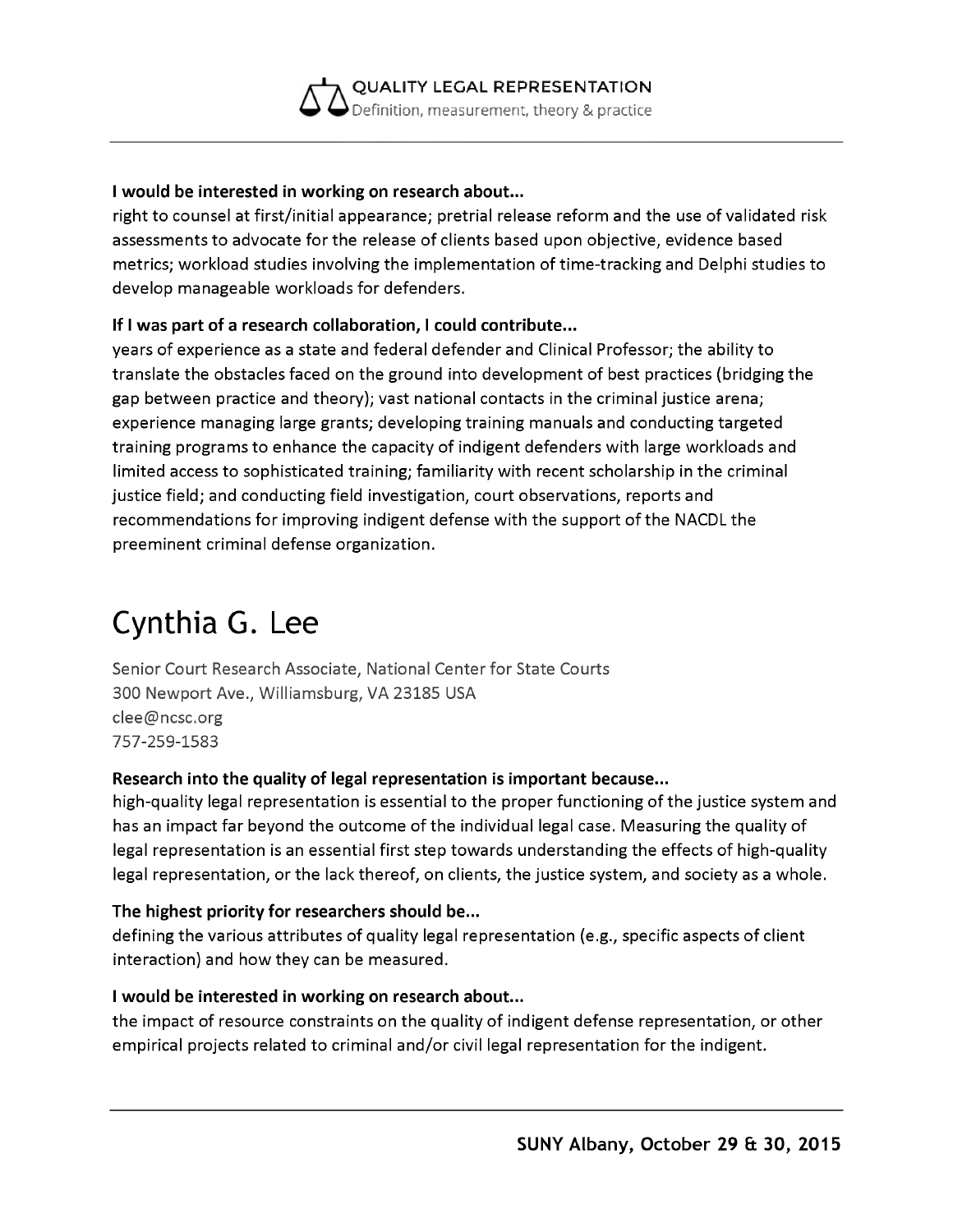

#### **If I was part of a research collaboration, I could contribute...**

expertise in qualitative and quantitative research methods combined with legal training and real-world experience conducting applied research in state courts.

# **Daryl V. Atkinson**

Senior Attorney, Southern Coalition for Social Justice 1415 West Highway 54, Suite 101, Durham, NC 27707 USA [daryl@scsj.org](mailto:daryl@scsj.org) 763-913-6817

#### **Research into the quality of legal representation is important because...**

the liberty interests of the most vulnerable members of our society are dependent on the quality of our indigent defense systems.

#### **The highest priority for researchers should be...**

developing quality outcomes measures to evaluate the effectiveness of our indigent defense system.

#### **I would be interested in working on research about...**

developing outcomes that measure the quality of the indigent defense from a client's perspective.

#### **If I was part of a research collaboration, I could contribute...**

developing quality client-based outcomes.

# **David Udell**

Executive Director, National Center for Access to Justice, Cardozo Law School 55 Fifth Ave., Room 932, New York, NY 10003 USA [udell@yu.edu](mailto:udell@yu.edu) 212-790-0869

#### **Research into the quality of legal representation is important because...**

our legal system is built on the premise that people on both sides will have adequate legal representation. Yet, in criminal matters, the quality of free legal representation is often described as mediocre, and in civil matters very few people are able to obtain legal representation, free or otherwise. It would be helpful to efforts to improve the quality of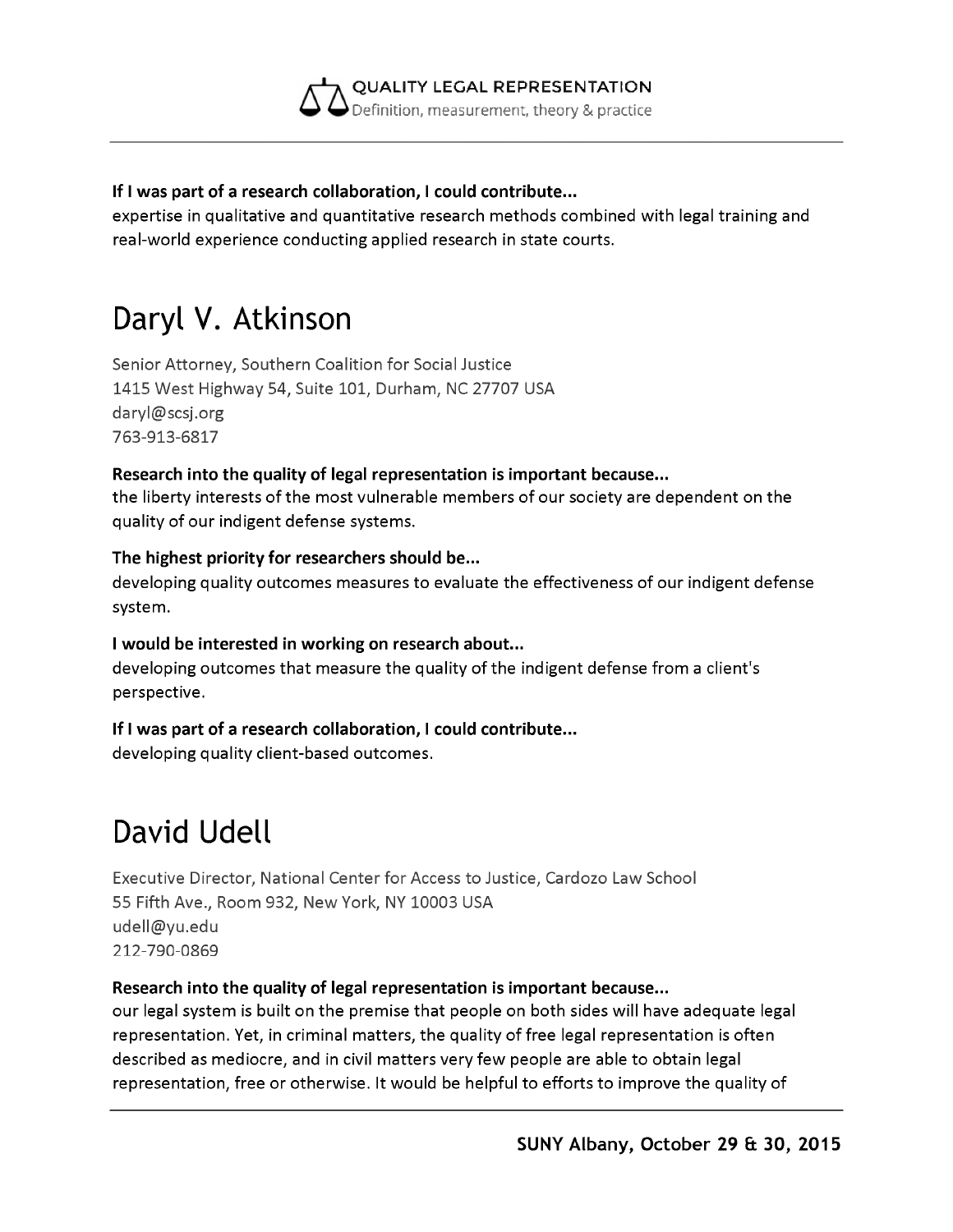

indigent defense services and to fund free civil legal services, if we knew more about what lawyers do, how they do it, and what the indicators are that allow us to know they are doing it well. Approaching the issue from the other side, we should be aware that critics maintain that it is not always necessary to assure the provision of lawyers to people in indigent defense matters and civil legal matters, so for that reason, as well, it is important to develop a more precise understanding of what lawyers do, and why they are needed (as contrasted with other people who are not trained as lawyers) to do it.

#### **The highest priority for researchers should be...**

figuring out the tasks that only lawyers can do, establishing a definitive understanding of the types of education, training and skills acquisition that are necessary to perform those tasks, and determining whether (or not) lawyers are being made available to perform those tasks at a sufficiently high level of quality for those in need.

#### **I would be interested in working on research about...**

the nature of the tasks that only lawyers can do, the education, training and skills necessary to do the tasks, and the availability of lawyers to perform those tasks for those in need.

#### **If I was part of a research collaboration, I could contribute...**

experience developing indicators for justice system performance, including criteria and data in our database, at [www.justiceindex.org,](http://www.justiceindex.org) on the number of civil legal aid lawyers in the 50 states, as well as data on the presence (and absence) in the 50 states of best practices for assisting self represented civil litigants, people with limited English proficiency, and people with disabilities.

# **Deborah Schneer**

Hurrell-Harring Implementation Attorney, NYS Office of Indigent Legal Services 80 S. Swan St., Albany, NY 12224 USA [deborah.schneer@ils.ny.gov](mailto:deborah.schneer@ils.ny.gov)

**Research into the quality of legal representation is important because...** Will assist in implementation of best practices and systems.

#### **The highest priority for researchers should be...** gathering and assessing objective data re quality representation of indigent defendants.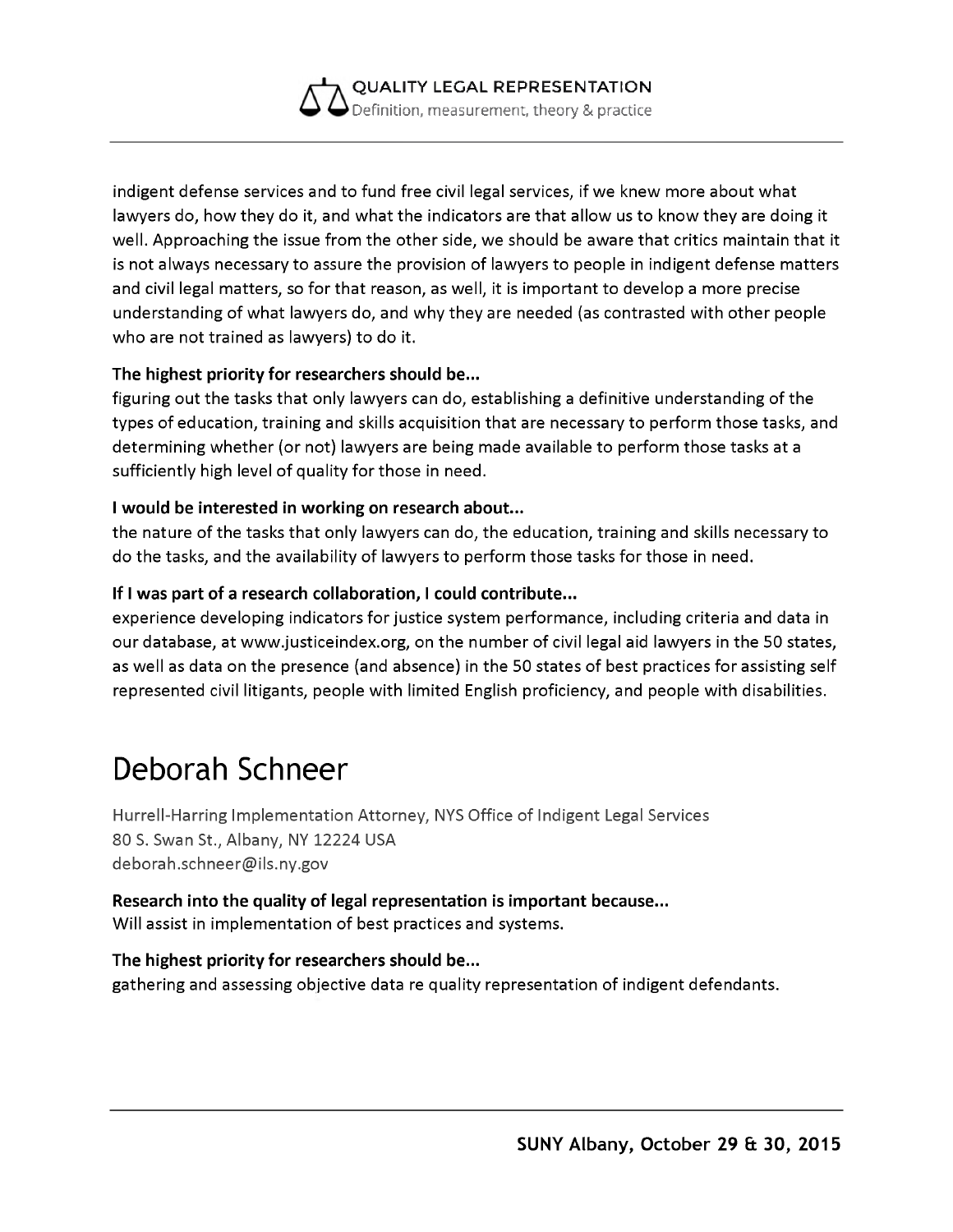

# **Don Murphy**

Director, Performance Improvement, Indiana Public Defender Council 309 West Washington St., Suite 401, Indianapolis, IN 46204 USA [dsmurphy@pdc.in.gov](mailto:dsmurphy@pdc.in.gov) 317-232-5515

#### **Research into the quality of legal representation is important because...**

knowing what works and what does not works focuses our efforts and advances the legal profession. This research will lead to improving practice and that makes a difference for both the clients as well as the lawyers providing the representation..

#### **The highest priority for researchers should be...**

fostering communities of practice; and the legal culture is the biggest determinant and constraint to improvements.

#### **I would be interested in working on research about...**

1. communities of practice. 2. the mental side of lawyering. - There's a revolution underway in how we acquire skills. Our notions of training and practicing, personal and professional development are antiquated, counterproductive and inefficient.

#### **If I was part of a research collaboration, I could contribute...**

research subjects and project management.

# **Dottie Carmichael**

Research Scientist, Texas A&M University 4476 TAMU, College Station, TX 77843 USA [dottie@ppri.tamu.edu](mailto:dottie@ppri.tamu.edu) 979-845-9378

#### **Research into the quality of legal representation is important because...**

fair defense is a fundamental underpinning of freedom, deserving of greater respect and investment than it sometimes receives. Research is one means to show the impacts of the work and elevate its importance.

#### **The highest priority for researchers should be...**

to listen closely to public defenders to identify the areas where research can (a) inform and support the provision of high quality defense services and (b) communicate public defense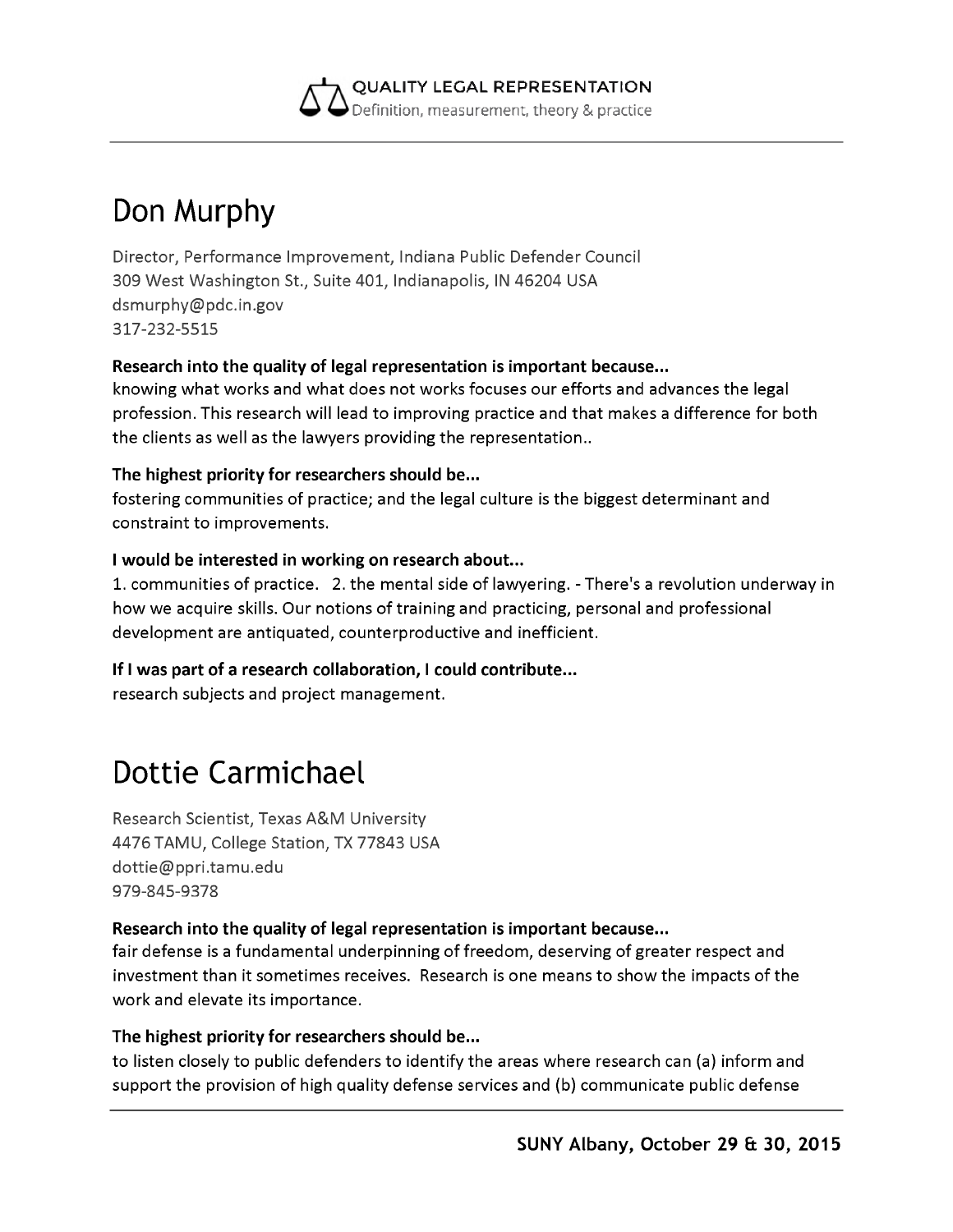

needs and accomplishments more effectively to policymakers, making the case for greater investment in this important work.

#### **I would be interested in working on research about...**

any issue that has potential momentum to bring policy change to improve the climate for high quality defense. The idea is to leverage opportunity when and where openings occur.

#### **If I was part of a research collaboration, I could contribute...**

proposal writing, technical research capabilities like qualitative and quantitative data collection and analysis, and report writing.

## **Elly Kalfus**

Program Associate, Sixth Amendment Center 11 Houghton St., Apt. 3, Somerville, MA 02143 USA [elly.kalfus@sixthamendment.org](mailto:elly.kalfus@sixthamendment.org) 339-221-2023

#### **Research into the quality of legal representation is important because...**

public defenders are supposed to be the voice of the marginalized. If we don't know whose voices are being silenced, it's difficult to help them.

#### **The highest priority for researchers should be...**

learning and then meeting the needs of indigent defendants to ensure they obtain due process.

#### **I would be interested in working on research about...**

what the current state of indigent defense is in every jurisdiction; bridging the gap between researchers and non-system contract & assigned counsel attorneys; how to educate the public about the need for indigent defense and how to advocate for it to people in power; and much more.

#### **If I was part of a research collaboration, I could contribute...**

reading, writing and research, knowledge of state public defender systems and right to counsel history and case law.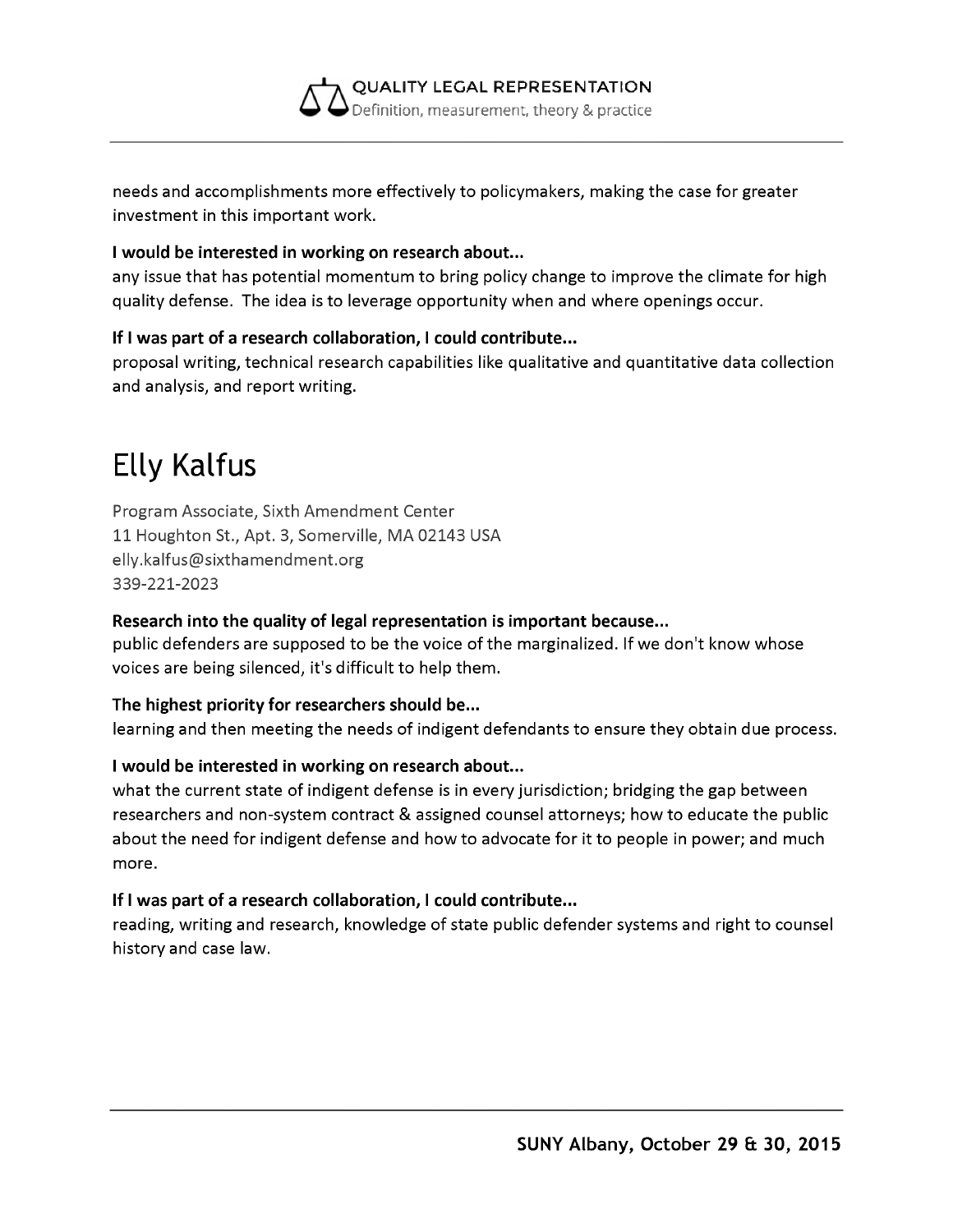

## **Erica Hashimoto**

Associate Dean for Clinical Programs, University of Georgia School of Law Herty Drive, Athens, GA 30606 USA [hashimo@uga.edu](mailto:hashimo@uga.edu) 706-542-5098

#### **Research into the quality of legal representation is important because...**

It is both necessary for purposes of educating those who allocate indigent defense budgets and it provides indigent defense providers with guidance on the most effective way to allocate their limited resources.

#### **The highest priority for researchers should be...**

assessing optimal caseloads/workloads of indigent defense providers that enable those providers to provide quality legal representation.

#### **I would be interested in working on research about...**

both caseloads of indigent defense providers (and misdemeanor caseloads in particular) and the allocation of resources within individual public defender offices.

#### **If I was part of a research collaboration, I could contribute...**

all of the law on effective representation and some on-the-ground reports regarding representation in a variety of states.

## **Erika Fountain**

Graduate Student, Georgetown University 3700 O Street, NW, Washington, DC 20057 USA [ef245@georgetown.edu](mailto:ef245@georgetown.edu) 305-773-0541

#### **Research into the quality of legal representation is important because...**

Assuming quality of legal representation is sometimes influenced by extra factors (e.g., caseload), it would be important to have an understanding of what external factors might be effecting quality of counsel. That information could be useful in determining what policy changes might be needed to help improve quality. On a more individual level, research into the quality of legal representation could highlight the most important or effective practices that might be helpful for lawyers to focus or work on absent larger policy changes.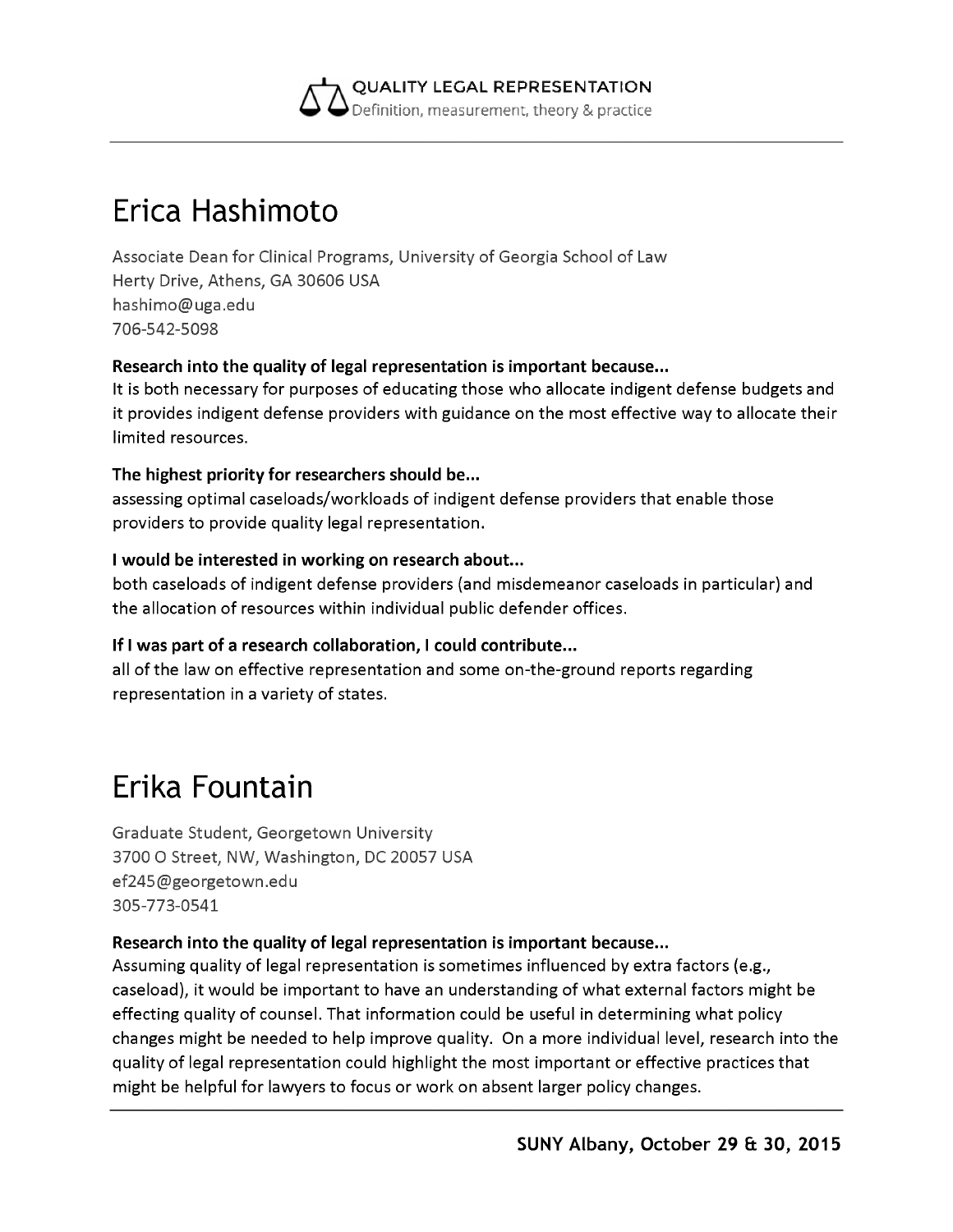

#### **The highest priority for researchers should be...**

As a psychologist it is important for me to conduct psycholegal research in an ecologically valid way. To do so, researchers can collaborate with legal practitioners to ensure that their research questions are practically relevant.

#### **I would be interested in working on research about...**

juvenile defense, juveniles' understanding of rights, and their understanding of legal actors' roles.

#### **If I was part of a research collaboration, I could contribute...**

information about adolescent development and legal psychology more generally.

### **Franklin Cruz**

Chief Operating Officer & Program Director, Justice Management Institute 3033 Wilson Blvd., Suite 700, Arlington, VA 22201 USA [franklinc@jmijustice.org](mailto:franklinc@jmijustice.org) 703-940-0324

#### **Research into the quality of legal representation is important because...**

we still understand very little on a national level about what it takes to produce the best outcomes for defendants, what the best outcomes are, and how to operationalize our understanding of quality. We know that workload and legal training are key to producing strong lawyers, but we increasingly know that indigent defense lawyers must be able to relate to their clients who have greater needs and pose greater challenges than clients in private practice. Lawyers must know how to interview differently and listen differently. They must understand resources available to support their clients and increasingly how to work with diverse professionals on the defense team (e.g., social workers, civil attorneys, community outreach workers or organizers). As such, we cannot define quality of representation myopically as getting the least restrictive disposition or winning cases. Quality is at least as much about the process -- procedural justice -- as it is about the legal outcome. Furthermore, the legal outcome may only be a small part of the puzzle, as implications of a criminal record have grown and as we are more keenly aware of our responsibility not only to represent the client in front of us on the present case but keep our client from continuing to churn through the criminal justice system.

#### **The highest priority for researchers should be...**

not be restricted to one area but look more broadly at a number of issues. First, what model(s) of indigent defense produce the best outcomes (or certain positive outcomes) for defendants?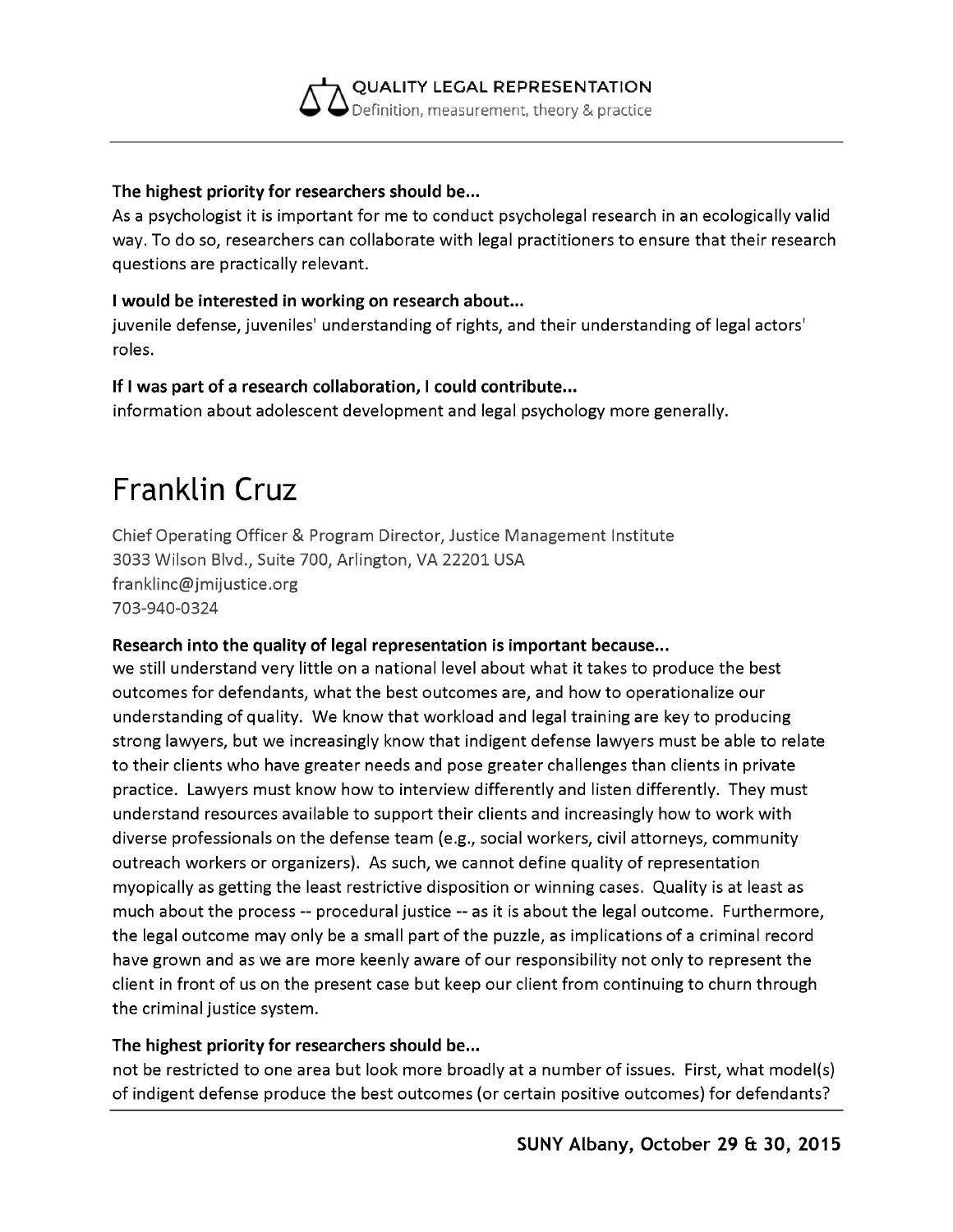

Here, we would look at various models or iterations of holistic defense, community-oriented defense, etc. Second, how do we build indigent defense systems that best serve clients where there is no institutional defender (i.e., panel attorneys or contract attorneys). Third, what works best to create synergy among different defense professionals. especially between defenders and social workers and between defenders and civil attorneys? Fourth, and perhaps most critical to the overall justice system, what aspects of indigent defense systems have significant and lasting impacts on the lives of defendants, measured at least in part by recidivist behavior?

#### **I would be interested in working on research about...**

on any of these research questions. However, I have been particularly interested in considering how we can define common quality standards for a criminal justice system overall. Under the paradigm where defenders are successful when they win, then prosecutors are necessarily failing. When prosecutors are doing well, then defenders are failing. These views of success and failure are too siloed in a time when we are more conscious of the importance of systemic collaboration and problem-solving. What would shared measures of success look like? One would imagine that procedural justice would play a big part, but what does that mean operationally and what else would be involved? From that foundation, how do we then supplement those standards or definitions of success to determine the quality of each individual function in the criminal justice system (i.e., public defenders)? What does a successful criminal justice system look like and what does the successful public defender office in it look like?

#### **If I was part of a research collaboration, I could contribute...**

the perspective of a front-line professional, of an executive manager of a public defender office, of a non-attorney in a holistic defense defender office, and of a technical assistance provider and analyst in the area of indigent defense.

### **Geoff Burkhart**

Attorney & Project Director, American Bar Association 321 N. Clark, 19th Floor, Chicago, IL 60654 USA [geoffrey.burkhart@americanbar.org](mailto:geoffrey.burkhart@americanbar.org) 312-988-5102

#### **Research into the quality of legal representation is important because...**

it allows attorneys to provide ethical and constitutional representation, managers to run their offices intelligently, and for clients to receive better professional service.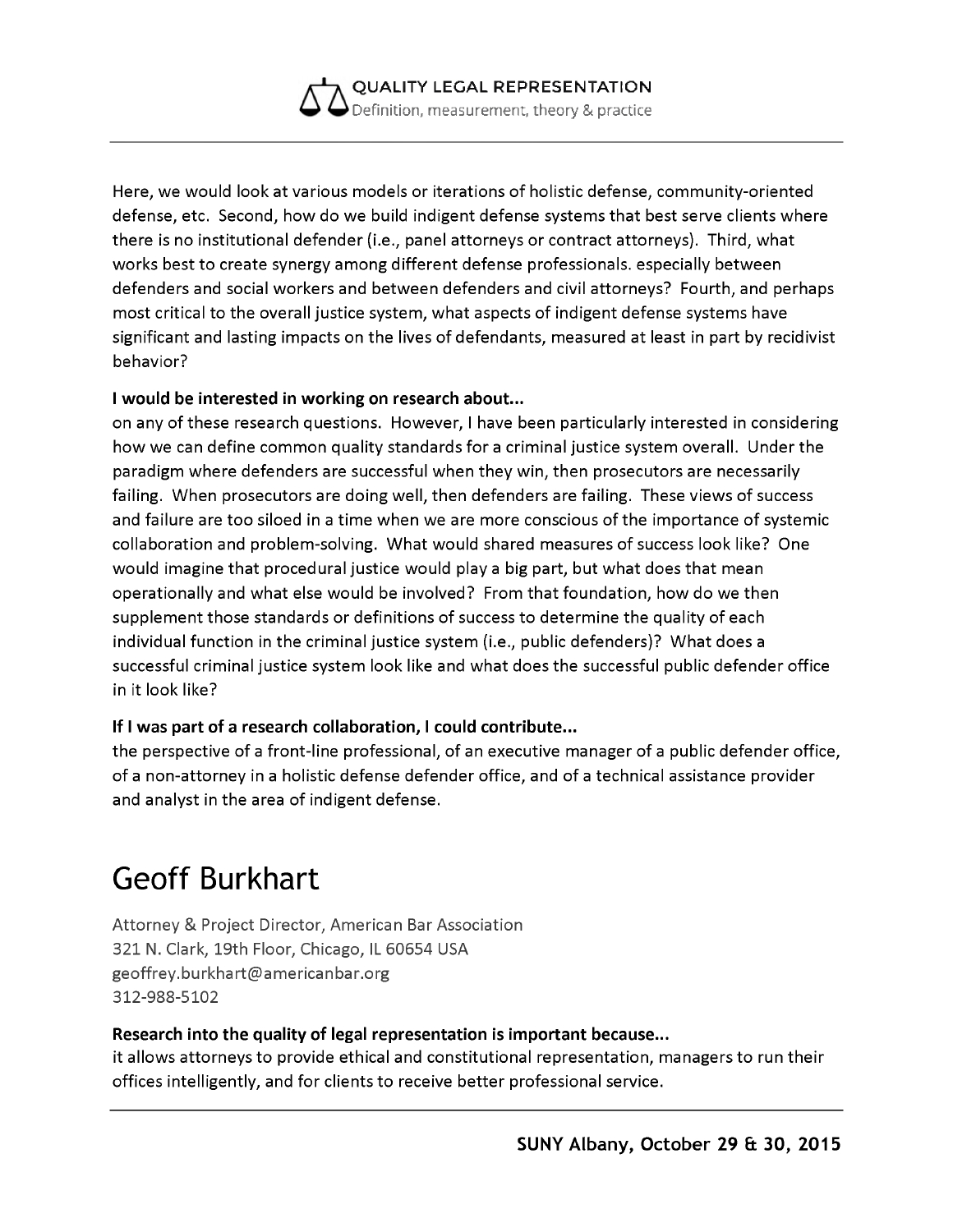

**The highest priority for researchers should be...** standardized, thorough data collection.

#### **I would be interested in working on research about...**

data collection, workload studies, indigent defense commission development and improvement, eligibility standards, and funding mechanisms.

#### **If I was part of a research collaboration, I could contribute...**

experience as a public defender, experience as a researcher, and a chipper attitude.

# **Gerald Rosenberg**

Associate Professor, University of Chicago 5828 S. University Ave., Chicago, IL 60637 USA [g-rosenberg@uchicago.edu](mailto:g-rosenberg@uchicago.edu) 773-702-0423

#### **Research into the quality of legal representation is important because...**

the promise of equal justice under law has limited meaning if the quality of legal representation depends on one's wealth.

#### **The highest priority for researchers should be...**

designing research that investigates the extent to which legal outcomes are influenced by the quality of legal representation.

#### **I would be interested in working on research about...**

finding ways to require the highest quality lawyers to spend some time every year representing clients most in need.

#### **If I was part of a research collaboration, I could contribute...**

reminding my fellow researchers of the limited ability of courts to solve institutionalized racism and wealth inequality, while focusing on concrete steps our research suggests can be taken to improve the quality of legal representation for the most disadvantaged in our society.

## **Giza Lopes**

Assistant Professor, School of Criminal Justice, University at Albany 135 Western Ave, Draper Hall Room 205, Albany, NY 12222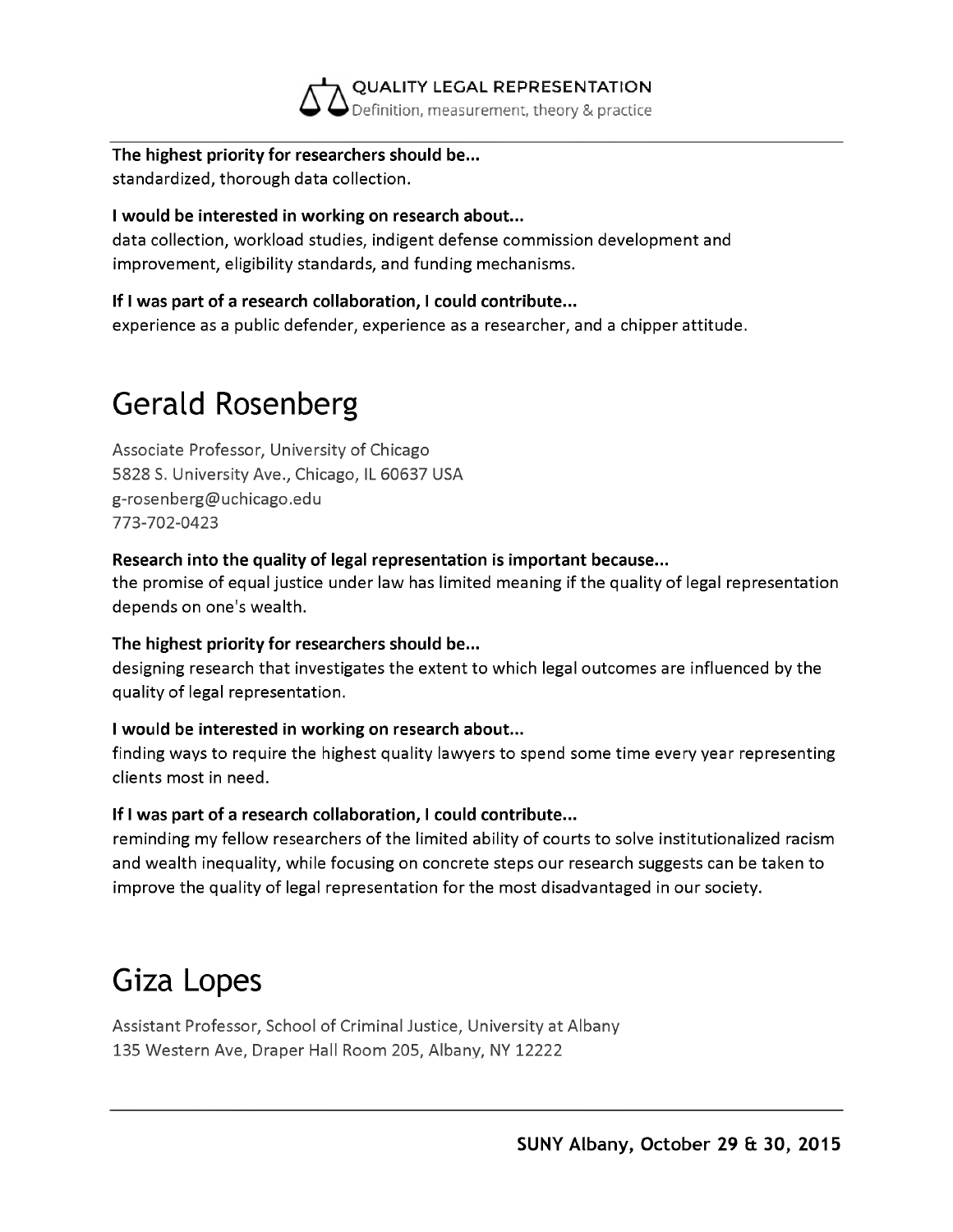

# **Greg Pogarsky**

Associate Dean & Professor, School of Criminal Justice, University at Albany 135 Western Ave., Albany, NY 12148 USA [gpogarsky@albany.edu](mailto:gpogarsky@albany.edu)

**Research into the quality of legal representation is important because...** we need to ensure due process.

**The highest priority for researchers should be...** to inform responsible public expenditures.

**I would be interested in working on research about...** decision-making.

**If I was part of a research collaboration, I could contribute...** theorizing, data analysis, writing, and my personal charm.

# **Haemi Won**

Ph.D. Student, School of Criminal Justice, University at Albany 754 Western Avenue, Albany, NY 12203 USA [hwon@albany.edu](mailto:hwon@albany.edu) 917-291-7126

**Research into the quality of legal representation is important because...** adequate legal representation for victims is necessary for the victims to exercise their right to participate in the proceedings.

**The highest priority for researchers should be...** changing the world with their research.

**I would be interested in working on research about...** legal representation for females and minorities.

**If I was part of a research collaboration, I could contribute...** to data collection and cross national research.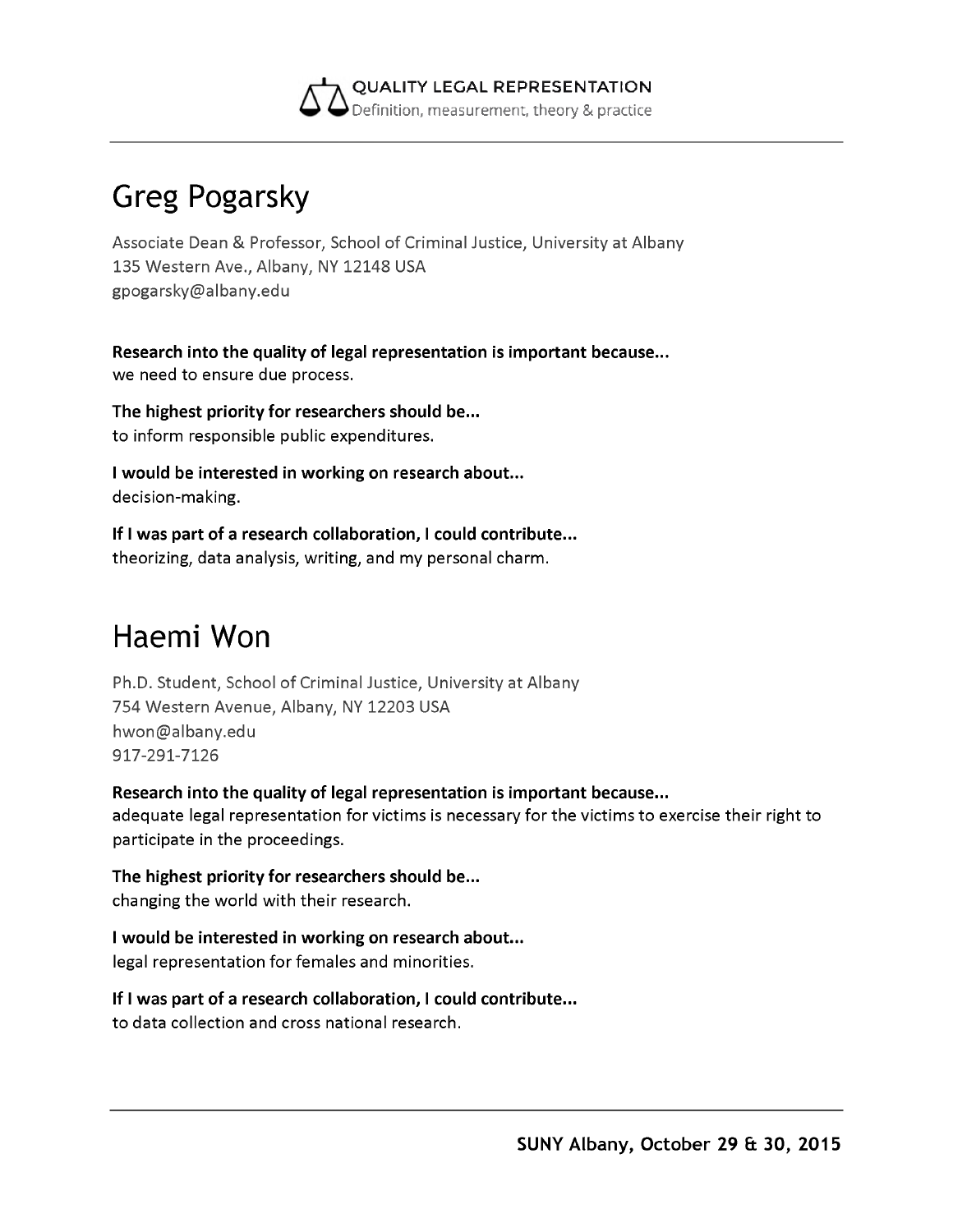

### **James Acker**

Professor, School of Criminal Justice, University at Albany 135 Western Ave., Albany, NY 12222 USA [jacker@albany.edu](mailto:jacker@albany.edu) 518-442-5317

#### **Research into the quality of legal representation is important because...**

in light of diversity of jurisdictions, systems, organizations, and individuals and their overlap with quality of legal representation there is much to be learned by close examination of factors that relate to the quality of legal representation under different circumstances, and hence to help assess whether improvements (and what types of improvements) can and should be made.

#### **The highest priority for researchers should be...**

the evaluation of structural, organizational, individual factors that influence legal representation provided indigents in criminal cases, throughout the entirety of criminal justice process.

#### **I would be interested in working on research about...**

legal representation concerning guilty pleas, misdemeanors, and more generally associations between legal representation and wrongful convictions.

#### **If I was part of a research collaboration, I could contribute...**

helping translate research findings into reports that could be useful to courts or other policymakers regarding indigent criminal defense.

### **James Anderson**

Senior Behavioral Scientist, RAND Corporation 4570 Fifth Ave., Pittsburgh, PA 15213 USA [janderso@rand.org](mailto:janderso@rand.org) 412-683-2300 x-4677

**Research into the quality of legal representation is important because...** the defense function is vital to the reliability of the justice process.

**The highest priority for researchers should be...** developing reliable metrics of quality. It would be difficult but worthwhile.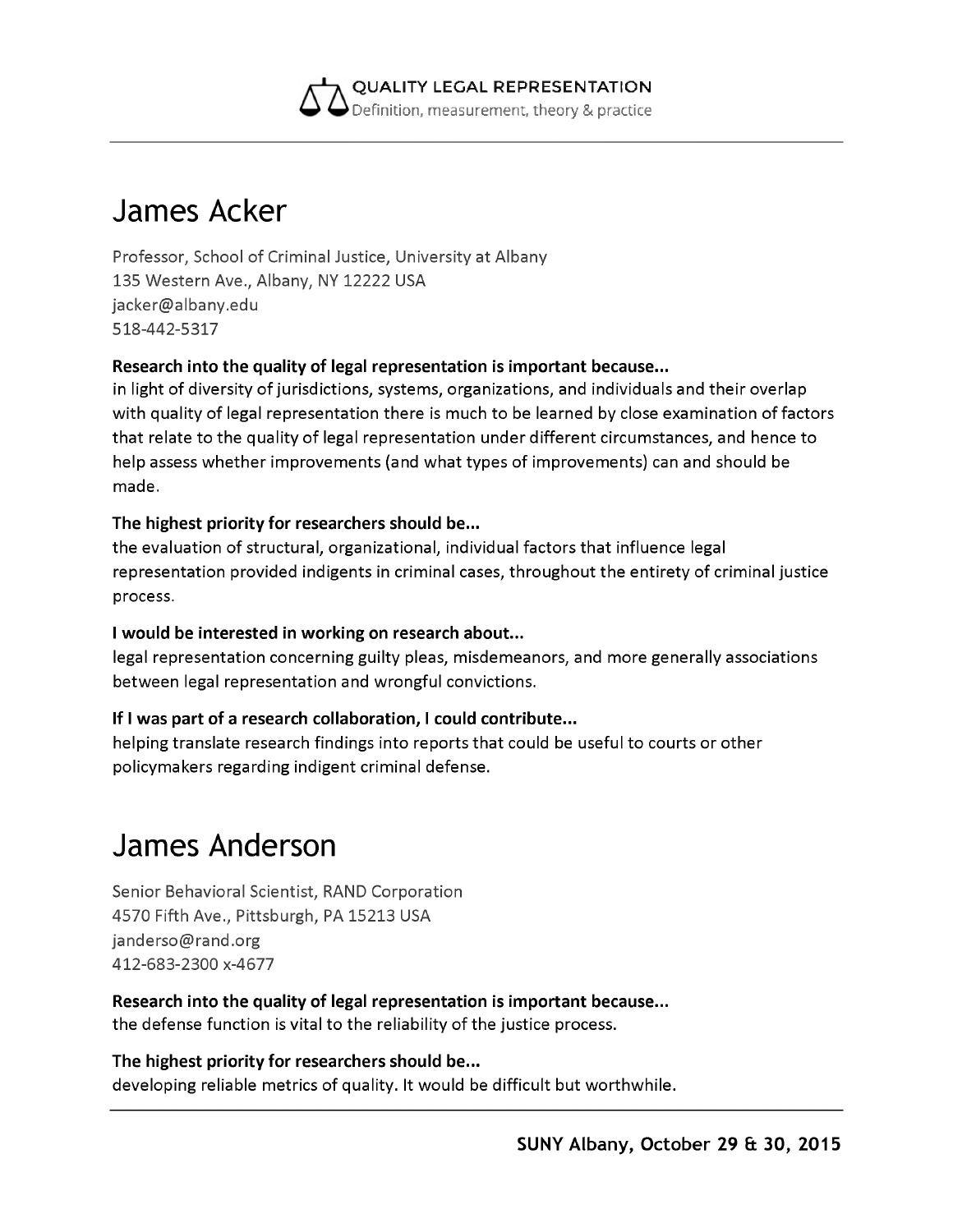

**I would be interested in working on research about...**

most topics related to indigent defense.

#### **If I was part of a research collaboration, I could contribute...**

familiarity with research methods, ten years of criminal justice litigation experience, and ability to work with both researchers and practitioners.

### **James Gamble**

Senior Counsel and Director, Justice Index Project National Center for Access to Justice 55 Fifth Avenue, Room 907, New York, NY, 10003, USA. [jggamble@me.com](mailto:jggamble@me.com) 917-658-6330

#### **Research into the quality of legal representation is important because...**

absent solid data as to effective policies, it is impossible to argue effectively for resources and difficult to design policies that maximize the effectiveness of resources that we have.

#### **The highest priority for researchers should be...**

ensuring that their research tracks the larger policy dynamic to allow real-world policy making to be informed by the research.

#### **I would be interested in working on research about...**

improving access to justice.

#### **If I was part of a research collaboration, I could contribute...**

expertise regarding the use of metrics to communicate to a non-technical audience, experience speaking with and getting feedback from the Court community regarding the application of data metrics and practical management experience.

### **Janet Moore**

Associate Professor of Law, University of Cincinnati College of Law P.O. Box 210040 Clifton Ave. & Calhoun St., Cincinnati, OH 45221 USA [janet.moore@uc.edu](mailto:janet.moore@uc.edu) 513-600-4757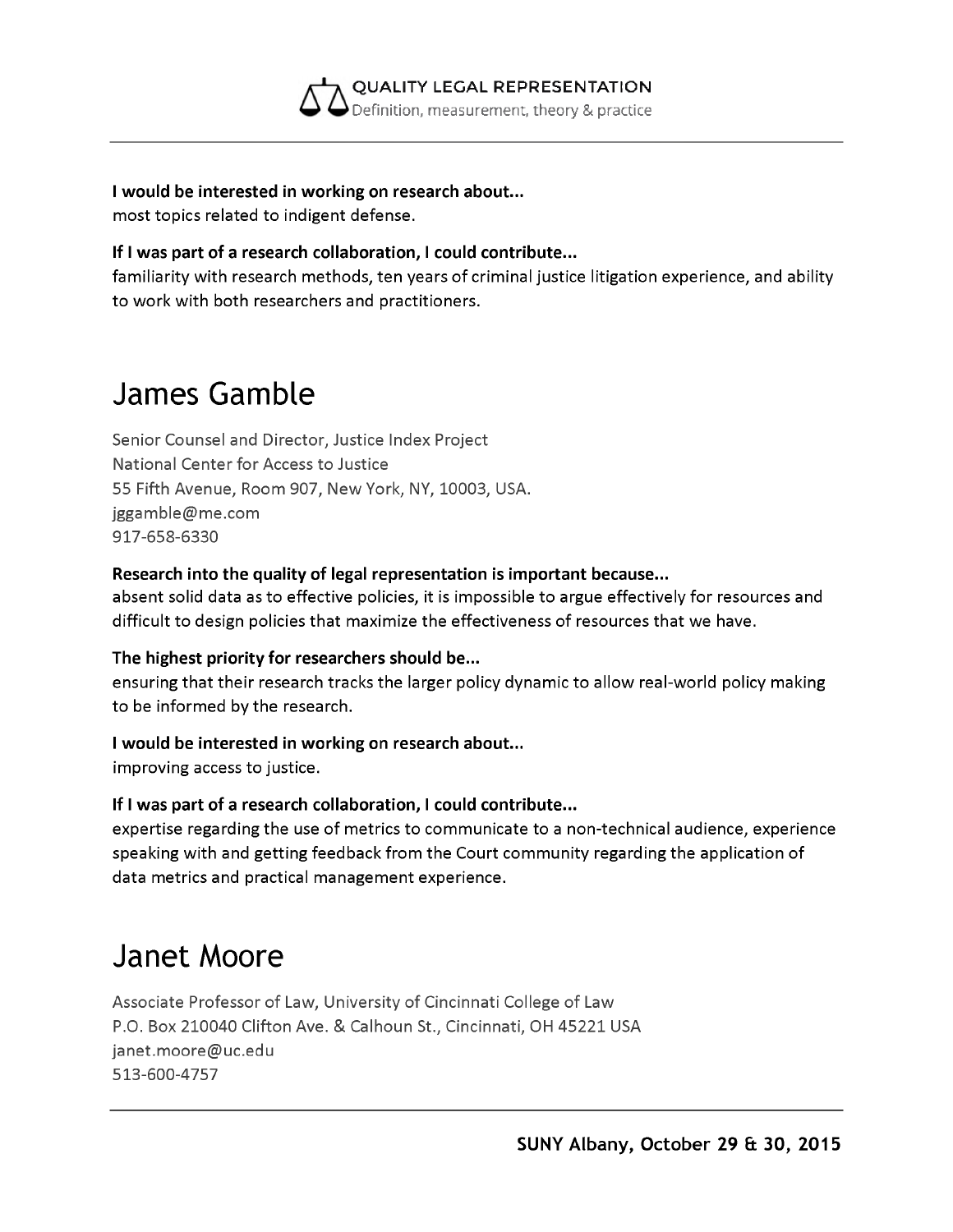

#### **Research into the quality of legal representation is important because...**

indigent defense is an understudied but critical driver of hyperincarceration.

#### **The highest priority for researchers should be...**

targeting research to system improvements, and connecting researchers with practitioners and the communities they serve.

#### **I would be interested in working on research about...**

community and client satisfaction and agency/voice/self-efficacy; attorney qualification, training, performance, workload standards.

#### **If I was part of a research collaboration, I could contribute...**

lots of years in the trenches of capital defense and reform research/advocacy; strong grounding in democratic theory and constitutional law; prior experience working with social scientists; generally cheerful and cooperative nature; good work ethic; attention to detail.

## **Jennifer J. Smith**

Executive Director, The International Legal Foundation 111 John St., Suite 1040, New York, NY 10038 USA [jsmith@theilf.org](mailto:jsmith@theilf.org)

#### **Research into the quality of legal representation is important because...**

Despite the Constitutional requirement that the indigent accused receive access to effective legal representation, there is little research and no clear consensus about what this means either in the U.S. or internationally. Given the recognition that there is a crisis in indigent defense in the U.S. 50 years after Gideon, and the fact that public defenders in many states are not capable of providing effective defense services, it is critical that we discuss and analyze this issue.

#### **The highest priority for researchers should be...**

defining the meaning of effective legal representation and making clear to the federal, state and local governments and policy makers what level of representation they must provide/ fund.

#### **I would be interested in working on research about...**

the meaning of effective legal representation.

#### **If I was part of a research collaboration, I could contribute...**

the ILF's extensive research, guidelines and indicators from post-conflict and transitional countries, demonstrating the same performance standards we have in the U.S. are applicable everywhere.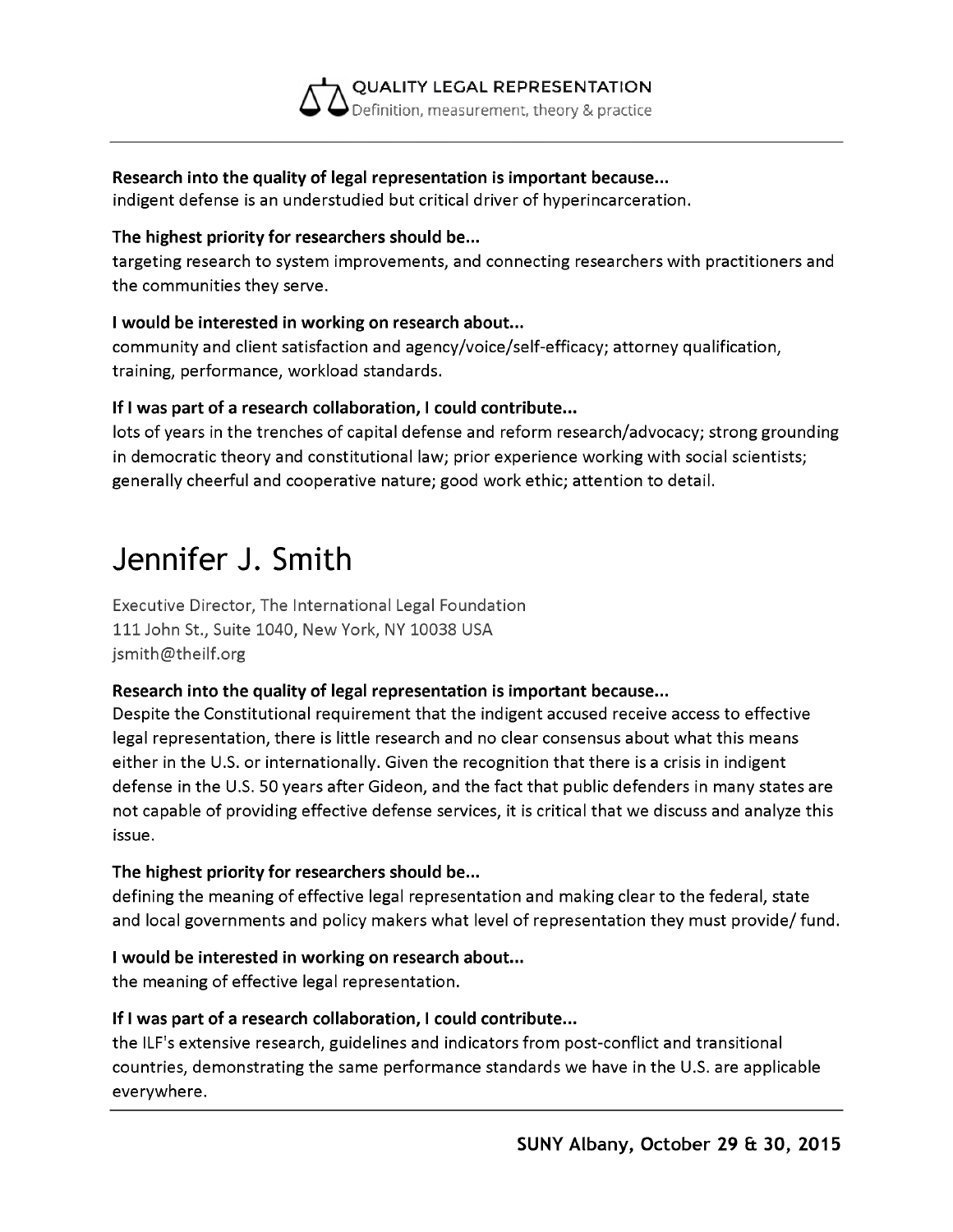

## **Jennifer Weintraub**

PhD Student, School of Criminal Justice, University at Albany 6211 Sherbourne House, Albany, NY 12203 USA [jweintraub@albany.edu](mailto:jweintraub@albany.edu) 845-522-1274

#### **Research into the quality of legal representation is important because...**

the court system has the incredible power to make decisions about an individual's rights, and in order for them to be properly protected we need quality legal representation.

#### **The highest priority for researchers should be...**

not only research into quality defense representation but also the quality of a prosecutor's representation of "the people".

#### **I would be interested in working on research about...**

courtroom actors and their work-group, as well as prosecutorial decision-making.

#### **If I was part of a research collaboration, I could contribute...**

a very strong commitment to ensuring that courtroom practices are done in order to avoid abridging rights and wrongful convictions, as well as a passion in criminal law and procedure, which inform what quality legal representation should encompass.

### **Jenny Roberts**

Professor, American University Washington College of Law 4801 Massachusetts Ave., NW, Washington, DC 20816 USA [jenny@wcl.american.edu](mailto:jenny@wcl.american.edu) 917-747-3946

#### **Research into the quality of legal representation is important because...**

it can help improve quality to expose the problems and give concrete suggestions based on that research. Obviously, the overall quality of representation in criminal cases is abysmal and research gives facts to advocates, legislators, and others who want to change things.

#### **The highest priority for researchers should be...**

There's no single highest priority, but I think research that shows how high quality representation can save money in the long run (calculating long term costs of lost wages, e.g.) would be persuasive to at least some. Social science research demonstrating the importance of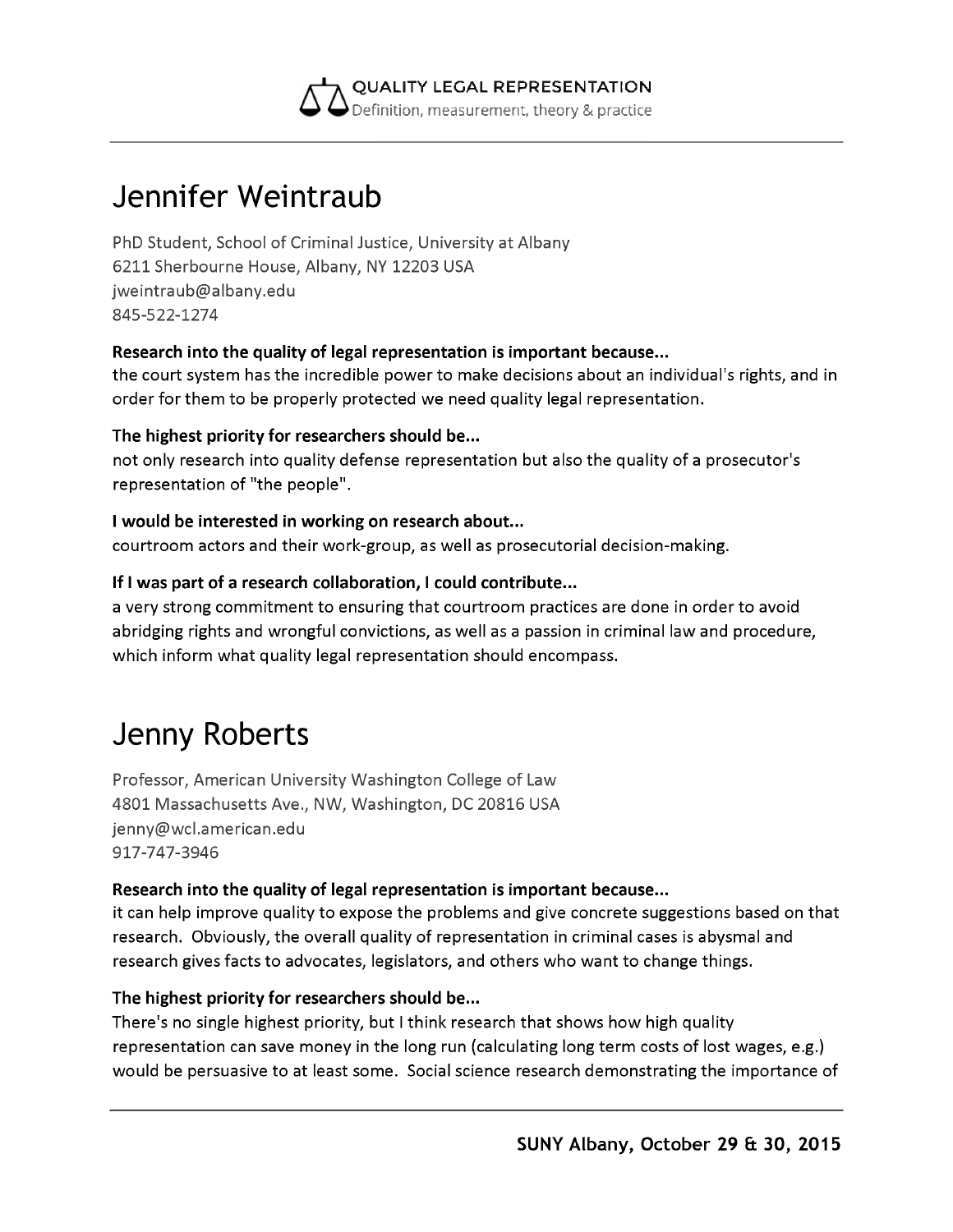

good representation to public belief in the criminal justice system's legitimacy seems important.

#### **I would be interested in working on research about...**

either of the above, and also research on plea bargaining (I'm doing some now); research on collateral consequences in relation to legal representation (use of consequences in plea bargaining, importance of consequences to individuals facing charges, overall societal cost savings when quality defenders help individuals avoid unnecessary and overly punitive collateral consequences).

#### **If I was part of a research collaboration, I could contribute...**

I have a lot of direct experience in the lower criminal courts in three jurisdictions, so I can work well with a trained empirical researcher (I am not one, although I'm doing a qualitative study now). I am quite familiar with the legal scholarship on indigent defense, plea bargaining, negotiation, collateral consequences, and the right to counsel and with some of the empirical work in those same areas, so can help identify areas in need of research. I can also identify areas based on my prior and ongoing practice experience.

### **Jim Bethke**

Executive Director, Texas Indigent Defense Commission 209 West 14th St., STE 202, Austin, TX 78701 USA [jbethke@tidc.texas.gov](mailto:jbethke@tidc.texas.gov) 512-762-9797

#### **Research into the quality of legal representation is important because...**

it is the only way to measure in an objective way if legal representation meets the ABA's Ten Principles of an Effective Public Defense Delivery System.

#### **The highest priority for researchers should be...**

to measure caseload size and to determine the relationship between caseloads and certain key outcomes: cases dismissed, sentence mitigation, and the impact of specialized defense, like representing a person suffering from mental illness.

#### **I would be interested in working on research about...**

1) Caseloads and 2) the impact of bail on indigent persons.

#### **If I was part of a research collaboration, I could contribute...**

data our agency collects on caseloads, payments to attorneys, information on distribution of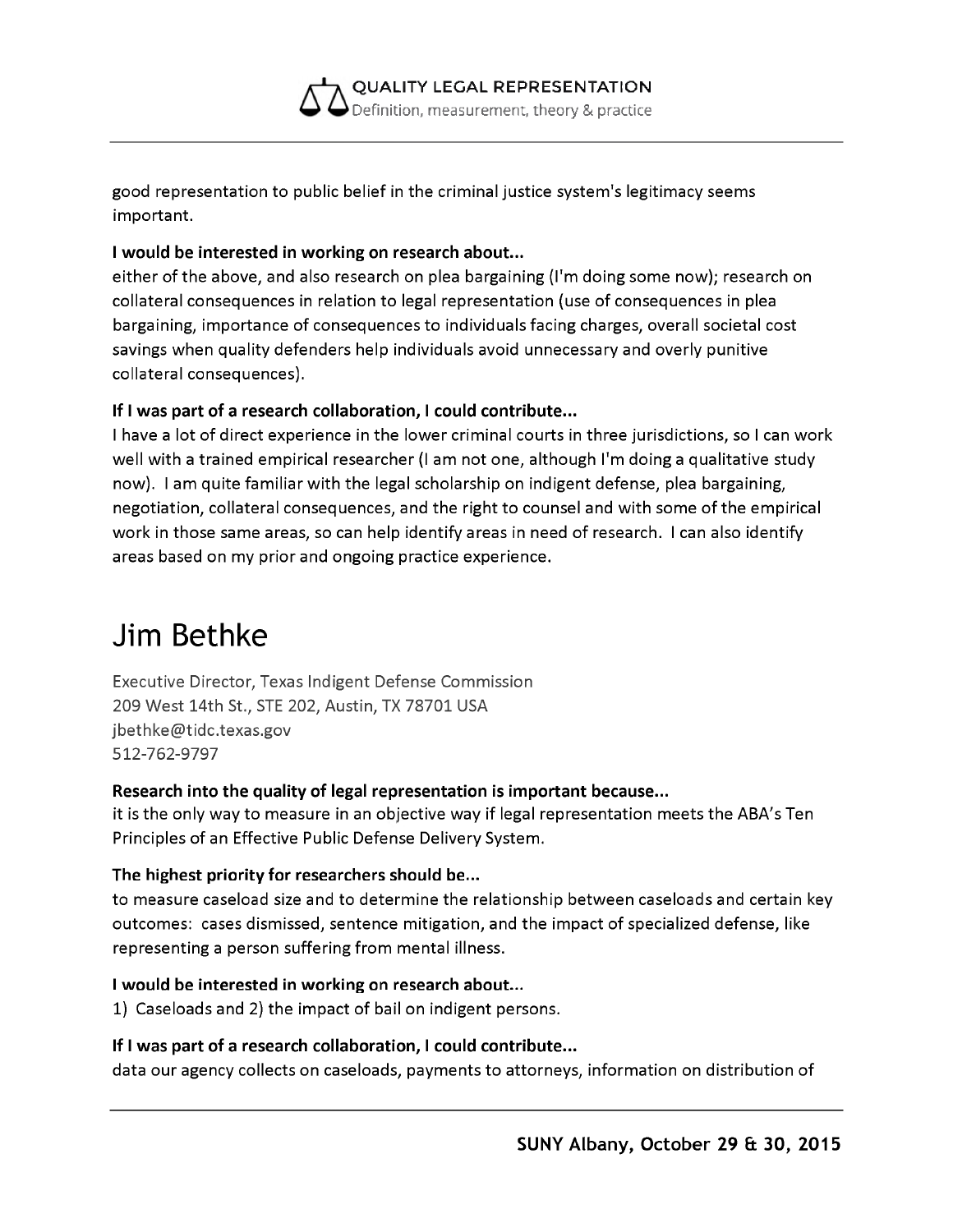

attorney appointments in assigned counsel systems, and I'd likely be able to recruit a jurisdiction to participate in a study.

### **Joanne Macri**

Director of Regional Initiatives, New York State Office of Indigent Legal Services 80 S. Swan St., 11th Floor, Albany, NY 12210 USA [joanne.macri@ils.ny.gov](mailto:joanne.macri@ils.ny.gov) 518-408-2728

**Research into the quality of legal representation is important because...** this is a primary function of our agency's state mandate.

#### **The highest priority for researchers should be...**

to accurately capture the functions, as well as the caseloads, in a timely manner that is also not unduly burdensome.

#### **I would be interested in working on research about...**

any research that addresses collateral consequences within the criminal justice system as well as the treatment and/or options available to immigrants within that system.

#### **If I was part of a research collaboration, I could contribute...**

I have spent the past twenty years working on issues relating to criminal and immigration practice of law. I can provide insight into the actual practices that may need to be captured by data if I were to have the opportunity to participate in a research collaborative.

# **John F. Hollway**

Executive Director, Quattrone Center for the Fair Administration of Justice, University of Pennsylvania Law School 3501 Sansom St., Philadelphia, PA 19104 USA [jhollway@law.upenn.edu](mailto:jhollway@law.upenn.edu) 215-573-9420

#### **Research into the quality of legal representation is important because...**

without a definition of quality we cannot engage in comparison/contrast of legal representation systems across jurisdictions. Without that, we cannot design improvements. In addition, without the ability to compare/contrast, high-functioning jurisdictions cannot distance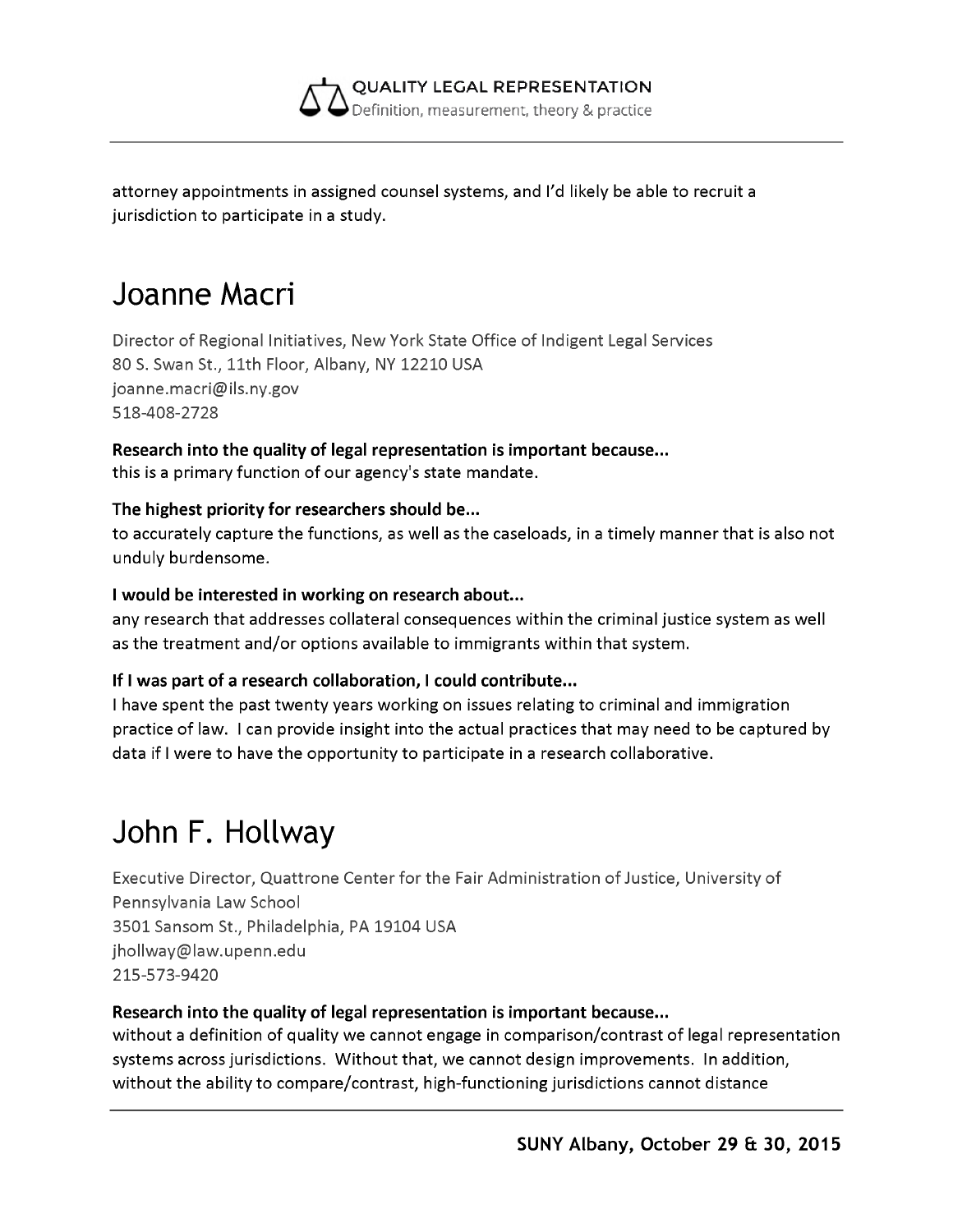**QUALITY LEGAL REPRESENTATION** Definition, measurement, theory & practice

themselves from poorly functioning ones, and a scandal anywhere taints the system everywhere.

#### **The highest priority for researchers should be...**

defining qualitative and quantitative metrics of quality that will incent and enable data gathering on standardized information across jurisdictions.

#### **I would be interested in working on research about...**

systemic issues of the administration of justice, and metrics and aggregation of data.

#### **If I was part of a research collaboration, I could contribute...**

In addition to my personal contributions, the Quattrone Center could contribute meeting space and resources, operational support, research support, fundraising assistance, and access to a wide variety of specialized practitioners as well as legal and other scholars (economists, political scientists, criminologists, outcomes data researchers, scientists, etc.) with interest in improving the criminal justice system.

### **Jon Gould**

Program Officer, National Science Foundation 4201 Wilson Boulevard, Arlington, VA 22230 USA [jongould@nsf.gov](mailto:jongould@nsf.gov) 703-292-7808

## **Jonah Siegel**

Research Director, Michigan Indigent Defense Commission 200 N. Washington Square, Lansing, MI 48933 USA [jsiegel@michiganidc.gov](mailto:jsiegel@michiganidc.gov) 517-898-5489

#### **Research into the quality of legal representation is important because...**

the system is stacked against indigent defenders from the outset. Research on best practices can help inform how we provide better services to an extremely vulnerable population.

#### **The highest priority for researchers should be...**

solutions that are realistic and able to be implemented.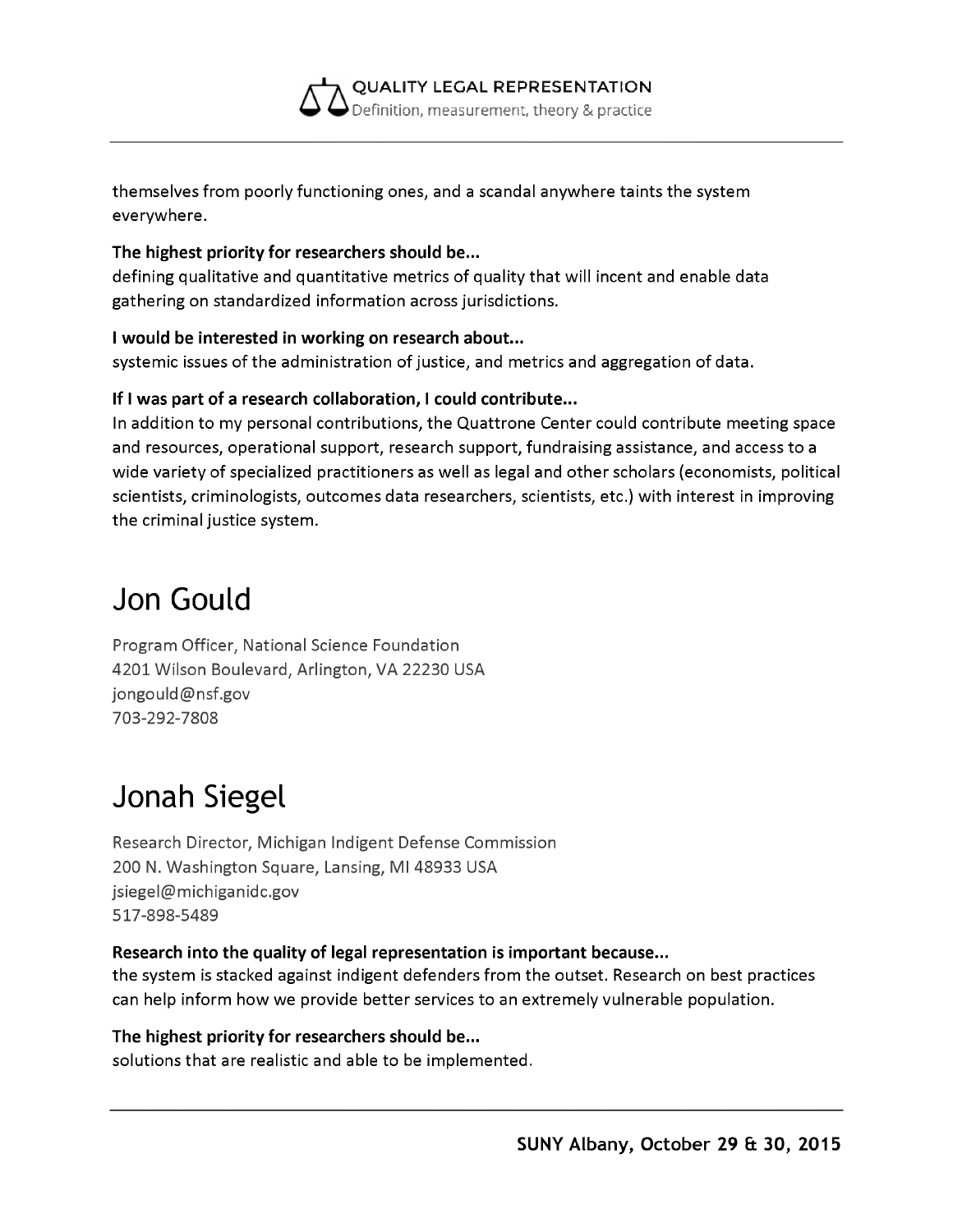

**I would be interested in working on research about...** the quality of attorney-client relationships and client perceptions of satisfaction.

**If I was part of a research collaboration, I could contribute...** statistical knowledge and experience with research design.

# **Joseph Wierschem**

Counsel, New York State Office of Indigent Legal Services 80 S. Swan St., Albany, NY 12224 USA [joseph.wierschem@ils.ny.gov](mailto:joseph.wierschem@ils.ny.gov) 518-486-5715

### **Joshua Perry**

Executive Director, Louisiana Center for Children's Rights 1100-B Milton Street, New Orleans, LA 70122 [jperry@laccr.org](mailto:jperry@laccr.org) 504-444-3015

## **Justine Olderman**

The Bronx Defenders 360 E. 161st St., Bronx, NY 10451 USA [justineo@Bronxdefenders.org](mailto:justineo@Bronxdefenders.org) 917-836-4366

#### **Research into the quality of legal representation is important because...**

it informs (or should inform) everything we do as public defenders from the way we train our attorneys and non-attorney advocates to the services we provide and from to how we measure our success to whether clients are satisfied with their representation.

#### **The highest priority for researchers should be...** measuring client satisfaction and determining metrics for the success for public defense services.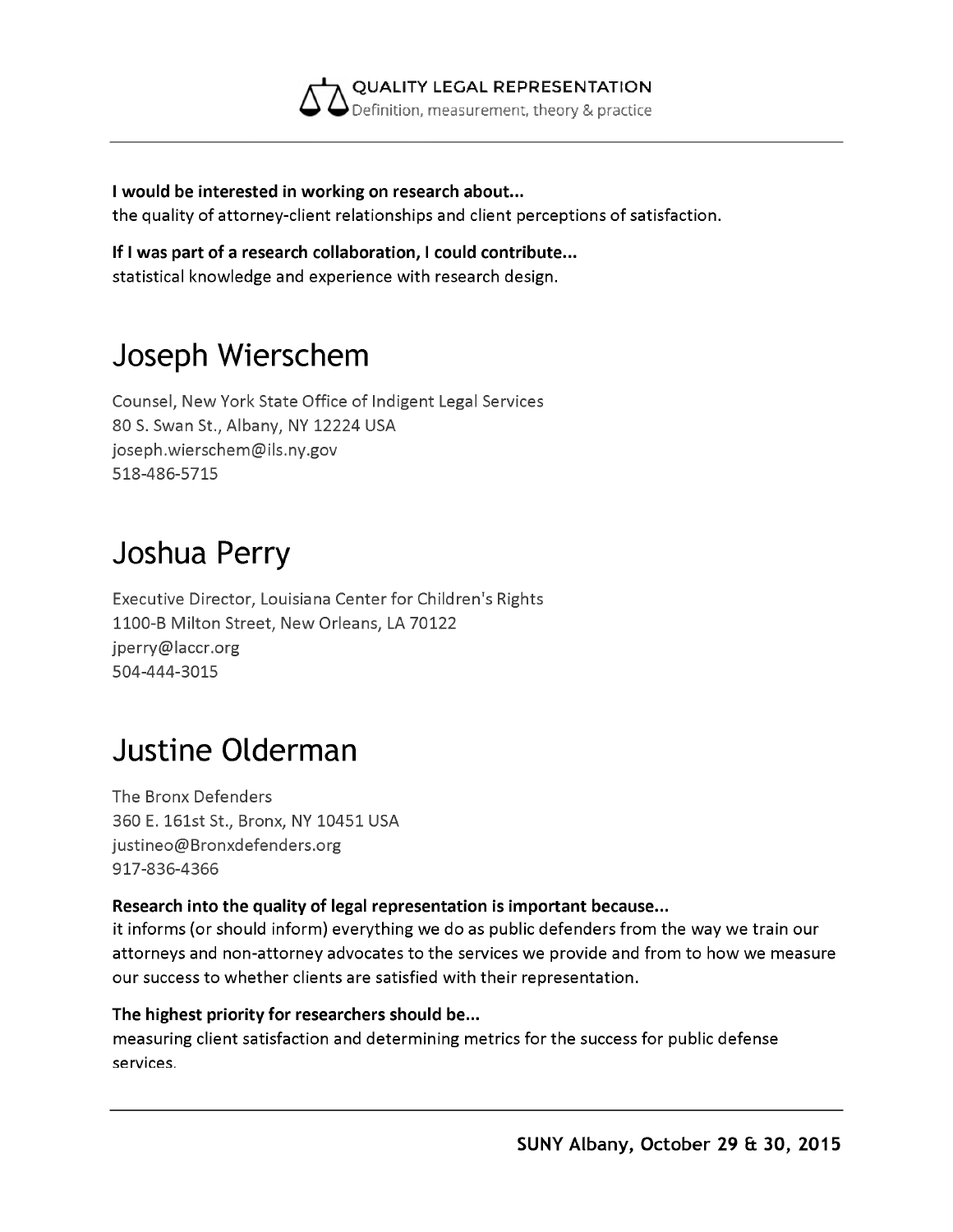

**I would be interested in working on research about...** all of the above.

**If I was part of a research collaboration, I could contribute...** some time, less staffing, lots of interest and plenty of enthusiasm.

# **Kathryn Fahnestock**

113 College Street, Montpelier, VT 5602 USA [klf@sover.net](mailto:klf@sover.net) 802-223-0926

#### **Research into the quality of legal representation is important because...**

1) the equality of arms is a necessary counterweight to the improper use of power by the state (whether in criminal or civil matters) and 2) the ability to seek legal remedies effectively and to defend one's rights and interests requires competent representation.

#### **The highest priority for researchers should be...**

a national (perhaps starting with single jurisdiction prototypes) assessment, using a common construct and definitions, of: -the types and numbers of criminal and civil matters in which rural community members (individually and collectively) should have representation; consequences for individuals and families of inadequate or nonexistent representation; consequences for communities and states of failure to provide representation; -what we don't know now about these issues and what we can't know using current data practices.

#### **I would be interested in working on research about...**

My current work does not include a research component.

## **Kira Fonteneau**

Public Defender, The Jefferson County Public Defenders 950 22nd Street N., Ste 1000, Birmingham, AL 35203 USA [kfonteneau@jeffcodefender.org](mailto:kfonteneau@jeffcodefender.org) 205-588-4220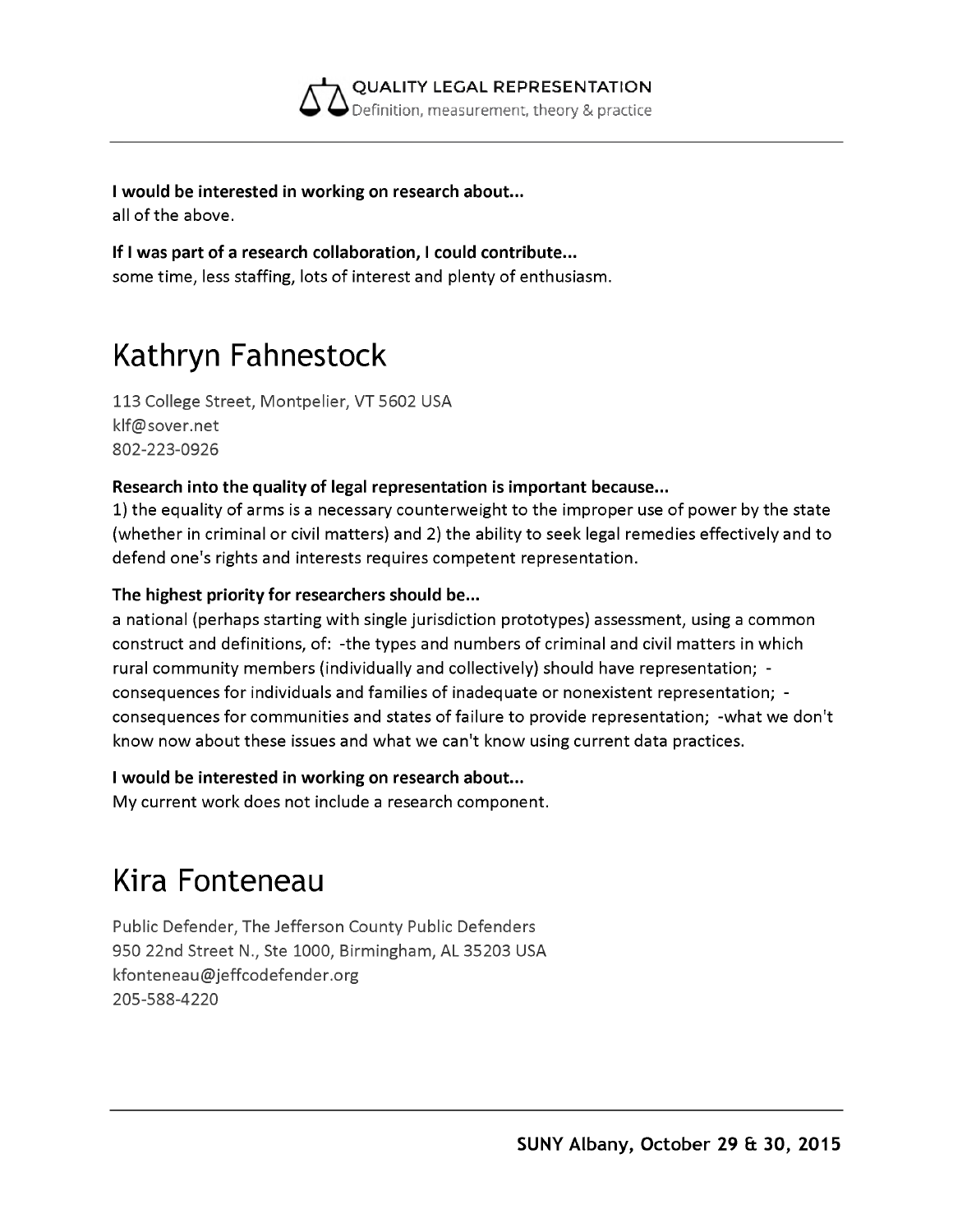#### **QUALITY LEGAL REPRESENTATION** Definition, measurement, theory & practice

#### **Research into the quality of legal representation is important because...**

we do not know how the work we do as defenders impacts society as a whole. That lack of knowledge leads to wasted resources and bad outcomes. We need research to validate our approaches and spread accurate information about the approaches that work.

#### **The highest priority for researchers should be...**

finding ways to tie specific approaches to legal representation to outcomes both for clients and for communities. We should be thinking about validating the usefulness of our approaches instead of relying on assumptions that can be based on faulty reasoning.

#### **I would be interested in working on research about...**

the impact of social work on case outcomes, the impact of melding collateral consequence representation with the underlying criminal matters, factors that contribute to or reduce recidivism, client outcomes based on vertical or horizontal representation, whether the defense team is the right point of intervention for services that might help reduce recidivism.

#### **If I was part of a research collaboration, I could contribute...**

access to data from my clients as well as participants for focus groups.

## **Kirstin Morgan**

Doctoral Student, School of Criminal Justice, University at Albany 121 N. Main Ave., Albany, NY 12206 USA [kmorgan@albany.edu](mailto:kmorgan@albany.edu) 925-300-6367

#### **Research into the quality of legal representation is important because...**

it has historically been underfunded and often poorly done, which means we know very little about how to even measure quality representation.

#### **The highest priority for researchers should be...**

working to understand how local political cultures and financial restraints affect case outcomes and defense counsel functions.

#### **I would be interested in working on research about...**

providing counsel at first appearance, how defense service providers work within local contexts and financial constraints, and how defendants view the justice system, particularly their defense counsel.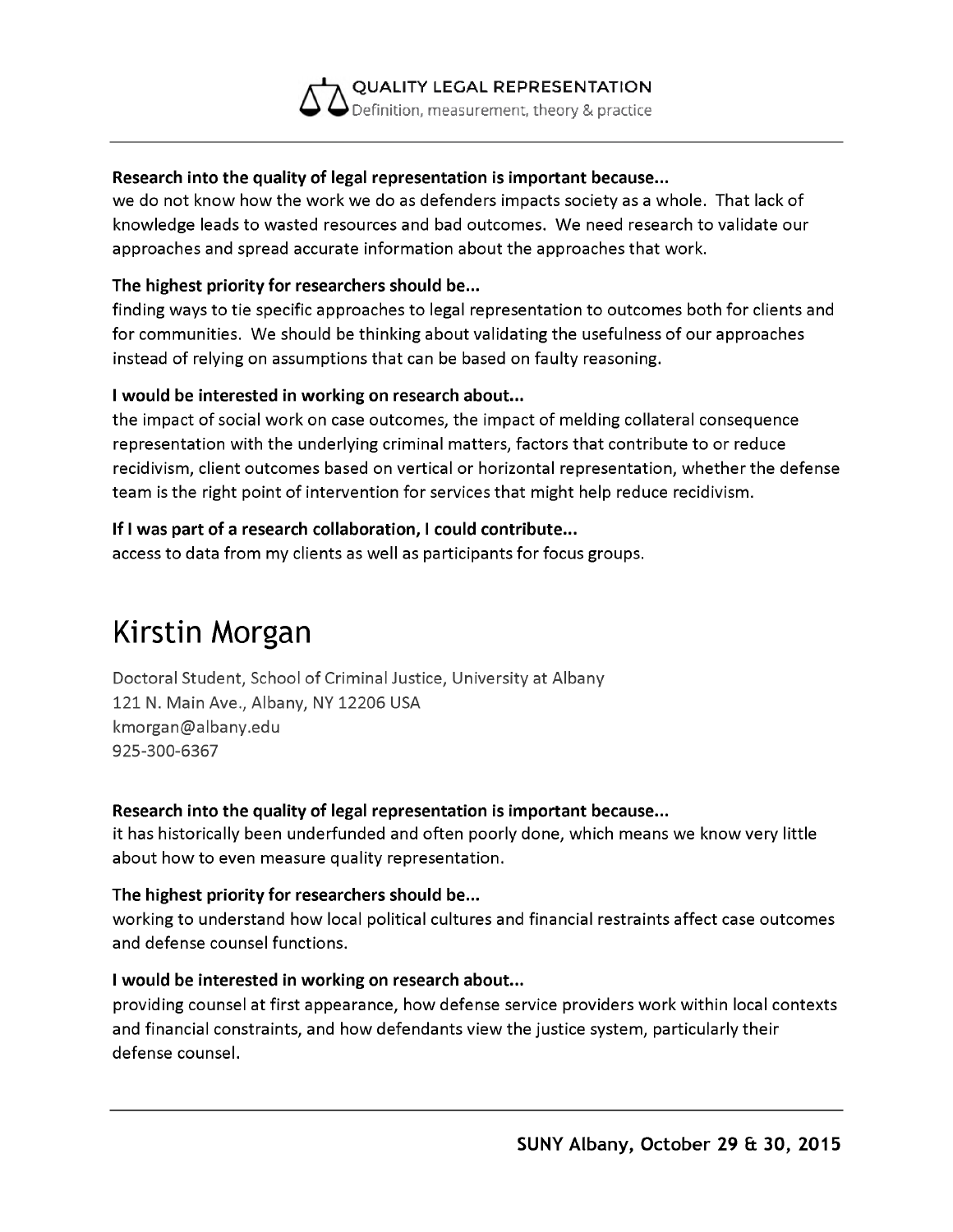

#### **If I was part of a research collaboration, I could contribute...**

data collection and analysis skills, particularly geared towards creating comprehensive data sets from service provider files and applying local context to analyses.

### **Laurie Shanks**

Professor Emerita of Law/ Attorney, Kindlon & Shanks, P.C. 74 Chapel St., Albany, NY 12077 USA [lauries1224@gmail.com](mailto:lauries1224@gmail.com) 518-434-1493

#### **Research into the quality of legal representation is important because...**

we need to have solid data to support what we know anecdotally. It is too easy to minimize the problems. Criminal defendants have to political voice or power.

#### **The highest priority for researchers should be...**

to document and explain the real-life consequences of the failure of the criminal justice system.

#### **I would be interested in working on research about...**

the advantage of client-centered representation in appropriate outcomes for individuals charged with crimes.

#### **If I was part of a research collaboration, I could contribute...**

knowledge of the criminal justice system from the perspective of a criminal defense attorney, a prosecutor and an academic.

# **Liana Pennington**

Assistant Professor, Worcester State University 486 Chandler St., Worcester, MA 01602 USA [lpennington@worcester.edu](mailto:lpennington@worcester.edu) 603-264-4705

#### **Research into the quality of legal representation is important because...**

High quality legal representation keeps the criminal justice system in balance. As a former public defender, I strongly believe that every accused person deserves a full and fair defense. In my experience the quality of legal representation varies widely, both within local areas and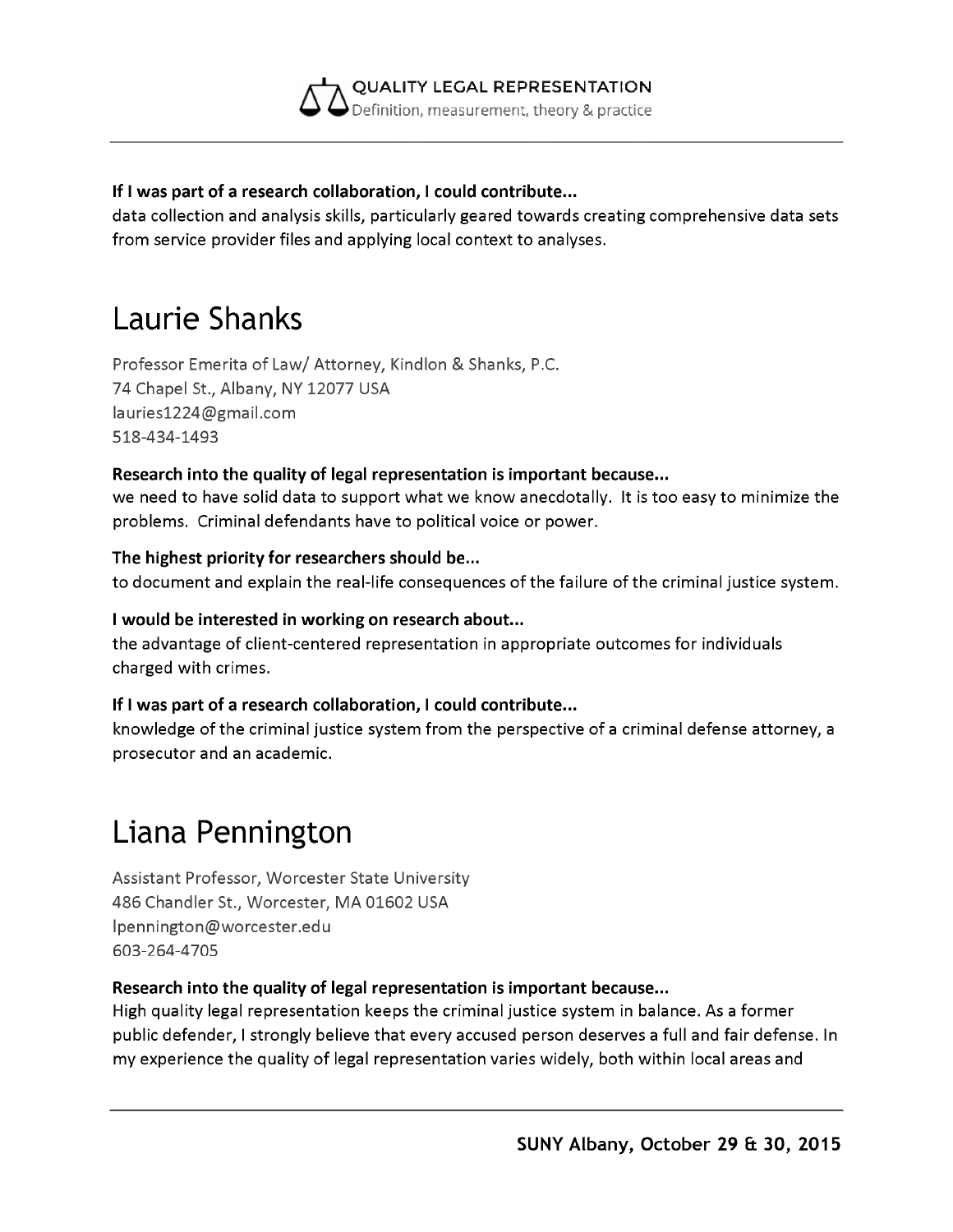

across the country. I believe that many practitioners of indigent defense are not aware of best practices or do not have sufficient time or resources to implement them.

#### **The highest priority for researchers should be...**

I believe that right now figuring out effective ways to measure quality legal representation should be a high priority, including moving towards some standardization of case management systems whenever possible. This could lead to both more positive client outcomes and increased funding. I am also concerned with the growing trend of video bail arraignments which do not allow defense attorneys to be both face-to-face with the judge and to have confidential communications with their client. I also believe that in an integrated legal system additional research on prosecutor accountability would greatly benefit defense attorneys.

#### **I would be interested in working on research about...**

I am open to working on research in a number of areas, such as different ways of measuring effective advocacy, the efficacy of current case management systems, and the potential tension between procedural justice and fair client outcomes.

#### **If I was part of a research collaboration, I could contribute...**

I have both a legal background and experience in qualitative and quantitative research. I can contribute the practical knowledge of three years of experience as a public defender in New Hampshire. I also worked on developing empirical indicators with a new case management system in a youth defender office. I have familiarity with public defender agencies in New England and in Alabama. My current work involves an empirical study of a public defender office starting a new participatory defense initiative.

### **Lisa Robertson**

Implementation attorney for eligibility standards, Office of Indigent Legal Services 80 S. Swan St., Albany, NY 12224 USA [Lisa.robertson@ils.ny.gov](mailto:Lisa.robertson@ils.ny.gov) 518-322-0852

#### **Research into the quality of legal representation is important because...**

I am currently working in that subject area, and and research assistance will only help me in terms of organizing my thoughts and further honing my research skills.

#### **The highest priority for researchers should be...**

Organizing the material found in a manner that is easy for others to digest.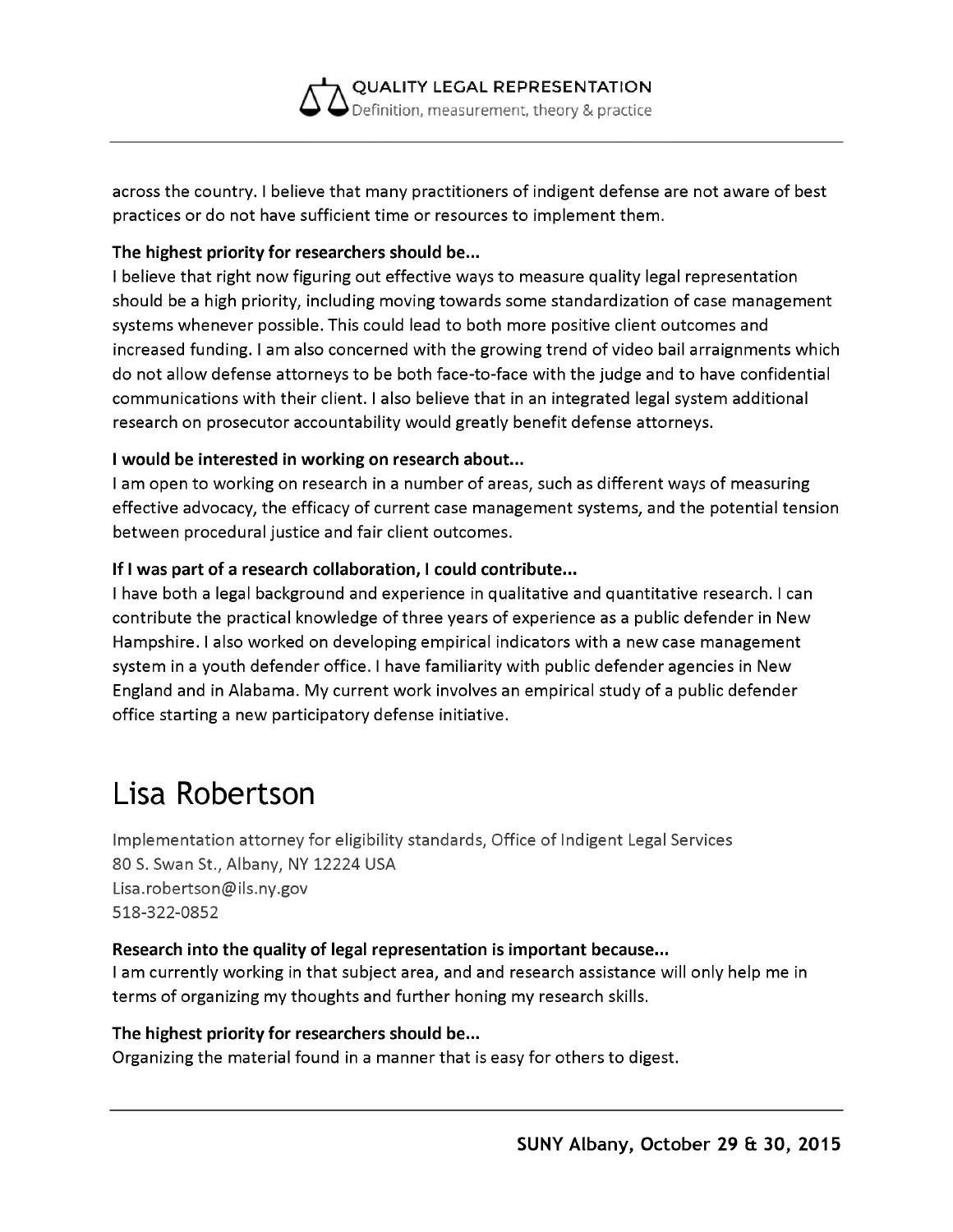

**I would be interested in working on research about...**

Eligibility criteria.

#### **If I was part of a research collaboration, I could contribute...**

in terms of doing the actual research, but not in coordinating the material found. That's where I can benefit from this seminar.

### **Lisa Schreibersdorf**

Executive Director, Brooklyn Defender Services 177 Livingston St., 5th Floor, Brooklyn, NY 11201 USA [lschreib@bds.org](mailto:lschreib@bds.org) 917-593-0078

#### **Research into the quality of legal representation is important because...**

the fairness and justice that people receive is highly dependent upon the qualitiy of the lawyer they receive. Without quantitive information, it is impossible to measure quality and therefore difficult to guarantee justice.

#### **The highest priority for researchers should be...**

ascertaining the elements of a good attorney, quantifying the amount of time an attorney needs to do a good job and identifying areas where public defense resources are being wasted, particularly low level matters that could be decriminalized.

#### **I would be interested in working on research about...**

the financial savings associated with reducing mandatory minimums and other wasteful legislative elements to our criminal justice system.

### **If I was part of a research collaboration, I could contribute...**

data, staff, and experience.

### **Luzi Shi**

School of Criminal Justice, SUNY-Albany 135 Western Ave., Albany, NY 12222 USA [lshi@albany.edu](mailto:lshi@albany.edu) 517-250-8223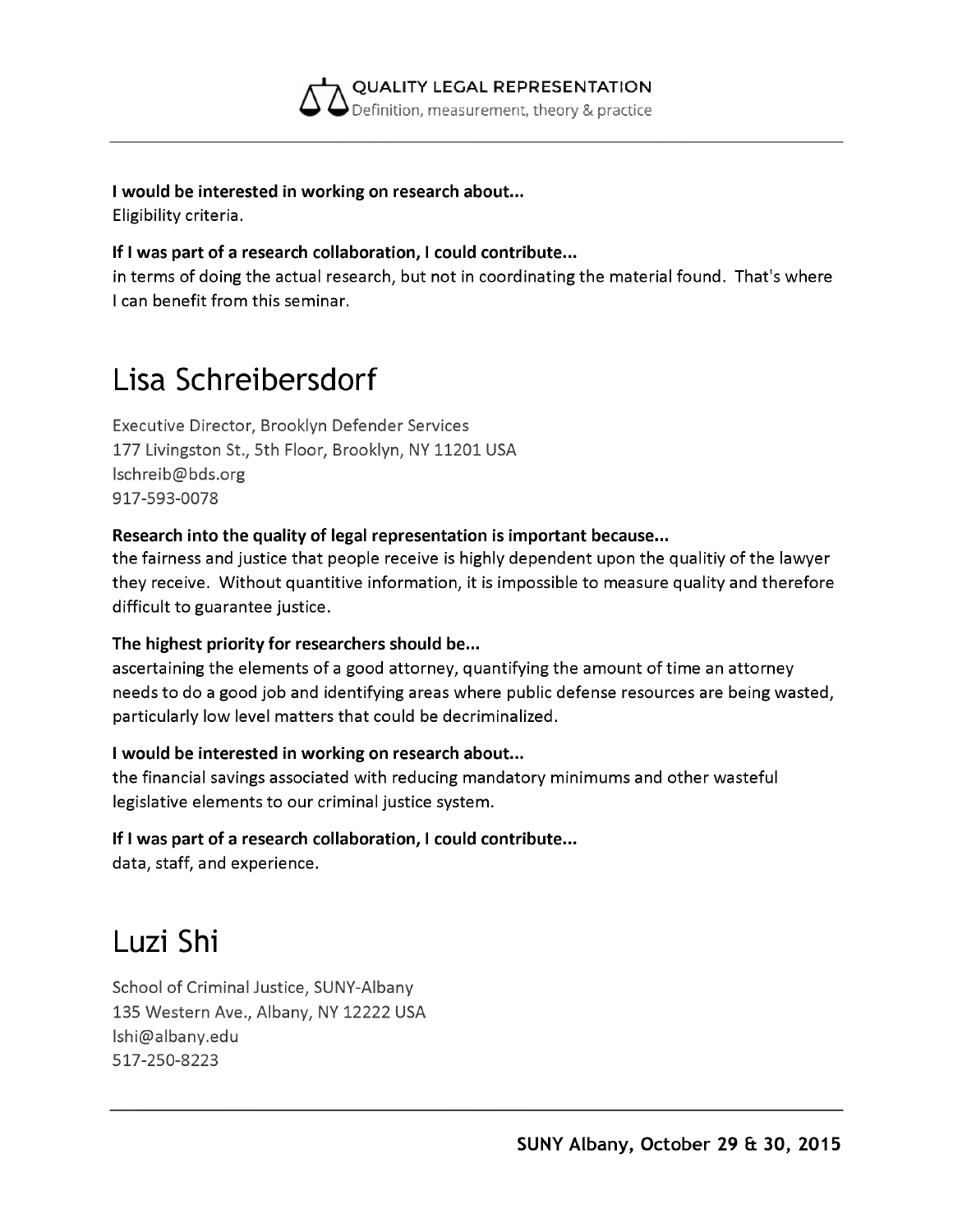

### **Marea Beeman**

Director - Justice Standards, Evaluation and Research Initiative, NLADA 1901 Pennsylvania Ave., NW, #500, Washington, DC 20006 USA [m.beeman@nlada.org](mailto:m.beeman@nlada.org) 202-452-0620 x-219

#### **Research into the quality of legal representation is important because...**

defenders (and funders) need to know what activities and behaviors result in better outcomes for clients so defenders can direct their work and resources to most effectively serve them.

#### **The highest priority for researchers should be...**

proof/demonstration that particular defense activities result in desirable (or detrimental) outcomes for 1) clients, 2) justice system, 3) public safety. But short of that, I think it is important to document what it takes to do an effective job - the time, people, activities involved - to inform a) resource justification and b) effective management/supervision.

#### **I would be interested in working on research about...**

egads, many things.

#### **If I was part of a research collaboration, I could contribute...**

access to practitioners nationwide via NLADA contacts (members/affiliates), a long background and commitment to doing indigent defense system evaluations/research projects.

### **Margaret Gressens**

Research Director, NC Office of Indigent Defense Services 123 W. Main St., Durham, NC 27701 USA [margaret.a.gressens@nccourts.org](mailto:margaret.a.gressens@nccourts.org) 919-354-7206

#### **Research into the quality of legal representation is important because...**

without indigent defense outcome data our ability to improve our systems and advocate for fair criminal justice policies is significantly hampered.

#### **The highest priority for researchers should be...**

obtaining data on the case outcomes of clients. It is the cornerstone to all quality evaluation. At the end of the day we will always need to look at the impact to client case outcomes.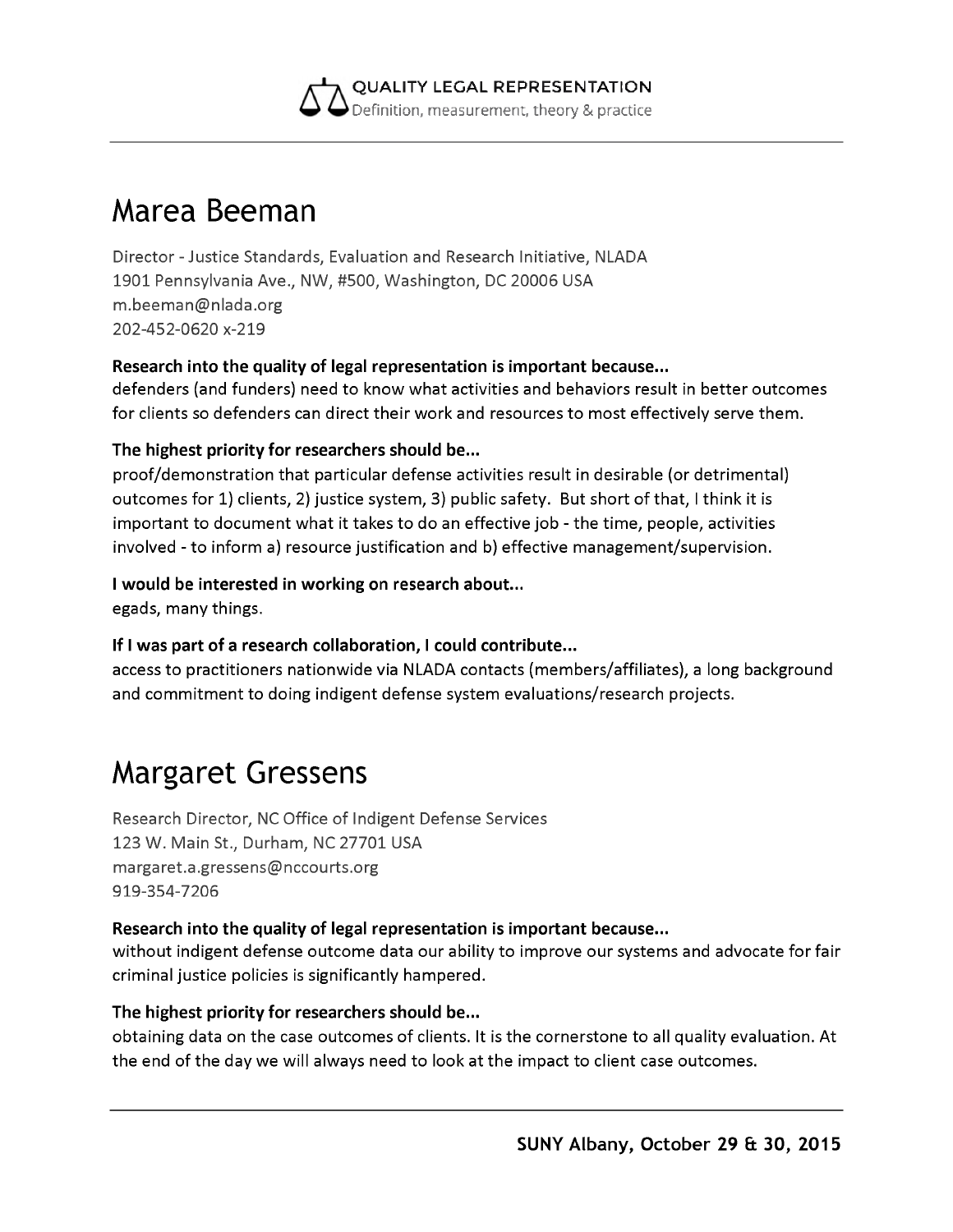

#### **I would be interested in working on research about...**

comparing client case outcomes across delivery mechanisms (PD, private appointed counsel, contract, retained, waived).

#### **If I was part of a research collaboration, I could contribute...**

I am already a part of a multi-state research collaboration into measuring the quality of indigent defense, National Systems Evaluation Project (NSEP)

## **Margaret Martin**

Assistant Deputy Counsel, New York State Office of Court Administration 25 Beaver St., New York, NY 10004 USA [mwmartin@nycourts.gov](mailto:mwmartin@nycourts.gov) 212-428-2171

#### **Research into the quality of legal representation is important because...**

quality indigent criminal defense provides positive results for each criminal defendant and to the criminal justice system as a whole.

#### **The highest priority for researchers should be...**

studying the ways in which excessive caseloads impair representation of criminal defendants and the efficient functioning of the court.

#### **I would be interested in working on research about...**

I would be interested in working on research on the ways in which the court system would benefit from an increase in the quality of indigent criminal defense.

#### **If I was part of a research collaboration, I could contribute...**

I have 22 years of experience as a Legal Aid lawyer in New York City. Currently, I work for the New York State Office of Court Administration. As a result, I am very familiar with the issues relevant to research into indigent criminal defense.

### **Mark Courtney**

Professor of Social Service Administration, University of Chicago 969 E. 60th St., Chicago, IL 60637 USA [markc@uchicago.edu](mailto:markc@uchicago.edu) 206-327-0474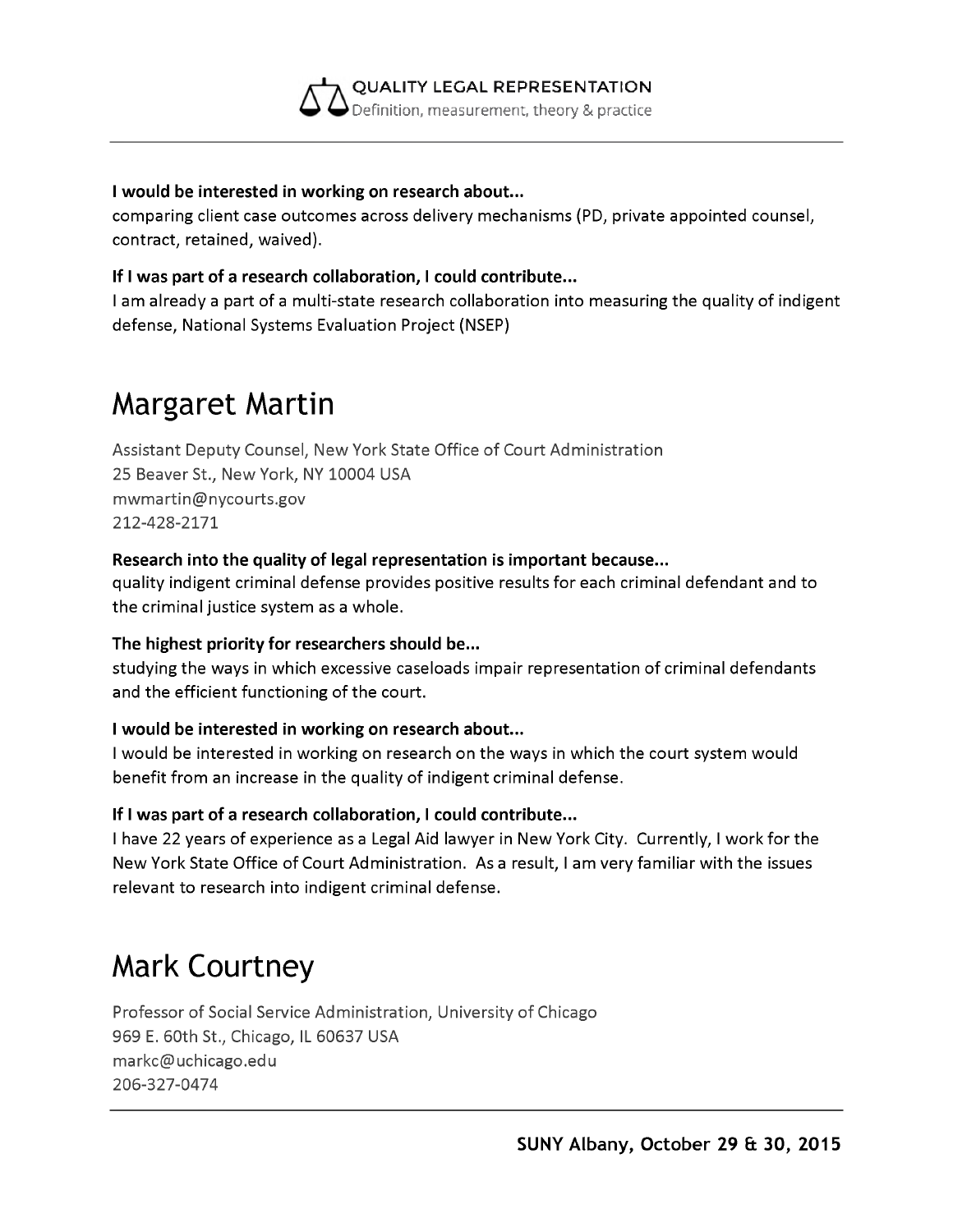**QUALITY LEGAL REPRESENTATION** Definition, measurement, theory & practice

#### **Research into the quality of legal representation is important because...**

adequate legal representation is needed to ensure the rights of vulnerable populations.

#### **The highest priority for researchers should be...**

filling the most glaring gaps in our knowledge of what constitutes adequate legal representation using the most rigorous methods available.

#### **I would be interested in working on research about...**

representation of indigent parents involved with the juvenile courts through interactions with the public child welfare system.

#### **If I was part of a research collaboration, I could contribute...**

knowledge of the operation of the child welfare system, and knowledge of longitudinal and evaluation research methods.

### **Mark Houldin**

Assistant Defender, Defender Association of Philadelphia 1441 Sansom St., Philadelphia, PA 19102 USA [mhouldin@philadefender.org](mailto:mhouldin@philadefender.org) 267-765-6303

**Research into the quality of legal representation is important because...** of the lives and liberty it affects.

**The highest priority for researchers should be...** the value of public defense.

**I would be interested in working on research about...** client-driven representation.

**If I was part of a research collaboration, I could contribute...** ideas on how to practically design research on public defense.

## **Marla Sandys**

Indiana University, Department of Criminal Justice 302 Sycamore Hall, Bloomington, IN 47405 USA [msandys@indiana.edu](mailto:msandys@indiana.edu) 812-855-5892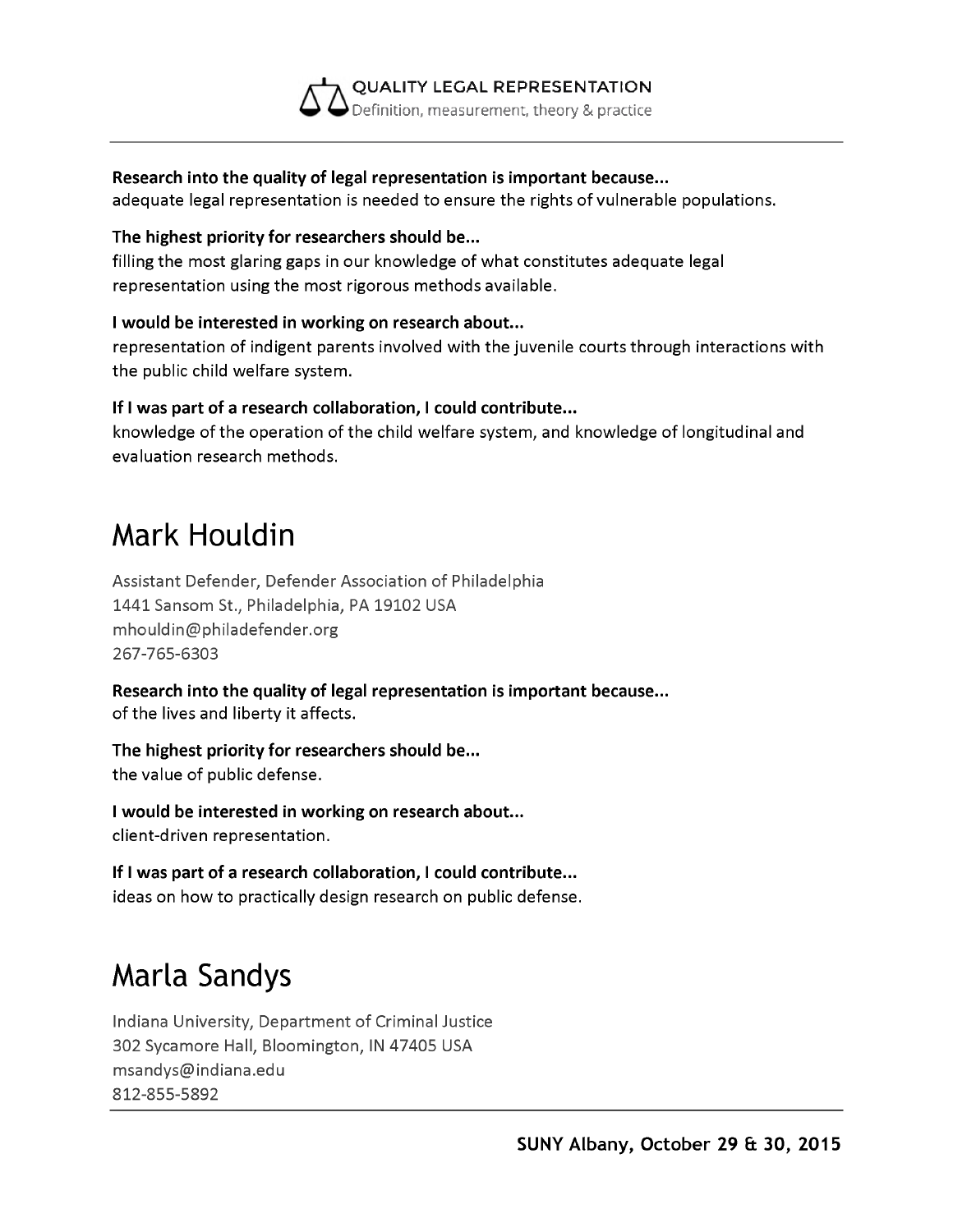

#### **Research into the quality of legal representation is important because...**

it can provide information of current practices and reveal possible avenues for reform/change/improvement.

**The highest priority for researchers should be...** to be responsive to the needs of defenders.

**I would be interested in working on research about...** clients and petrial practices.

**If I was part of a research collaboration, I could contribute...** experience interviewing, developing measures, etc.

# **Meg Ledyard**

Business Analyst, Travis County 509 W. 11th St., Suite 2700, Austin, TX 78701 USA [margaret.ledyard@traviscountytx.gov](mailto:margaret.ledyard@traviscountytx.gov) 512-854-9671

#### **Research into the quality of legal representation is important because...**

the more we know the better we can do. Research can help us to know and disseminate which practices produce the best results. Research allows us to better understand the effects of changes in policy and practice on client outcomes. Research will allow us to identify and implement the most beneficial policies, thus focusing our limited dollars in the most effective way.

#### **The highest priority for researchers should be...**

measuring the social and economic costs to poor representation, particularly during the pretrial phases and identifying practices that increase quality of outcomes (caseload caps, incentive based compensation, training, oversight, etc.).

#### **I would be interested in working on research about...**

measuring quality, identifying best practices (both for lawyers representing clients, and for those managing the lawyers), incentives and effective representation, and better understanding the effect of low trial rates on plea bargaining outcomes.

#### **If I was part of a research collaboration, I could contribute...**

data and statistical analysis, and cost-benefit analysis.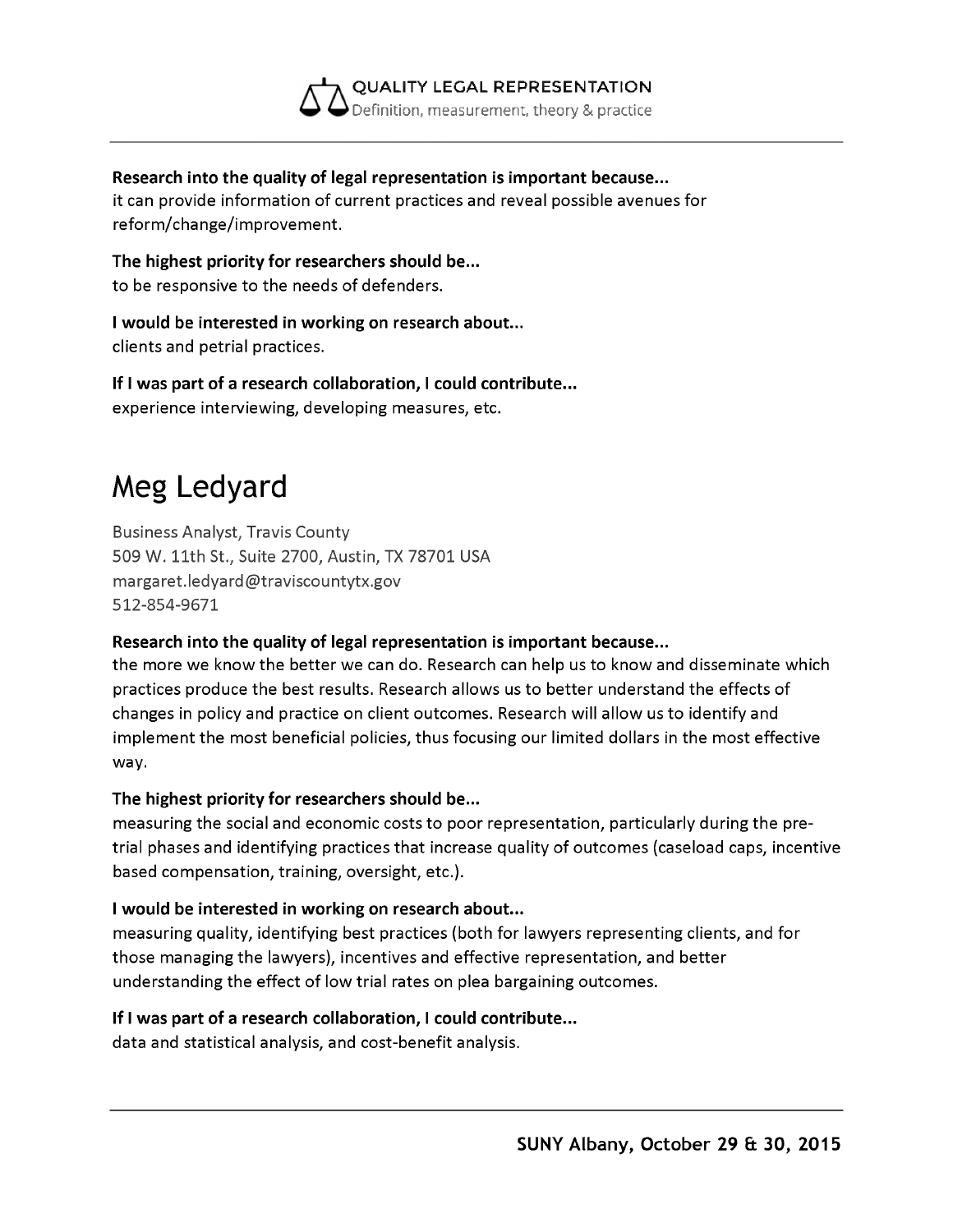

### **Melissa I. Mackey**

Research Director, New York State Defenders Association 194 Washington Ave., Albany, NY 12210 USA [mmackey@nysda.org](mailto:mmackey@nysda.org) 518-465-3524

#### **Research into the quality of legal representation is important because...**

Public defense providers face extraordinary fiscal resource constraints in NYS and determining best practices while providing concrete data can provide local chief defenders the tools they need to advocate for additional local funding while also providing state and federal agencies the framework for supporting quality representation.

#### **The highest priority for researchers should be...**

engaging public defense providers in the process to bolster mutually beneficial research partnerships that target areas of concern and facilitates the transmission of research findings to providers in a timely manner.

#### **I would be interested in working on research about...**

better defining the nature of quality representation and how it is operationalized, locally given resource constraints and local legal culture.

#### **If I was part of a research collaboration, I could contribute...**

literature review, research methodology design, data collection instrument development, and some on-site data collection.

### **Mike Tartaglia**

Fellow, Sixth Amendment Center P.O. Box 15556, Boston, MA 2215 USA [michael.tartaglia@sixthamendment.org](mailto:michael.tartaglia@sixthamendment.org) 617-356-9301

#### **Research into the quality of legal representation is important because...**

we as a nation have a duty to ensure that all the promises of our Constitution are honored, and nothing may be more important than the right to an attorney.

**The highest priority for researchers should be...** developing materials to demonstrate the cost-effectiveness of high-quality legal defense.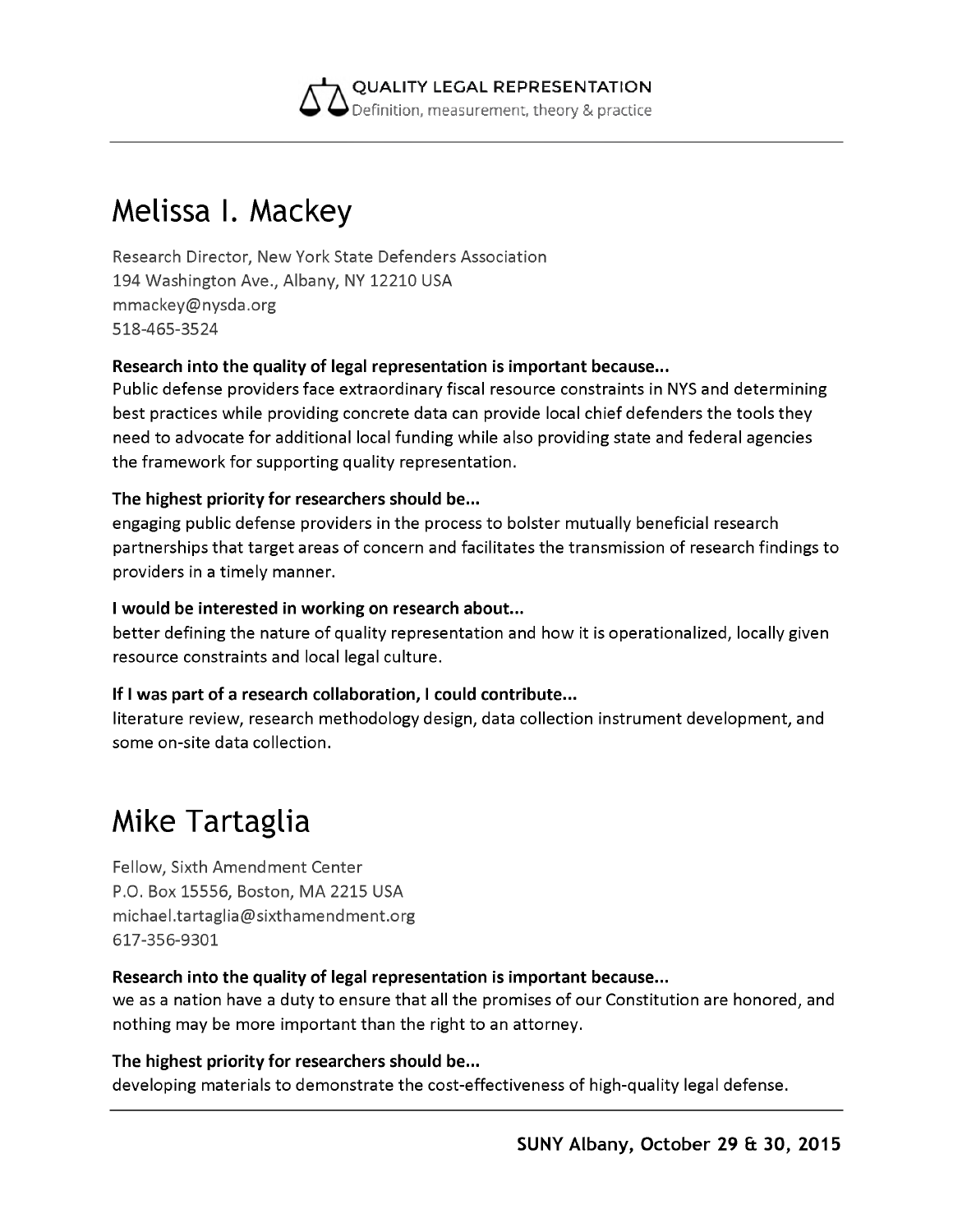

#### **I would be interested in working on research about...**

bail reform efforts and judicial influence over public defenders.

#### **If I was part of a research collaboration, I could contribute...**

my willingness to work closely with currently- and formerly- incarcerated individuals to evaluate their experiences with public defenders.

## **Nicole Gonzalez Van Cleve**

Department of Criminal Justice, Temple University 1115 W. Polett Walk, Gladfelter Hall, 5th Floor, Philadelphia, PA 19122 USA [nvancleve@temple.edu](mailto:nvancleve@temple.edu) 773-960-4132

#### **Research into the quality of legal representation is important because...**

it is the only way to assess whether procedural guarantees are making a difference in how defendants experience justice. It is only through examining how attorneys are interpreting zealous advocacy in their communities of practice that we understand how rights are made meaningful in practice.

#### **The highest priority for researchers should be...**

examining how defense attorneys are impacted by their fellow workgroup members. Judges and prosecutors have obligations to ethical standards of practice and their interpretation of these ethics and rules is important to understanding how defense attorneys navigate zealous advocacy. Research often focuses on one central player rather than seeing attorneys (be it prosecutors, defense attorneys or judges) as being impacted by a community of lawyers.

#### **I would be interested in working on research about...**

how defendants view the quality of legal representation offered to them and how that impacts their views on the legitimacy of the system.

#### **If I was part of a research collaboration, I could contribute...**

a multi-methods approach to the study of criminal courts and criminal justice actors. I conduct ethnography, interviews, and large-scale, qualitative data collection in courtroom settings.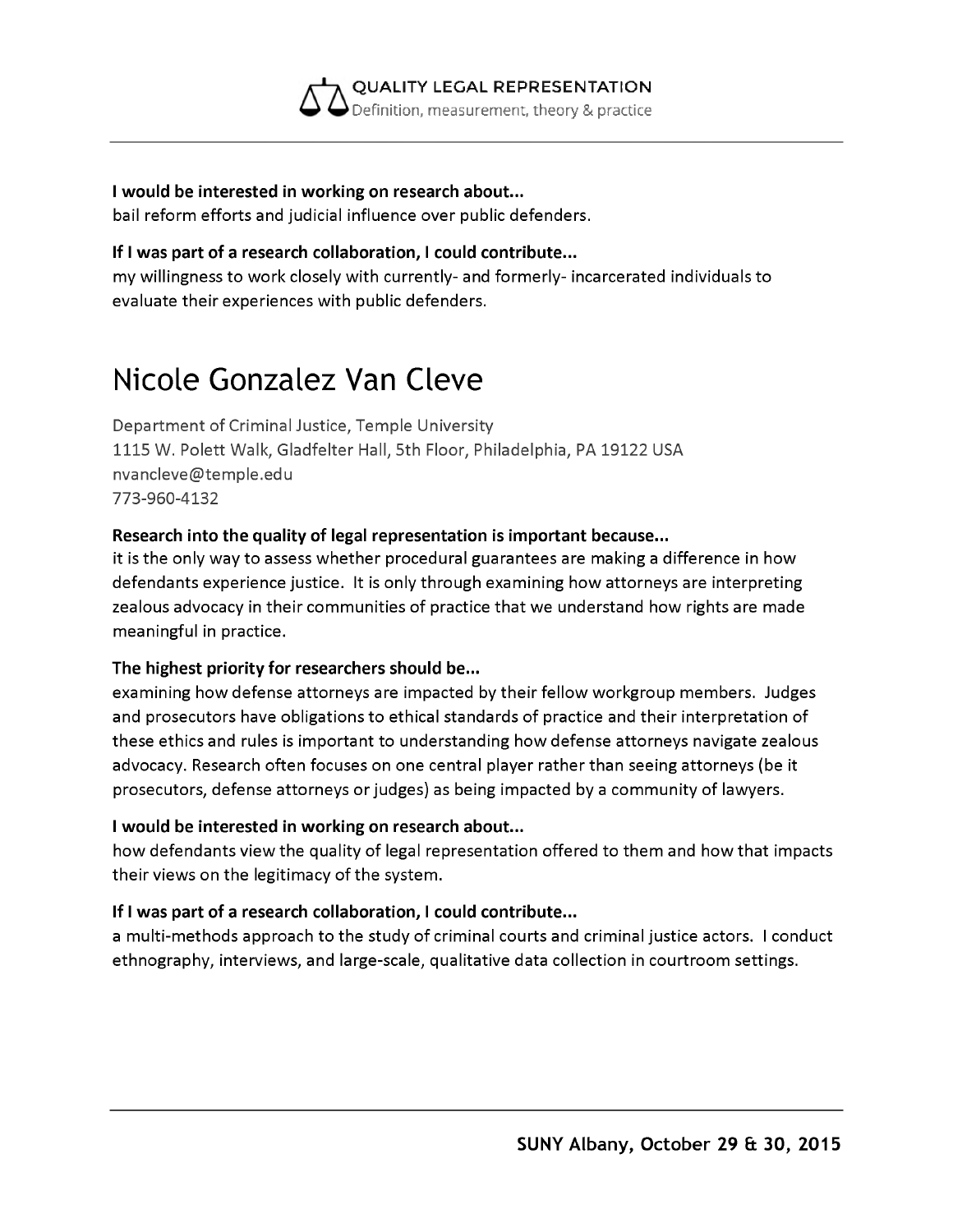

### **Nora Christenson**

Caseload Relief Attorney, NYS Office of Indigent Legal Services 80 S. Swan St., Albany, NY 12224 USA [nora.christenson@ils.ny.gov](mailto:nora.christenson@ils.ny.gov) 917-902-9860

## **Norman Effman**

Wyoming County Public Defender, Wyoming County Pubic Defenders 18 Linwood Ave., Warsaw, NY 14569 USA [attlegal@yahoo.com](mailto:attlegal@yahoo.com) 585-786-8450

**Research into the quality of legal representation is important because...** we need to find and eliminate ineffective mandated representation

**The highest priority for researchers should be...** The quality of mandated representation and relation to case load of attorneys.

**I would be interested in working on research about...** the quality of instructional providers as compared to assigned counsel and retained counsel.

#### **If I was part of a research collaboration, I could contribute...**

46 years of experience as a criminal defense lawyer in both the private and public criminal defense community.

# **Norman Lefstein**

Professor of Law and Dean Emeritus, Robert H. McKinney School of Law, Indiana University 3405 Bay Point Dr., Indianapolis, IN 46240 USA [nlefstei@iupui.edu](mailto:nlefstei@iupui.edu) 317-698-0966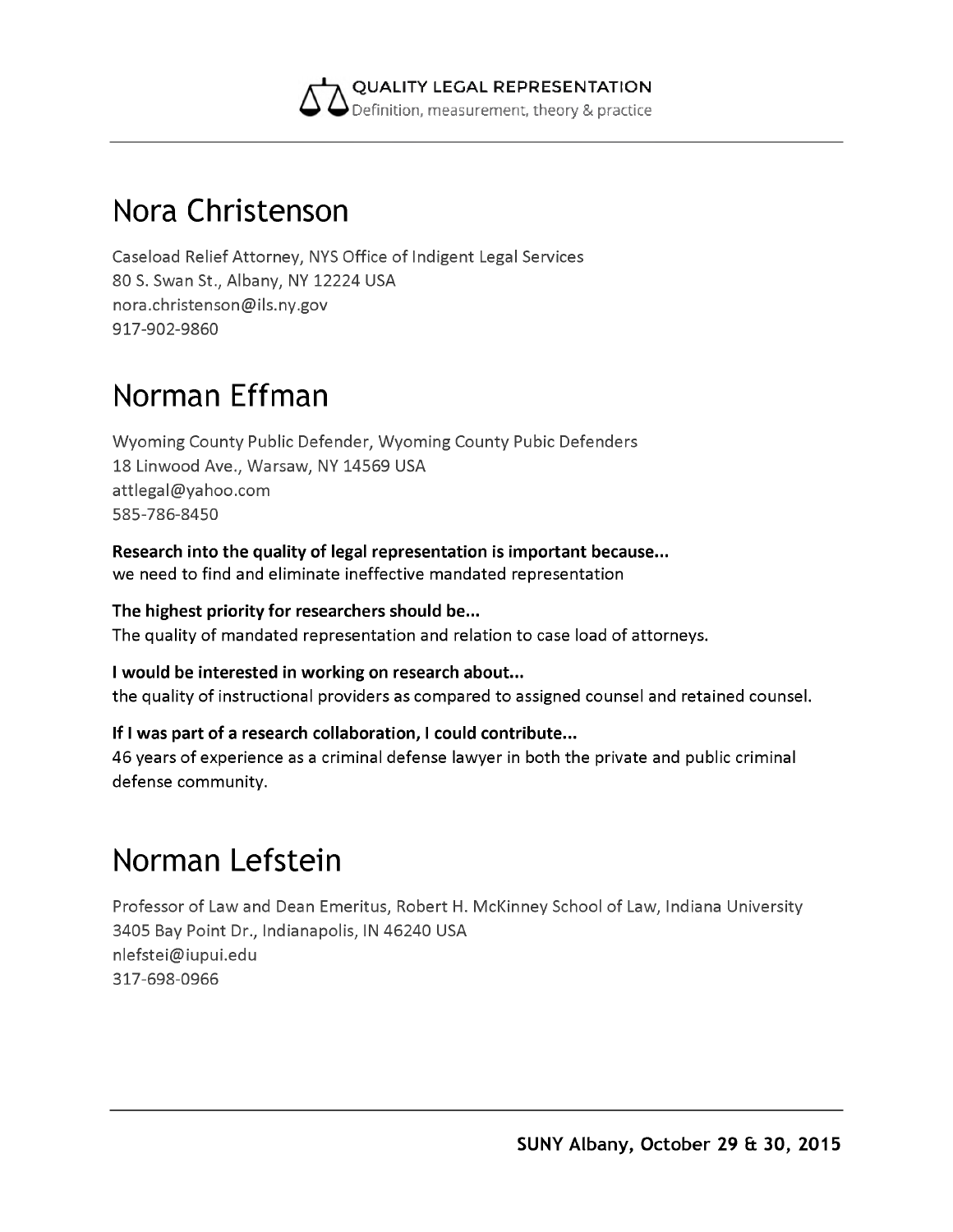#### **QUALITY LEGAL REPRESENTATION** Definition, measurement, theory & practice

#### **Research into the quality of legal representation is important because...**

we desperately need to persuade those who fund defense services for the poor of the enormous inadequacy of the available funding and why it matters to the accused and to the criminal justice system as a whole.

#### **The highest priority for researchers should be...**

to convince those who fund defense services of ways in which defense lawyers are not able to fulfill their ethical and legal duties to provide competent and effective representation due to excessive workloads and inadequate support services.

### **Norman Reimer**

Executive Director, NACDL 1660 L St., NW, Washington, DC 20036 USA [nreimer@comcast.net](mailto:nreimer@comcast.net) 202-465-7623

#### **Research into the quality of legal representation is important because...**

the right to counsel is hollow if those who fulfill the Sixth Amendment are under-resourced, illprepared, or otherwise chilled in their capacity to deliver meaningful and effective representation.

#### **The highest priority for researchers should be...**

identifying and quantifying substandard representation, its causes and solutions..

#### **I would be interested in working on research about...**

ensuring the presence of counsel at any appearance at which liberty is at stake or a guilty adjudication may be entered to any criminal charge, caseload management, appropriate workload metrics, and ending "meet and plead" practices.

#### **If I was part of a research collaboration, I could contribute...**

Given my role as Executive Director of NACDL, with a portfolio that embraces the full array of criminal justice issues and operating oversight of the organization, my main contribution will be to deploy appropriate staff and garnering resources to support research, training and reform efforts.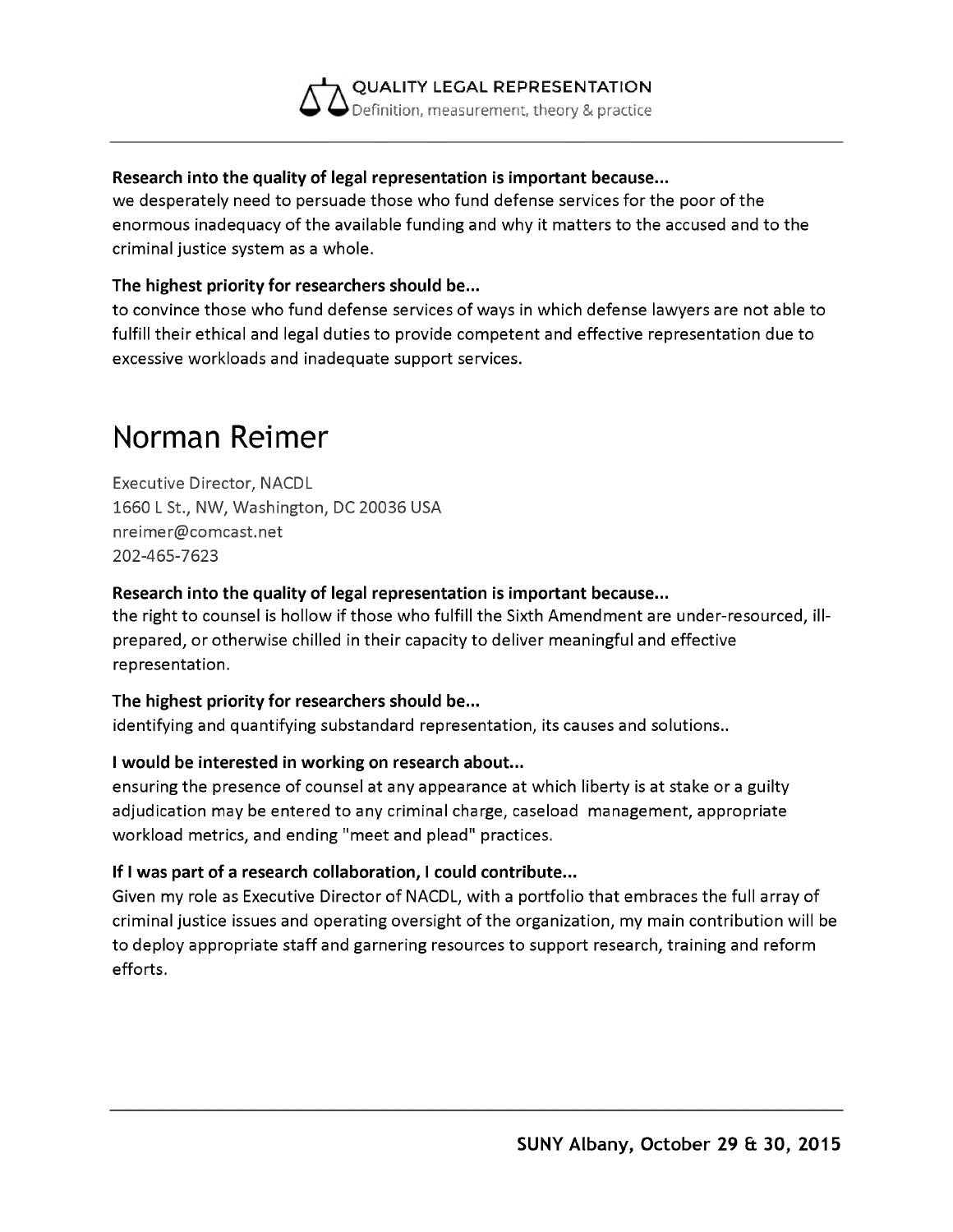

### **Pauline Brennan**

Associate Professor and Doctoral Program Chair, School of Criminology and Criminal Justice, University of Nebraska Omaha 6001 Dodge St., Omaha, NE 68182 USA [pkbrennan@unomaha.edu](mailto:pkbrennan@unomaha.edu) 402-554-2205

#### **Research into the quality of legal representation is important because...**

the type of legal representation will likely affect criminal justice outcomes (e.g., pretrial release, conviction likelihood, imposed sanction).

#### **The highest priority for researchers should be...**

in determining whether there are differences in the type of legal services provided to minority vs. white offenders.

#### **I would be interested in working on research about...**

differences in the types and quality of legal representation given to white vs. minority offenders at different stages of court processing.

#### **If I was part of a research collaboration, I could contribute...**

my knowledge about racial/ethnic disparity in criminal court processing outcomes.

### **Patricia Warth**

Chief Hurrell-Harring Implementation Attorney, New York State Office of Indigent Legal Services 80 S. Swan St., Albany, NY 12224 USA [patricia.warth@ils.ny.gov](mailto:patricia.warth@ils.ny.gov) 518-281-4608

### **Peter A. Collins**

Professor, Seattle University 319 27th Ave., Seattle, WA 98122 USA [collinsp@seattleu.edu](mailto:collinsp@seattleu.edu) 509-592-8060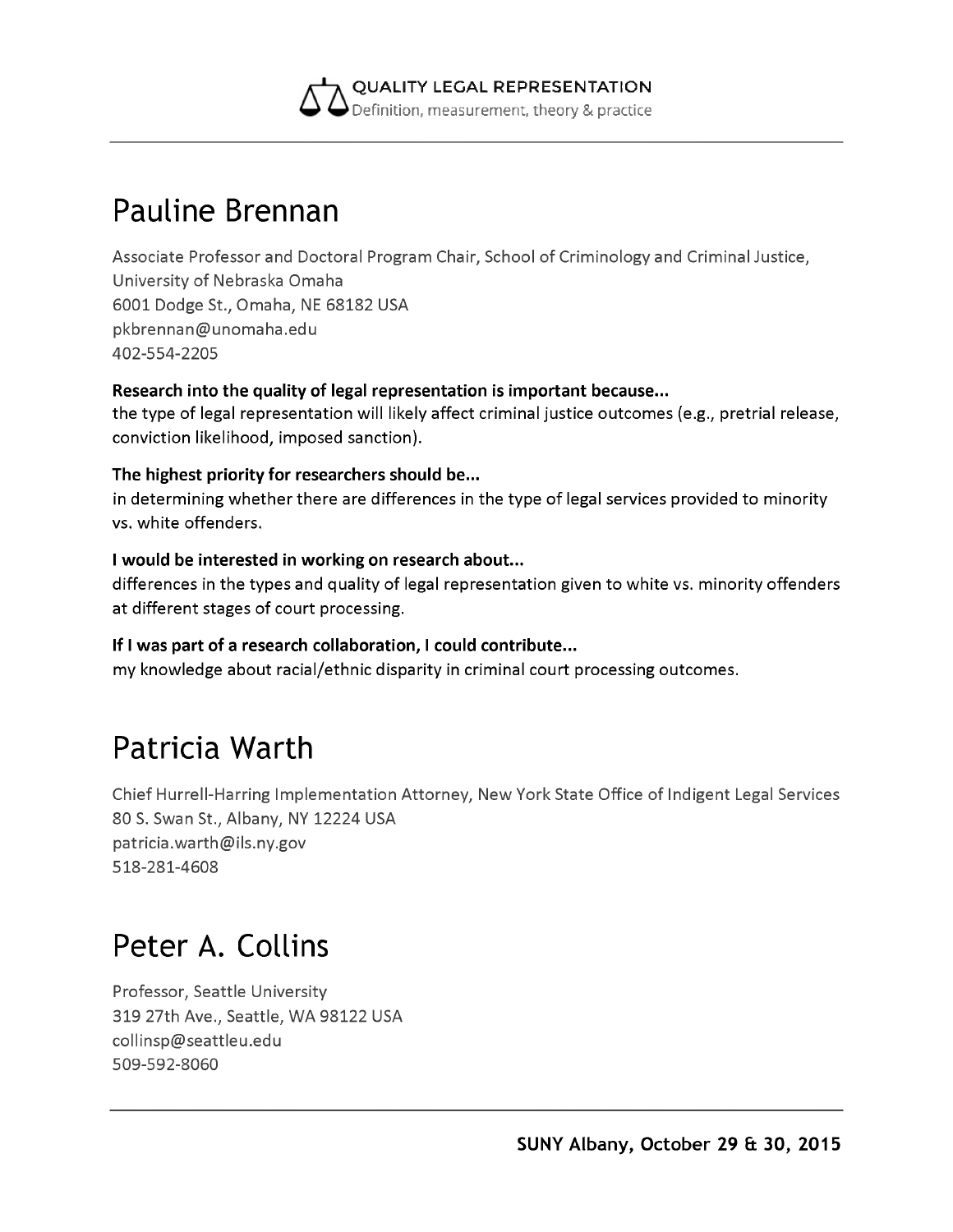#### **Research into the quality of legal representation is important because...**

Our legal system is built to be adversarial, however, too often it seems that the resources and power between prosecution and defense are not balanced, especially the defense of our poor and minority populations. The law and justice can indeed be in accordance with one another if all members of the court have the necessary training and resources to fulfill their constitutional mandate. From whatever socio-legal-economic standpoint, it is important to gain a better understanding of how our system is operating, what programs are useful and which are not, and how we can improve the legal process so that those people who come into contact with it are not deprived of their own liberty without due process. Therefore conducting research on legal representation, for example, plays an integral part in the maintenance and improvement of our legal system.

#### **The highest priority for researchers should be...**

a combination of the following: 1) partnership with local defense (and other courtroom actors) in order to improve data quality and collection, and improve access to data; 2) partnership with local agencies to gain a better understanding of the issues that are present within that particular environment, which will also guide the formulation of better research questions; and, 3) the utilization of experimental and quasi-experimental research designs for quantitative studies and the employment of rigorous qualitative methods in order to provide a deeper understanding of the various contexts under study.

#### **I would be interested in working on research about...**

1) quality of legal representation; 2) effects of decriminalization of formerly illicit substances on caseloads; 3) the economic impacts from various policy decisions, such as costs associated with the pursuit or abandonment of the death penalty; and, 4) the links between civil-legal statutes (such as those that target the homeless and those that are used to detain statusoffending/truant youth) and future criminal justice system involvement.

#### **If I was part of a research collaboration, I could contribute...**

I am a social scientist/criminal justice researcher by training. I have a deep interest in the law and have become increasingly involved with projects with my colleagues from our law school as well as other legal professionals. My role within these various projects and collaborations has been, and continues to be, primarily research based.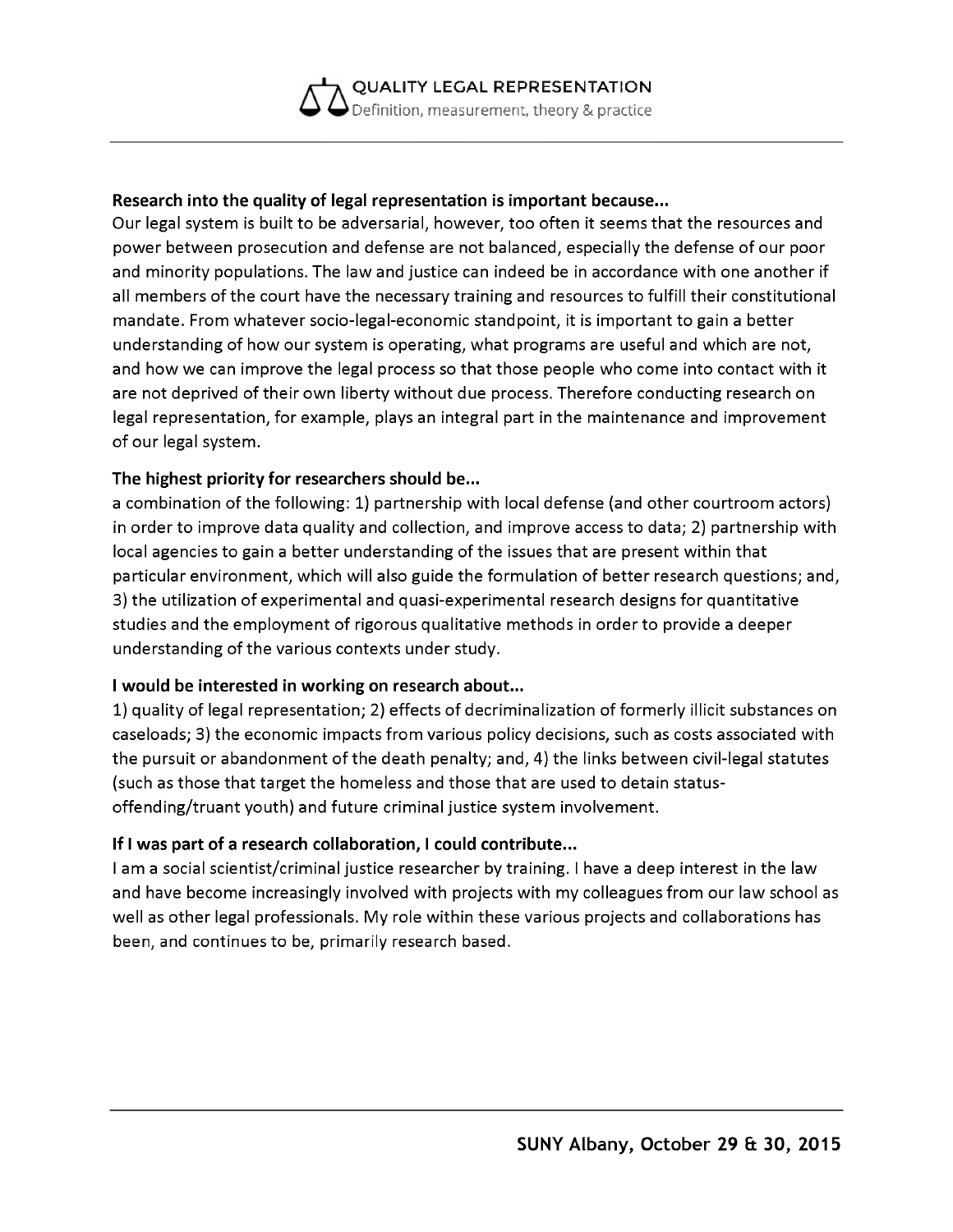

# **Raj Jayadev**

Executive Director, Silicon Valley De-Bug /Albert Cobarrubias Justice Project 701 Lenzen Ave., San Jose, CA 95126 USA [raj@siliconvalleydebug.org](mailto:raj@siliconvalleydebug.org) 408-757-5875

#### **Research into the quality of legal representation is important because...**

I want to know the context and data surrounding our work which is family and person specific. I know what the stories are, but I want to know the backdrop of those stories.

#### **The highest priority for researchers should be...**

how those who are being represented can have the most impact on their case and the criminal justice system.

#### **I would be interested in working on research about...**

how client communities impact, and can potentially impact the court process.

#### **If I was part of a research collaboration, I could contribute...**

story-telling, media, that captures the experiences and perspectives of those who are represented (and their loved ones) by attorneys in the courts.

## **Reveka Shteynberg**

Ph.D. Student, School of Criminal Justice, University at Albany 135 Western Ave., Draper Hall, Rm 314, Albany, NY 12222 USA [rshteynberg@albany.edu](mailto:rshteynberg@albany.edu) 818-264-5233

#### **Research into the quality of legal representation is important because...**

it provides insights into how legal representation actually works, what about it doesn't work, what needs to change, and ways that defenders can provide quality representation given their office and county structures.

#### **The highest priority for researchers should be...**

collecting and analyzing primary data from the sources - particularly from the courts, defenders, prosecutors, pretrial treatment practitioners, jails, prisons, parole departments and, last but certainly not least, the defendants themselves.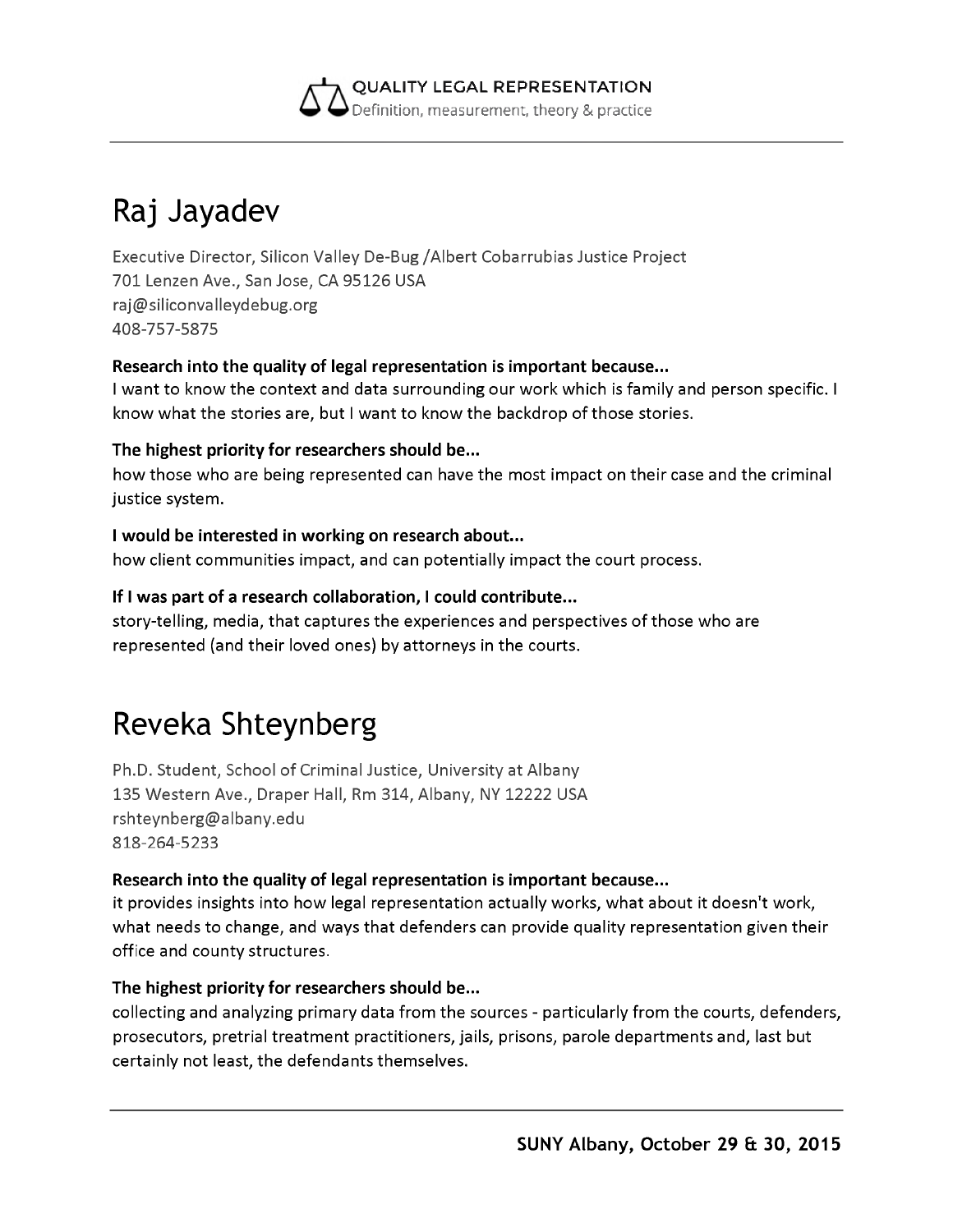

#### **I would be interested in working on research about...**

the ways that different counties adjudicate defendant's - from the point of view of the practitioners (particularly the defenders and prosecutors) and defendants. Moreover, how the plea process works at each individual and process-oriented level.

#### **If I was part of a research collaboration, I could contribute...**

qualitative and quantitative research regarding the adjudication process and outcomes starting from time of arrest.

### **Richard Hartley**

Associate Professor and Chair, Department of Criminal Justice - University of Texas at San Antonio 501 W. Cesar E Chavez Blvd., San Antonio, TX 78207 USA [richard.hartley@utsa.edu](mailto:richard.hartley@utsa.edu) 210-458-2759

#### **Research into the quality of legal representation is important because...**

even 50 years after the Gideon v. Wainwright decision, the quality of legal representation is still in question in many counties across the country.

#### **The highest priority for researchers should be...**

collecting data and conducting empirical research to increase knowledge about how differences in quality of legal representation affects outcomes.

#### **I would be interested in working on research about...**

outcomes at various stages in the administration of justice to ascertain any differences between defendants represented by appointed, public defender, and privately retained counsel.

#### **If I was part of a research collaboration, I could contribute...**

research and analytic skills.

### **Robert Boruchowitz**

Professor from Practice, Director The Defender Initiative, Seattle University School of Law P.O. Box 222000, Seattle, WA 98122 USA [rcboru@aol.com](mailto:rcboru@aol.com)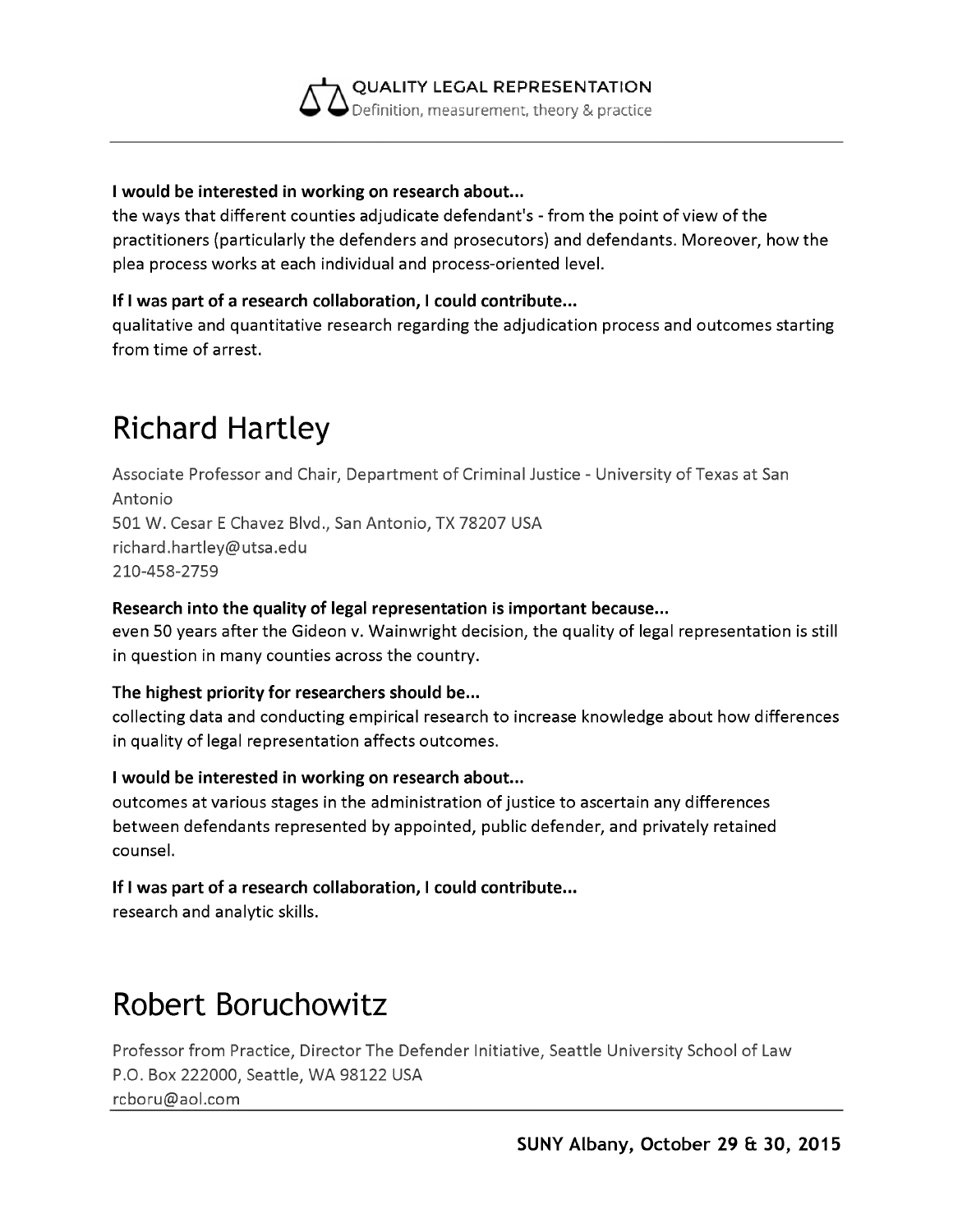

#### **Research into the quality of legal representation is important because...**

it can inform both funding decisions and evaluation and allocation of defender services.

#### **The highest priority for researchers should be...**

the impact of reasonable caseloads. This should be multilayered, including both outcomes for individual clients and the impact of the role of the defender in the broader system.

#### **I would be interested in working on research about...**

caseloads and advocacy for systemic reform.

#### **If I was part of a research collaboration, I could contribute...**

I have 41 years of defender experience and have helped to develop standards at the local, state, and national levels. I have practiced at every level of state and federal court.

# **Ronald Wright**

Professor of Law, Wake Forest University 1834 Wake Forest Rd., Winston-Salem, NC 27109 USA [wrightrf@wfu.edu](mailto:wrightrf@wfu.edu) 336-758-5727

**Research into the quality of legal representation is important because...** the data is just now becoming available to spot meaningful trends.

#### **The highest priority for researchers should be...**

to influence routine data collection.

**I would be interested in working on research about...** interactions between defense counsel and prosecutors.

#### **If I was part of a research collaboration, I could contribute...**

realistic field-based assessments of the habits and incentives of the attorneys, judges, managers, defendants, and victims.

## **Suzanne Strong**

Statistician, Bureau of Justice Statistics 810 Seventh Street NW, Washington D.C., 20531, USA [Suzanne.M.Strong@ojp.usdoj.gov](mailto:Suzanne.M.Strong@ojp.usdoj.gov) 202-616-3666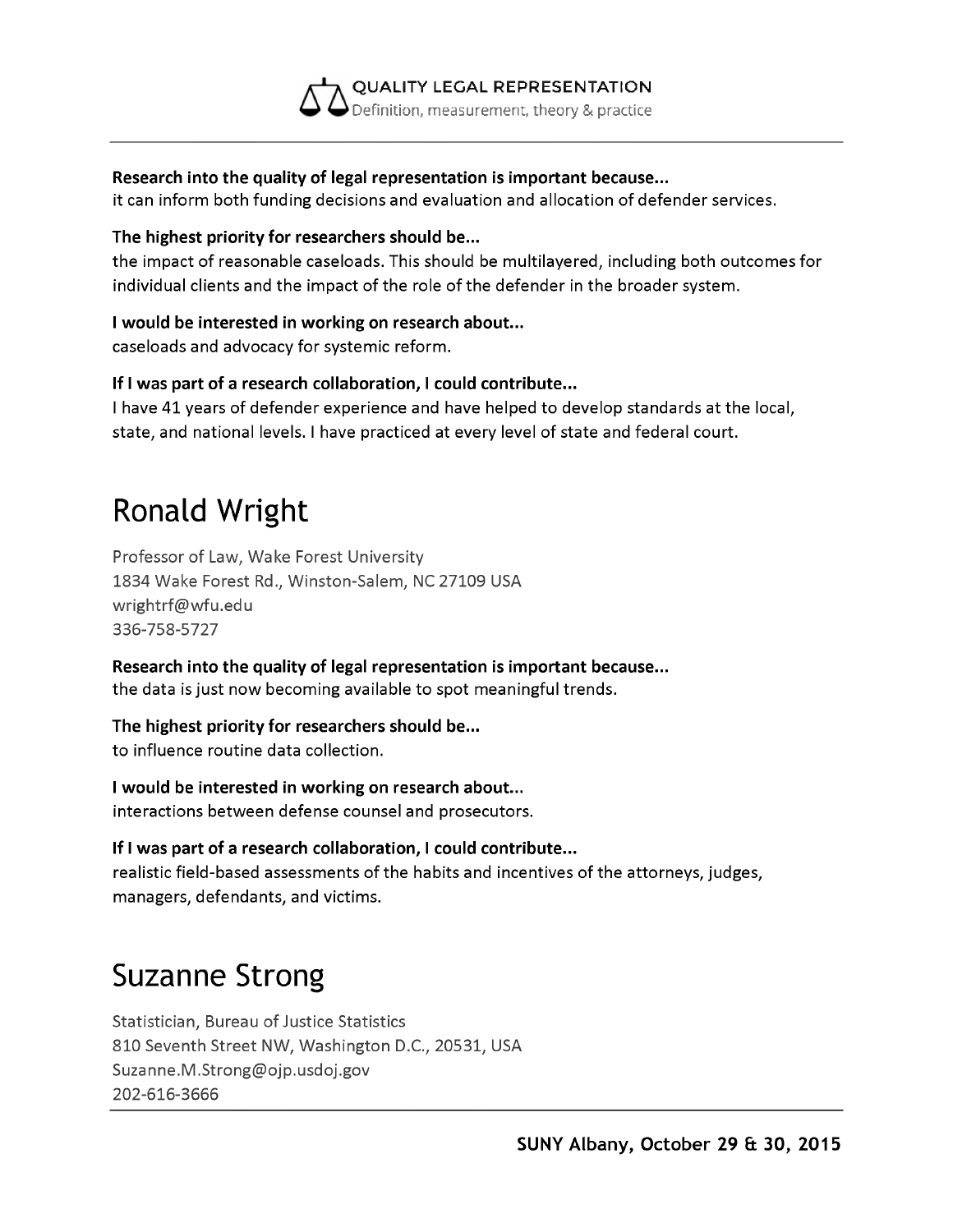

#### **Research into the quality of legal representation is important because...**

We do not currently have national level statistics on quality representation because we cannot currently measure it.

#### **The highest priority for researchers should be...**

Collecting and disseminating accurate statistics that capture issues that are important to the field.

### **Valerie West**

Professor, John Jay College 524 W. 59th St., New York, NY 10024 USA [vwest@jjay.cuny.edu](mailto:vwest@jjay.cuny.edu) 212-237-8387